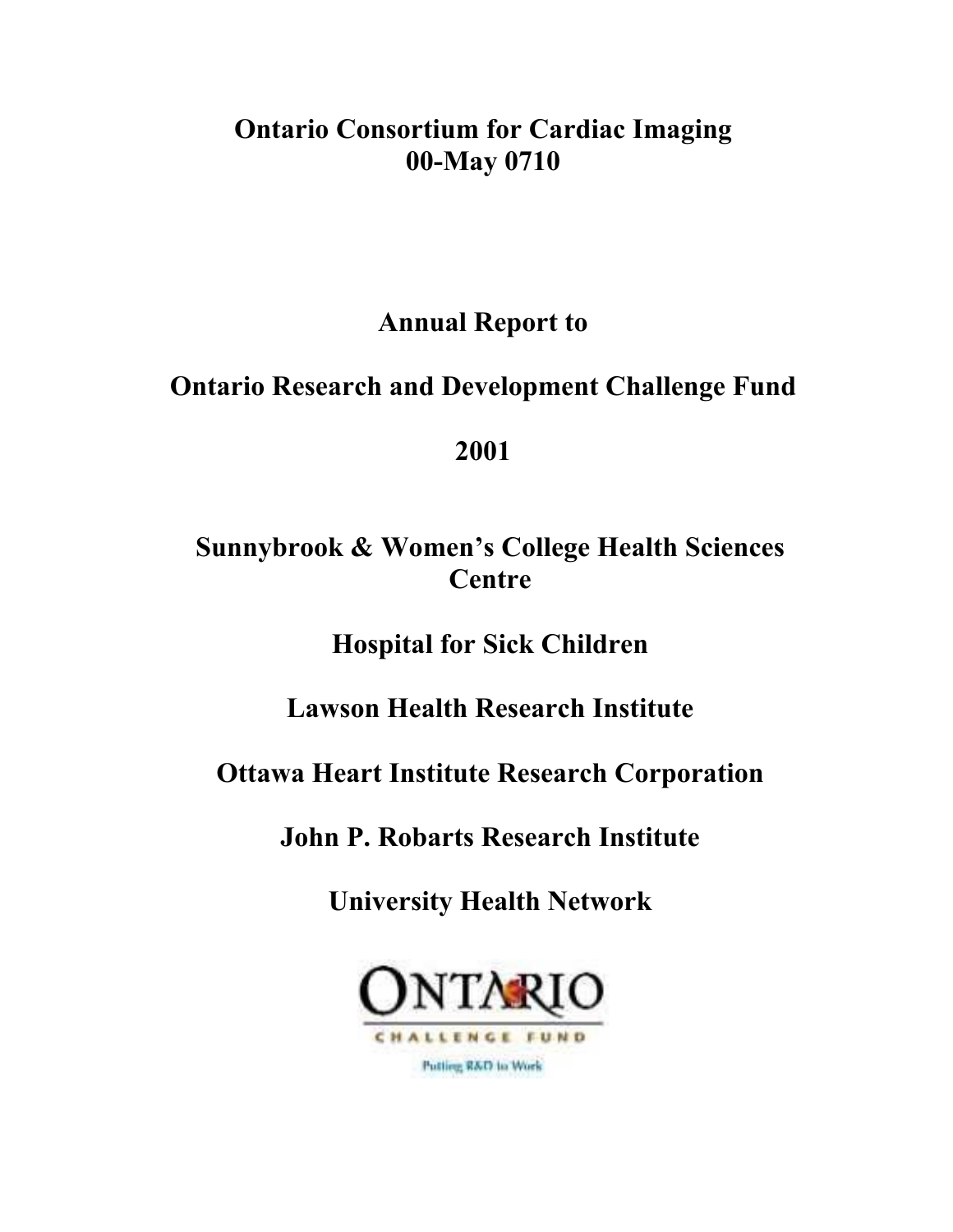- **Section A: Executive Summary**
- **Section B: Scientific Advances Against Schedule A**
- **Section C: Performance Milestones Schedules A & C**
- **Section D: Publications, Abstracts & Invited Talks**
- **Section E: 2001 INO Symposium Agenda**
- **Section F: INO Operating Strategy**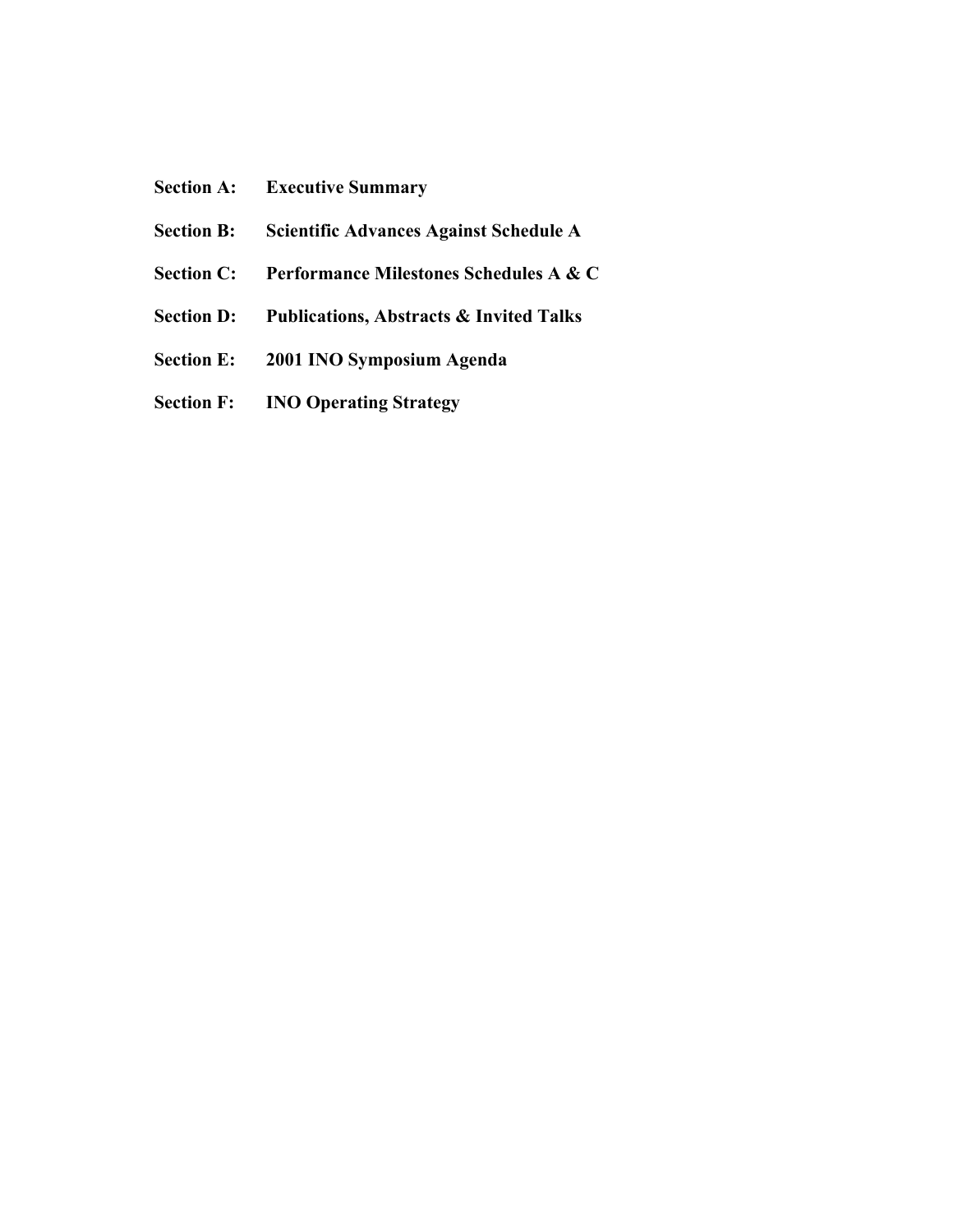### **Section A: Executive Summary:**

Cardiac diseases are the leading causes of death and hospitalization in the developed world. In Ontario we have a unique concentration of expertise across all cardiac imaging modalities located at leading cardiac care institutions in Ottawa, London and Toronto. The Consortium will expand and transform individual efforts into a coordinated program to determine critical anatomic and functional information for assessment, treatment planning and intervention monitoring of heart disease in patients of all ages. This comprehensive research program incorporates a critical mix ranging from fundamental image quality improvement through nascent informatics tools development for image interpretation and database management.

The vision of our research over the next 4 years is to:

1. establish world-leading centres in cardiac imaging information for use in patient management.

2. train clinical and basic scientists in the high technology imaging area that will be important in the future of medicine and the medical imaging industry in Ontario. 3. increase the collaboration and synergy between the researchers in related areas and stimulate creation of intellectual property.

ORDCF support has allowed us to hire 73 new individuals. We have expanded our private sector partnerships to include additional money from existing partners. Our Inter-institutional Agreement has been executed, and our Executive and Management Boards formed within 6 months of the start date of the ORDCF contract.

Our web site is found at www.cardiacimaging.ca and contains a password protected "lab book" for the researchers to use as a communication tool.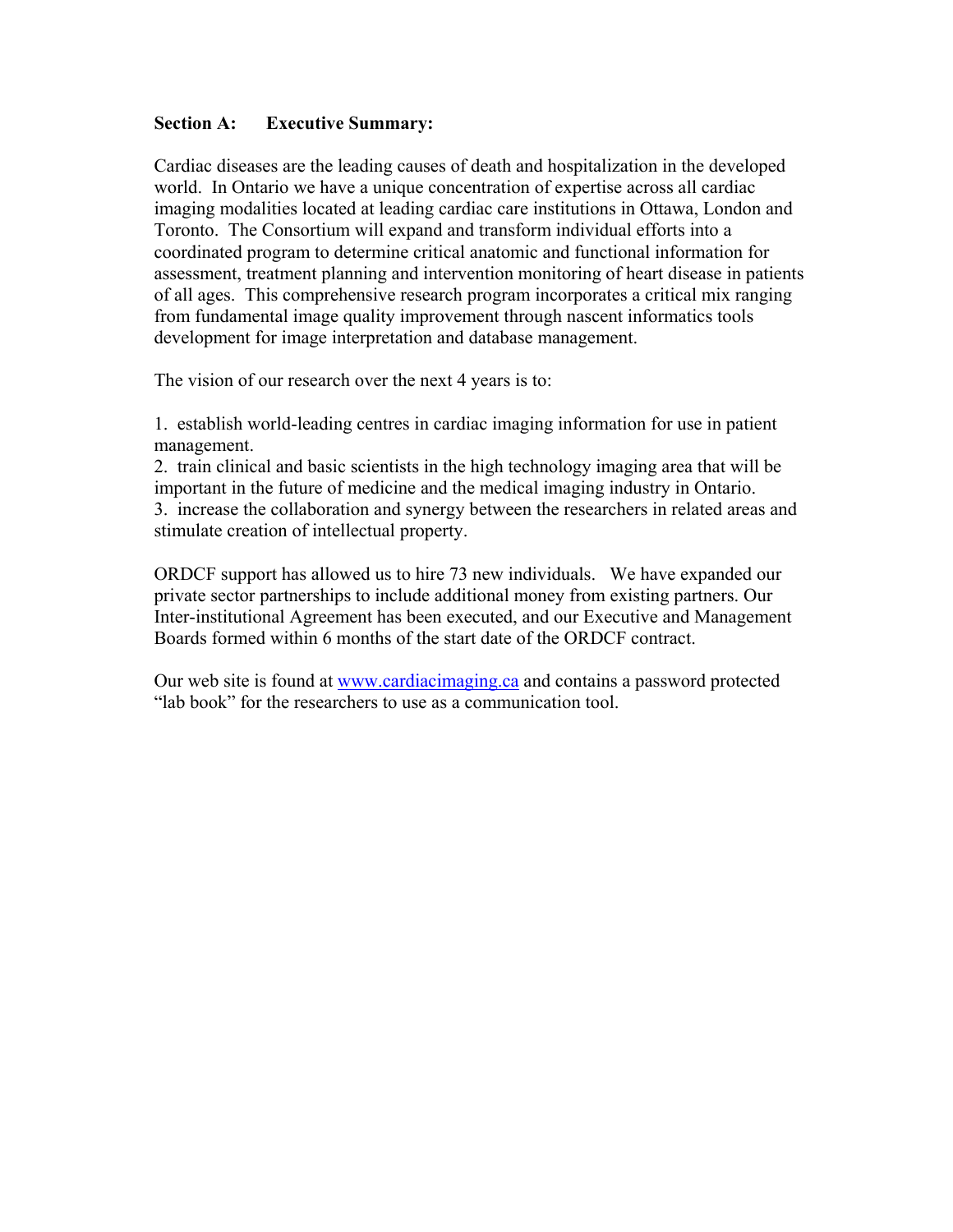### **Section B: Scientific Advances Against Schedule A**

### **Anatomy and Function in Cardiac Development/ Congenital Heart Disease**

This past year has seen the expansion of an ongoing protocol development and evaluation using MRI to plan and assess the outcome of minimally invasive artial septal defect closures. This combined effort of researchers at S&W and UHN now includes MR measures of ventricular volumes, blood flow, blood oxygen saturation, and realtime characterization of the septal defect in the study of adults before and after defect closure. These MR measures are compared with ultrasound and intra-operative data. This work is now being extended to the pediatric population through new collaborations including HSC researchers (Yoo, Macgowan) to determine the applicability of MR blood oxygen measurements in children. In addition, new hires at HSC are expanding the toolkit for this work through the evaluation of new approaches to characterizing pediatric cardiovascular anatomy with ultrasound, MR, and X-ray (Yoo, Smallhorn, Hornberger, Freedom), the development of real-time MR flow measurements (Macgowan), and the evaluation of 3D ultrasound methods for better anatomical characterization of defects (Smallhorn).

Two coils for imaging of neonates at 3T have been constructed (Thompson) and are in the process of being tested. A video camera will be incorporated in one coil to allow observation of the infant during the scan as a backup safety measure. A MR compatible PO2 monitor, ECG monitor and PCO2 monitor appropriate for this population were designed, purchased and integrated. Pulse sequences are being developed with a turbo flash Cine ready for functional evaluation of the heart, a 2D P-31/H-1 CSI sequence running on phantoms, and a true FISP sequence being enhanced for optimization.

### **Myocardial Characterization for Ischemic Heart Disease**

Members of the OCCI have individually developed major new measures of viability. The symposium and recent activities demonstrate the real opportunity afforded by the OCCI to integrate this work to determine the best possible approach for this major clinical challenge. Highlights of the program included:

- 1. New developments in CT perfusion of the heart (Ting Lee)
- 2. A major advance in the use of delayed enhancement in MRI to identify infracted regions (Prato's lab is among the leaders in this field, as emphasized by our guest speaker, R. Judd)
- 3. Emerging MR measures of blood volume and oxygen saturation indicating the functional state of myocardium coming out of Wright's lab (Wright, Foltz)
- 4. A whole new field of characterizing myocardial perfusion and blood volume with ultrasound pioneered by Burn's Lab
- 5. Rigorous demonstration of advances in the gold standard of myocardial viability –multi-centre randomized controlled trial of FDG PET led by Beanlands at UOHI.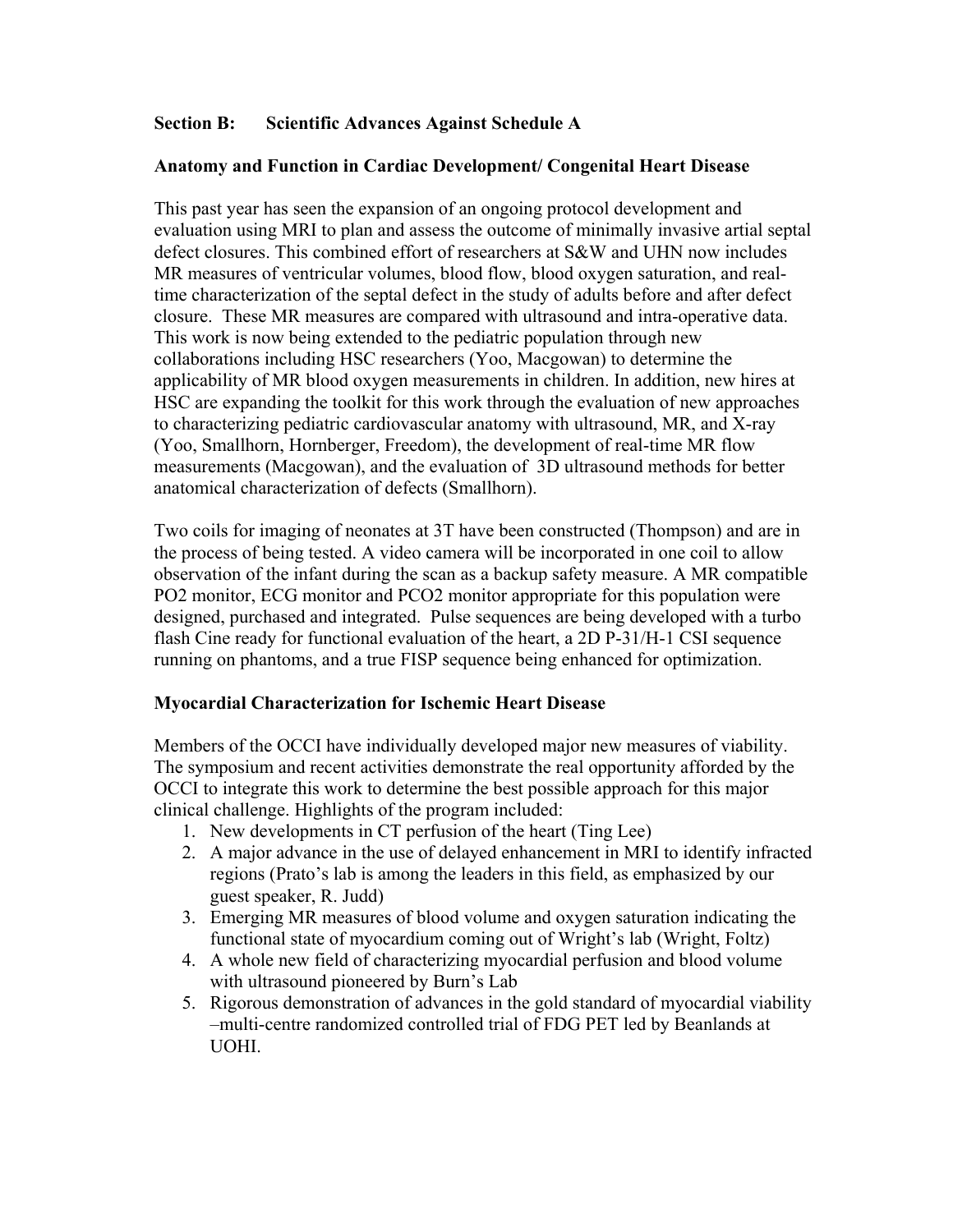6. Development of radioisotope (Rb-82) generators for PET perfusion and viability imaging without the need for on-site cyclotrons (deKemp, Ruddy, Beanlands at UOHI).

These advances have set the stage for substantial new efforts in the area of myocardial viability. The tools advanced by Prato and others in identifying infarction are now being used by Merchant at UHN to characterize the success of alcohol ablation of myocardial tissue in cardiomyopathies. In the past year, a visiting scientist at S&W supported by the ORDCF, Marcotte, also performed some of the first comparative studies of MR, ultrasound and X-ray measures of perfusion in the same patients.

As a result of the OCCI province-wide collaboration, the LHRI in London will be installing the first hybrid PET/CT system in Canada. This system is a 50% clinical, 50% research facility that will accelerate the transitional application of new cardiac imaging technology from the research laboratory to the patient. This proposal's success was dependent on a) the CT technology developed by Dr. Ting-Yim Lee, licensed to GE Medical Systems and sold world wide; b) the realization that the hybrid PET/CT platform was ideal to further develop this technology and its market share with increased royalties coming back to Canada; c) the availability of canine models of coronary artery disease so that the proposed new technology could be first demonstrated in animals; and d) the support of the PET scientists at UOHI who are collaborating by sharing their radioisotope generator and infusion system technology for myocardial blood flow.

# **Imaging for Coronaries/Intervention**

Another area of significant advances is in the characterization of coronary artery disease needed to plan, guide, and assess treatments. Rowlands and Robert have introduced new techniques to reduce dose in X-ray angiography. Wright's group has made several major advances in improving the quality of noninvasive MR coronary angiograms with the development of more precise prescription tools for real-time selection of cardiac phase for coronary image acquisition and the introduction of adaptive imaging methods. These methods exploit real-time acquisition of lowresolution images and on-the-fly analysis of these data to guide information acquisition and combination to build up high quality coronary images. These advances have recently resulted in US patent filings. The associated template matching tools are now also being exploited by Robert to simplify the display and archiving of X-ray coronary angiograms. The MR tools have recently been applied to pilot studies of coronary artery bypass graft assessment through a new collaboration between Wright and Fremes at S&W, and Merchant at UHN. Fremes was recently successful in renewed CIHR grant funding for a coronary artery bypass trial with an expanded role for imaging in outcomes assessment.

The past year has seen a significant expansion of peer-reviewed funding in London with successful CIHR and Heart and Stroke grants by Drangova and colleagues (notably Peters and Slomka) in the area of merging prior information with intra-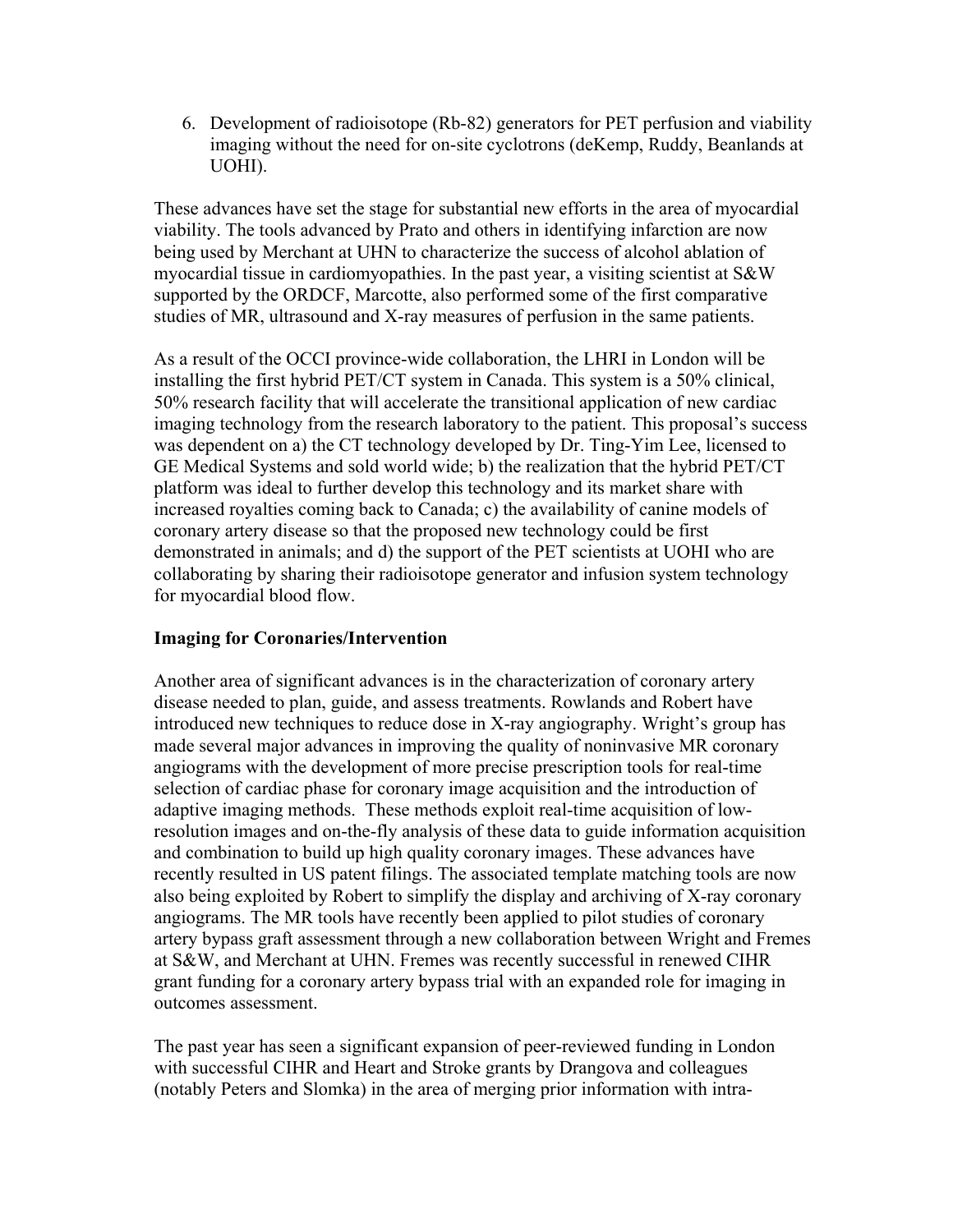operative imaging for coronary revascularization interventions. Wright is a consultant on one of these grants for the purpose of linking in the advances in real-time MRI to interventional guidance, seeding another inter-institutional collaboration within the OCCI.

The OCCI has also served as the foundation for a new initiative to create an interventional cardiac lab at S&W for the development and evaluation of multiple modalities in imaging for cardiac intervention. This has resulted in a substantial commitment from S&W for space and funds in association with a recent successful CFI application for \$6,109,294 (total project \$ 15,273,233). This new effort not only links researchers already within the OCCI but brings in a new group of researchers who would like to exploit the imaging tools for planning, guidance, and assessment of a wide range of new therapies.

# **Image Fusion, Reporting**

A Cardiac Imaging Information System (CIIS) task force was formed in the fall of 2001 to design a multi-modal image server and platform for analysis tools. The composition of the team includes the scientific officer (Wright), business officer (Keep), and individuals who have made major advances in last few years on managing patient information (Davies), nuclear images and image registration work (Slomka), and X-ray images (Robert) through computerized database and web tools. As part of ongoing OCCI development, a Technical Officer will be hired in 2002 to spearhead this integrated information system effort.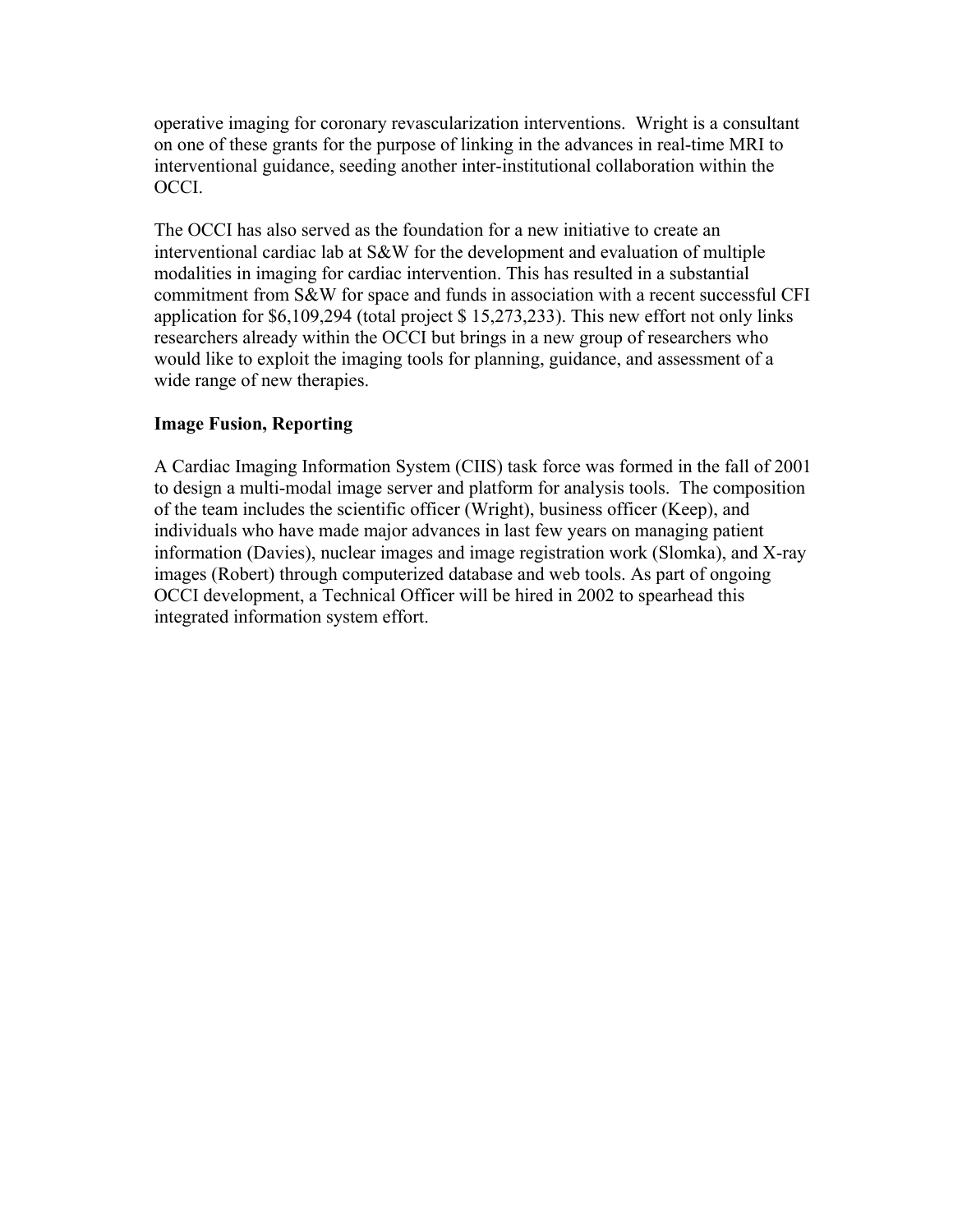### **Section C: Tasks and Milestones**

### **Summary**

During our first year in operation, we have taken tremendous steps towards establishing our infrastructure and support network for the OCCI researchers. The business office was created and located at S&W as the first major step to providing a central office for completing the required financial reports, hosting the executive and management board meetings, seeking additional private sector funding and partners, executing the interinstitutional agreement, dispersing the funds, coordinating recruitment, creating the web site, as well as organizing and managing the first annual Imaging Network Ontario symposium featuring a day on cardiovascular imaging research. In addition, the INO operating strategy was submitted to the ORDCF (see Section F)

The executive board has been appointed and includes 3 Principal Scientists (deKemp, Drangova, Prato), a Scientific Advisor (Wright) and Business Officer (Keep). Quorum is 4 members. Two meetings of this committee were held in 2001 with minutes distributed. The Management Board consists of the Executive board members and 3 clinicians (Merchant, Ruddy, Wisenberg) and 2 private sector Partners (CPI – Boyle & GEMS - Phillips). Consensus is 80% on all policy decisions. Two meetings of this Board were held and the minutes distributed.

The inter-institutional agreement was executed in May 2001 to establish the policies and guidelines for the collaborative nature of our research including the dispersion of funds. This agreement correlates strongly to the ORDCF contract to ensure that all party's interests are protected.

The Website www.cardiacimaging.ca was put up in April of 2001. It contains highlights of our research objectives, bios on the principal researchers, a password protected section for all researchers, information on employment opportunities, links to INO symposium registration and agenda information, links to other INO ORDCF funded projects.

In the area of education, OCCI held a special viability symposium in Toronto on Friday, October 19, 2001 in collaboration with the ORDCF Centre for Vascular Imaging Research attended by 229 researchers and private sector partners. (see Section E) Outstanding presentations were made by clinical and basic imaging scientists from Ottawa, Toronto and London, and also by 3 students one from each of the three city centers. 30 articles were submitted in the student competition and printed in the Symposium abstract, with winners being announced by Maurice Bitran of the ORDCF Secretariat following the key note speaker Bruce McManus, Scientific Director, Institute of Circulatory and Respiratory Health, Canadian Institutes of Health Research. There were 11 talks directly related to Imaging Myocardial Viability, 3 from OCCI students and 3 international speakers.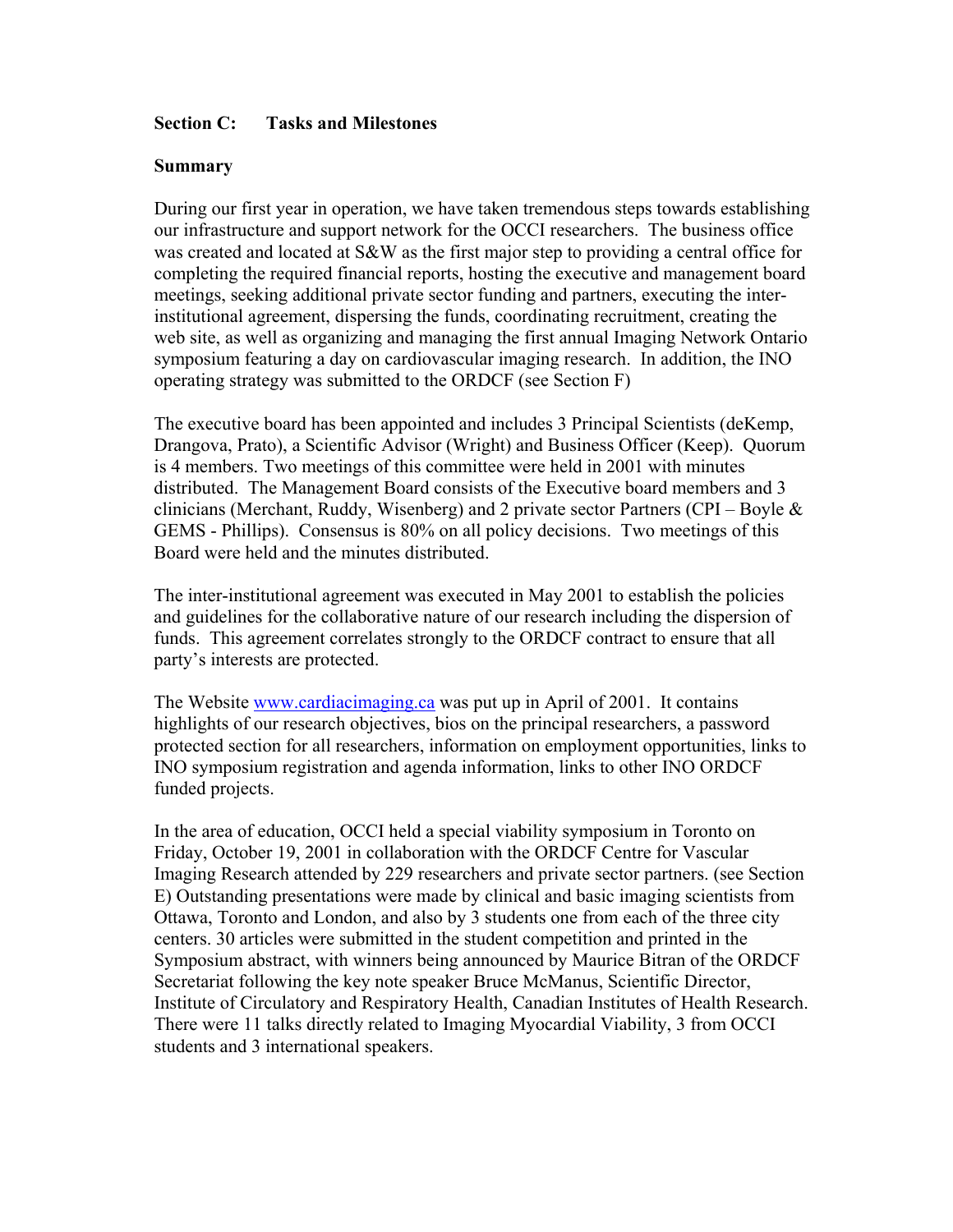Our first inter institutional PDF competition resulted in one successful project entitled Correction of Cardiac Motion Artifacts for 3-Dimensional Multi-Slice X-ray CT Applications. The first recipient, Dr. Waheed Younis, is a postdoctoral fellow. This individual will start in January 2002. This project supports the collaboration between Toronto's Defence and Civil Institute of Environmental Medicine's (DCIEM) imaging scientist Dr. Stergios Stergiopoulos, the Ottawa Heart Institute's Dr. Robert DeKemp and the Lawson Health Research Institute's Drs Glenn Wells and Ting-Yim Lee. They will be evaluating the translation of successful technology from X-ray CT to the new hybrid technology of PET/X-ray CT. As this new hybrid technology is projected to sell worldwide at a rate to exceed present sales of PET alone it is anticipated that this will be a significant opportunity to develop new "made in Ontario" technology which will be distributed by the imaging equipment manufacturers.

During year 1 we have expanded our laboratories by 8 scientists, 29 research engineers, technical support and post doctoral fellows and 30 graduate students as well as 6 administration positions. We also created the position of technical Officer in December 2001, interviewing 2 top candidates. The successful candidate will start in 2002. Our training/mentoring programs at our institutions have produced in 8.5 PhD, 6 MSc and 1 MD graduates since we began.

Over \$500,000 of new equipment purchases directly related to supporting this research have been made in addition to many of these larger systems.

We have obtained and reviewed the IP policy at all institutions and in all cases with the exception of Lawson Research Institute, the Institution will own any IP developed by its researchers with payments of different levels to the inventor. Each policy has a provision for sharing of IP with its collaborators; therefore there are no issues with our group expanding their collaborative work with other participating institutions.

Our group has applied for 17 patents since the start of OCCI. There was one spin off company, Endopisis, established April 2001 to exploit the patents granted to Stergios Stergiopoulos. Each collaborating institution has been involved in seeking patents for their intellectual property.

### **Task: Governance**

# Milestones:

Year 1

| $\bullet$ | establish initial OCCI board membership, first board meeting     | <b>DONE</b> |
|-----------|------------------------------------------------------------------|-------------|
| $\bullet$ | complete inter-institutional agreements                          | <b>DONE</b> |
|           | • hire director and identify scientific advisor (executive team) | <b>DONE</b> |
| $\bullet$ | board meeting                                                    | <b>DONE</b> |
| $\bullet$ | confirm initial policies                                         | <b>DONE</b> |
| $\bullet$ | establish guidelines for inter-institutional projects            | <b>DONE</b> |
| $\bullet$ | associated distribution of funds                                 | <b>DONE</b> |
|           | • annual meeting                                                 | <b>DONE</b> |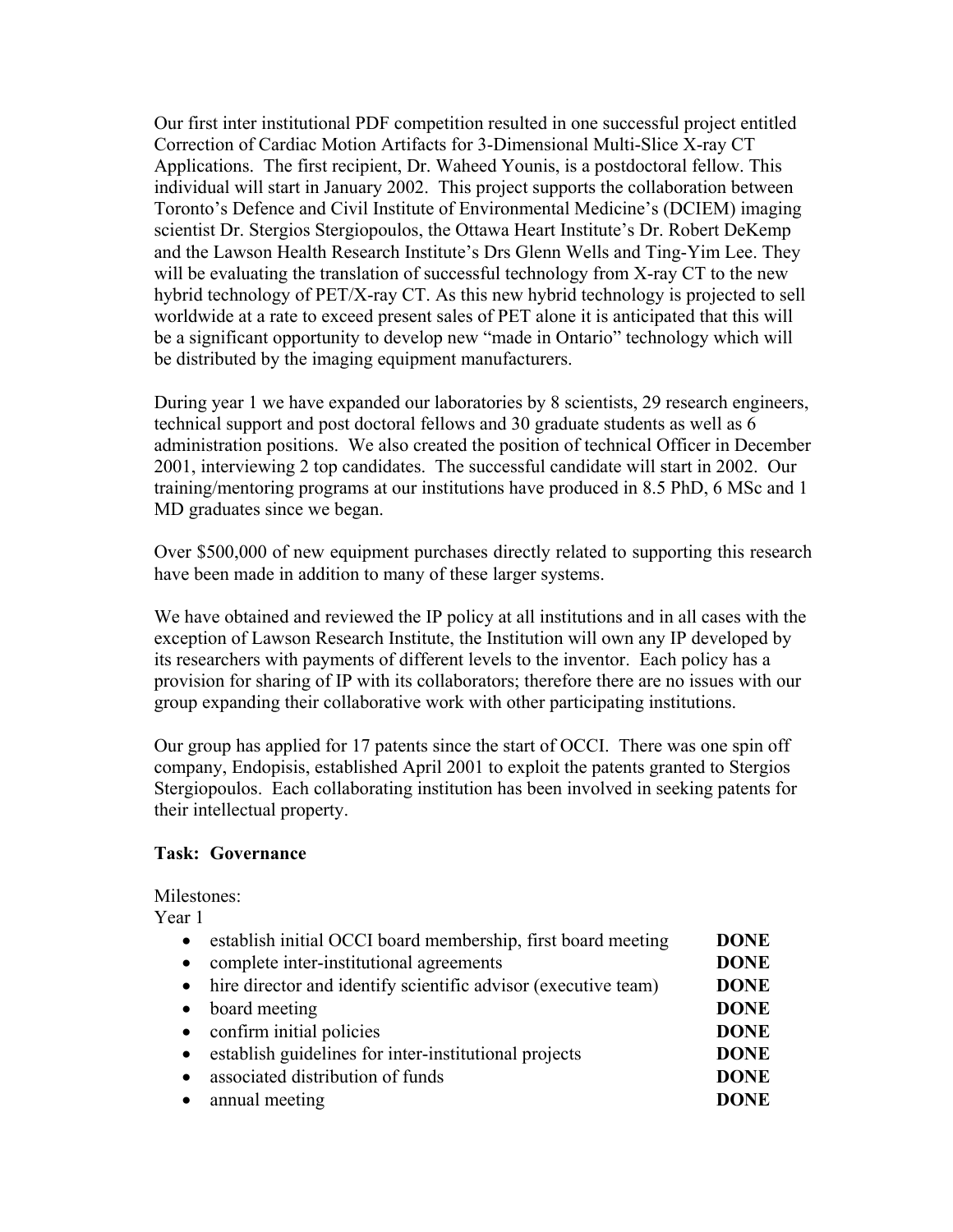Performance Measure:

**completed board meetings, distribution of minutes to membership DONE** 

# **Task: Communication / Collaboration**

Milestones:

Year 1

| $\bullet$ | hire communications officer, establish OCCI website                    | <b>DONE</b> |
|-----------|------------------------------------------------------------------------|-------------|
|           | develop linkages with Imaging Network Ontario (INO)                    | <b>DONE</b> |
|           | website, Vascular Group                                                |             |
|           | start speaker/workshop series rotating among                           | 2002        |
|           | participating institutions                                             |             |
|           | hold scientific symposium open to participants, broader community DONE |             |
|           |                                                                        |             |

Performance Measures:

- completed symposia, workshops (annual plans for 1 symposium  $+3$  local workshops/ experiments/speakers with participation from multiple institutions)
- **SYMPOSIUM ONLY WORKSHOPS IN 2002 NOT TRACKED** invited talks by participants **TOTAL 92** joint projects, papers, and presentations involving multiple researchers in
- consortium **TOTAL 40 PUBLICATIONS and 47 ABSTRACTS**

# **Task: Administration**

Milestones:

Year 1

- hire and identify accounting staff in the central office and local sites **DONE**
- establish common accounting platform **DONE**
- establish website documentation of projects and participants **DONE**
- select auditors **IN PROCESS OF RECEIVING QUOTATIONS**
- file quarterly expense reports and requests for payments **DONE**

# Performance Measures:

| • timely financial reporting                       | <b>DONE</b>                     |
|----------------------------------------------------|---------------------------------|
| • approved audits                                  | <b>NOT APPROPRIATE FOR 2001</b> |
| • completed annual reports of performance measures | <b>DONE</b>                     |

# **Task: Recruitment and Development of Research Personnel**

# Milestones:

Year 1

| • finalize positions of recently hired personnel   | <b>DONE</b> |
|----------------------------------------------------|-------------|
| • identify mentors for recent and future new hires | <b>DONE</b> |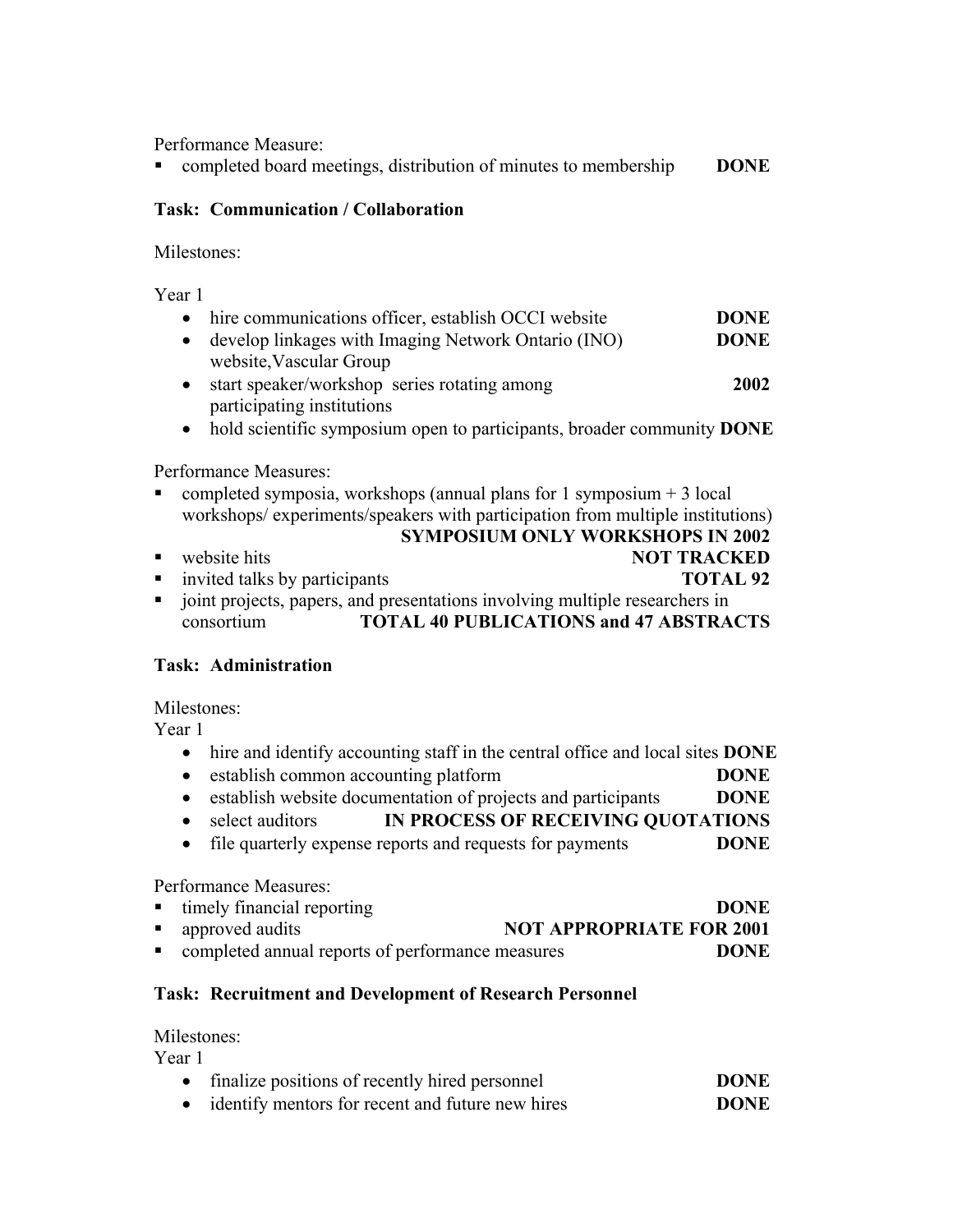- post advertisements of available positions (including joint advertising with INO) **DONE**
- begin hiring process with majority of key scientists hired by end of year  **HIRING COMMENCED**

Performance Measures:

- total scientific personnel involved in OCCI (target: majority of scientist hiring in association with consortium for immediate projects to be completed by end of Year 1; remaining positions filled in subsequent years following planned research activity - total of 19) **TOTAL HIRED IN YEAR 1 - 8**
- advancement/promotion of participants **STARTED**
- total trainees, grant funding, annual publications, presentations, awards

# **SEE SEPARATE RESULTS LISTED IN THIS SECTION**

# **Task: Training**

Milestones:

Year 1

- post advertisements of available positions (including joint advertising with INO)  **DONE FOR NEW POSITIONS**
- establish 'alumni' program maintaining links with graduating students as they move into academic, industrial positions **JUST BEGINNING**

Performance Measures:

 track new students, postdocs, clinical research fellows as well as technical staff joining the labs of OCCI scientific personnel (more than 90 new students, postdocs, and research fellows over next 5 years; 30 new technical staff following planned growth of research groups)

### **RECRUITED 8 SCIENTISTS, 29 RESEARCH ENGINEERS, TECHNICAL SUPPORT AND POST DOCTORAL FELLOWS, 30 GRADUATE STUDENTS 6 ADMINISTRATION POSITIONS.**

 $\blacksquare$  track scientific presentations, publications by trainees

# **OVER 85 PUBLICATIONS INCLUDED TRAINEES**

track those completing training (degrees earned)

# **8.5 PHD, 6 MSC AND 1 MD GRADUATES**

 compile list of initial employment of trainees by field and location (target: more than 50% of trainees working in Ontario 5 years after completion of studies)

# **NOT COMPLETED**

# **Task: Laboratory Development**

Milestones:

Year 1

• system upgrades on CVMR systems **DONE**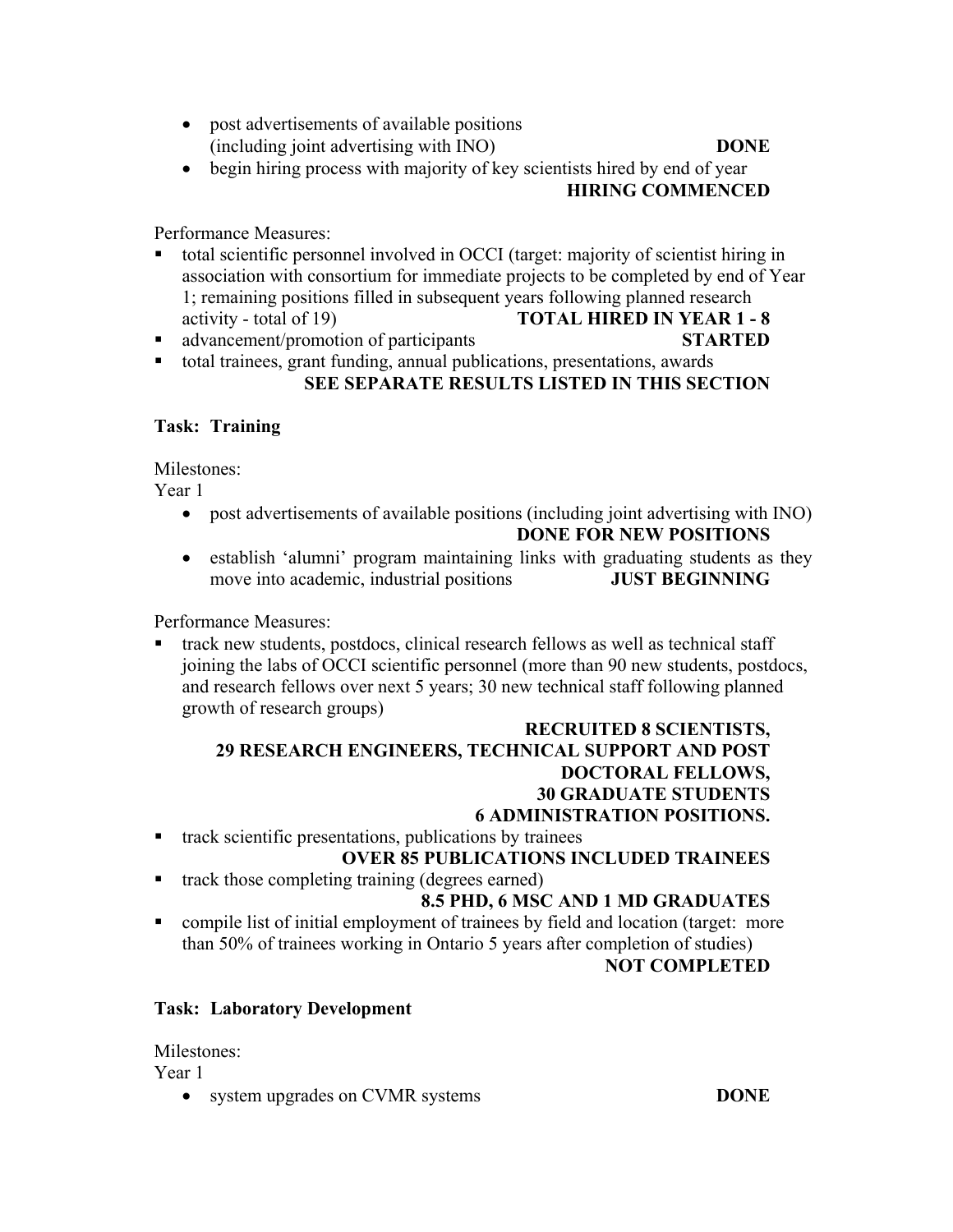| complete installation of new research CVMR system (UHN)<br>upgrade of CT scanners<br>$\bullet$<br>3D/contrast software upgrades on 4 clinical/research US scanners<br>$\bullet$<br>installation of research US scanner<br>$\bullet$<br>installation of research IVUS system<br>$\bullet$<br>PET upgrade, complete prototype infusion system for PET scanner DONE<br>$\bullet$<br>upgrade of SPECT systems<br>$\bullet$ | <b>DONE</b><br><b>DONE</b><br><b>DONE</b><br><b>DONE</b><br><b>DONE</b><br><b>DONE</b> |
|------------------------------------------------------------------------------------------------------------------------------------------------------------------------------------------------------------------------------------------------------------------------------------------------------------------------------------------------------------------------------------------------------------------------|----------------------------------------------------------------------------------------|
| Performance Measures:<br>inventory of research equipment and upgrades                                                                                                                                                                                                                                                                                                                                                  | <b>DONE</b>                                                                            |
| Task: Scientific Advances/Research Projects                                                                                                                                                                                                                                                                                                                                                                            |                                                                                        |
| Milestones:<br>Year 1<br>initiate projects identified in project description<br>$\bullet$                                                                                                                                                                                                                                                                                                                              | <b>DONE</b>                                                                            |
| Performance Measures:<br>portfolio of demonstrative images on website<br><b>BUILDING DATA BASE</b><br>Ξ<br><b>TOTAL 134 PUBLICATIONS, 115 ABSTRACTS</b><br>$\blacksquare$<br>publications<br>$\blacksquare$<br>presentations at scientific conferences<br><b>TOTAL 92 INVITED TALKS</b>                                                                                                                                |                                                                                        |
| <b>Task: Intellectual Property Development</b>                                                                                                                                                                                                                                                                                                                                                                         |                                                                                        |
| Milestones:<br>Year 1<br>complete documentation of intellectual property policies at participating<br>$\bullet$<br>institutions<br>inventory of current patents<br>$\bullet$                                                                                                                                                                                                                                           | <b>DONE</b><br><b>STARTED</b>                                                          |
| Performance Measures:<br>portfolio of patents, copyrighted software (currently approximately 45 issued or<br>$\mathbf{r}$<br>reading 5 convoided cofines reclaese) NOT COMBI ETE TO BATE                                                                                                                                                                                                                               |                                                                                        |

pending, 5 copyrighted software packages) **NOT COMPLETE TO DATE**<br>**Performance notative of 17 TO DATE TOTAL OF 17 TO DATE** 

# **Task: Technology Transfer / Industry Linkage**

Milestones:

Year 1

- complete signed agreements for intellectual property sharing between current industrial partners and participant institutions **ONGOING**
- industry participation in scientific symposium **EXCELLENT**

Performance Measures:

actual cash and in-kind contributions received from industry

 **TRACKING ON TARGET**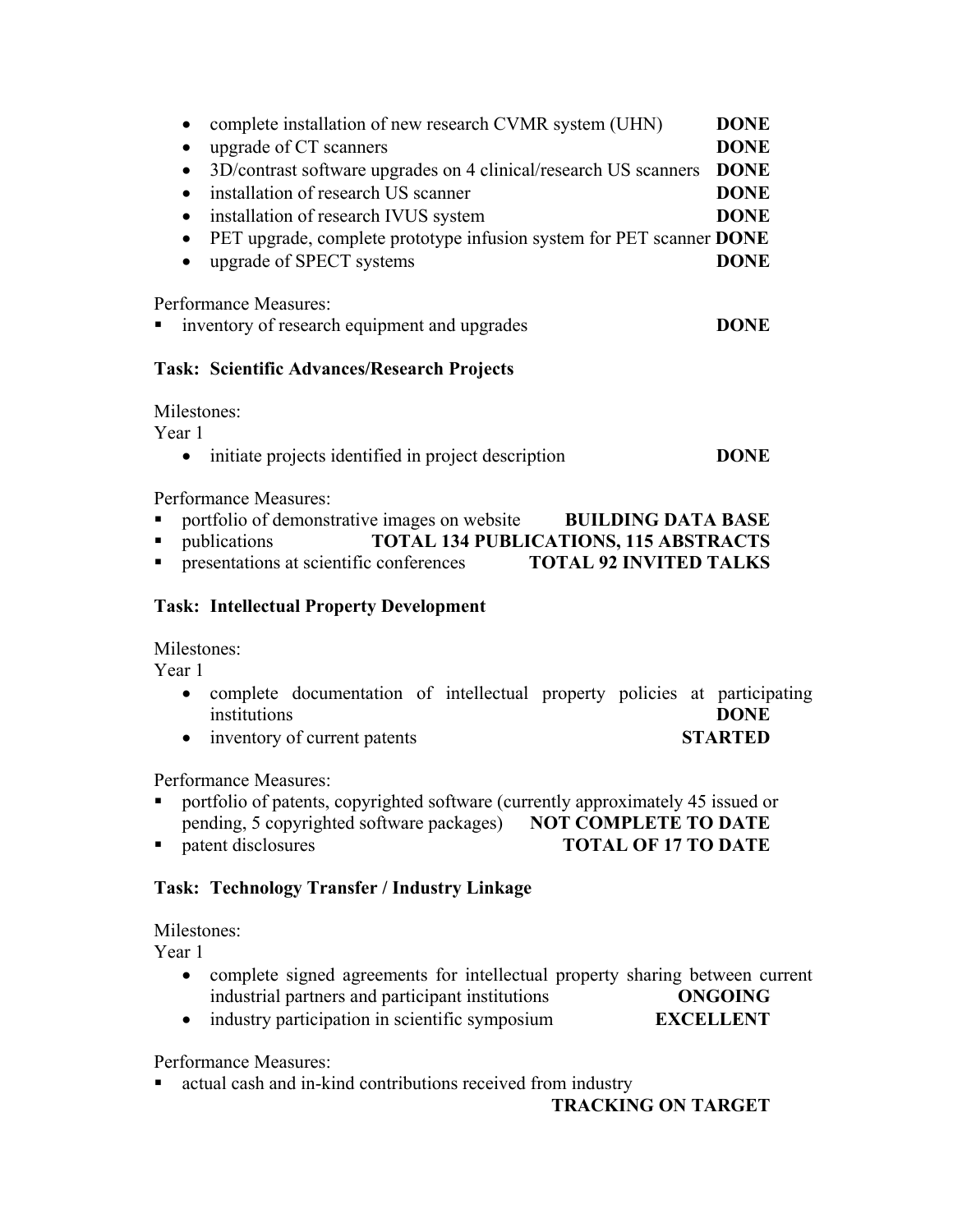**I** licensing of IP to industrial partners **TWO LICENSES ISSUED** 

### **Task: Program Development -- Growth and Sustainability**

Milestones:

Years 1 to 5

• expansion of peer-reviewed grant funding held by participants

### **\$5.75 M TO DATE**

• development of new contracts between industry and institutions

### **ONGOING**

- expansion of related activities, notably sponsored clinical trials at participating institutions **ONGOING**
- growth of Ontario-based activity of companies in this field

### **UNKNOWN AT THIS TIME**

Performance Measures:

| • new agreements between industry and institutions      | <b>ONGOING</b>   |
|---------------------------------------------------------|------------------|
| • new grant funding to participants                     | \$5.75 M TO DATE |
| • expanded institutional revenues from related activity | <b>ONGOING</b>   |
| (clinical trials, licensing, etc.)                      |                  |

 spin-off companies, licensing arrangements, Ontario-based employees in related companies **STARTING**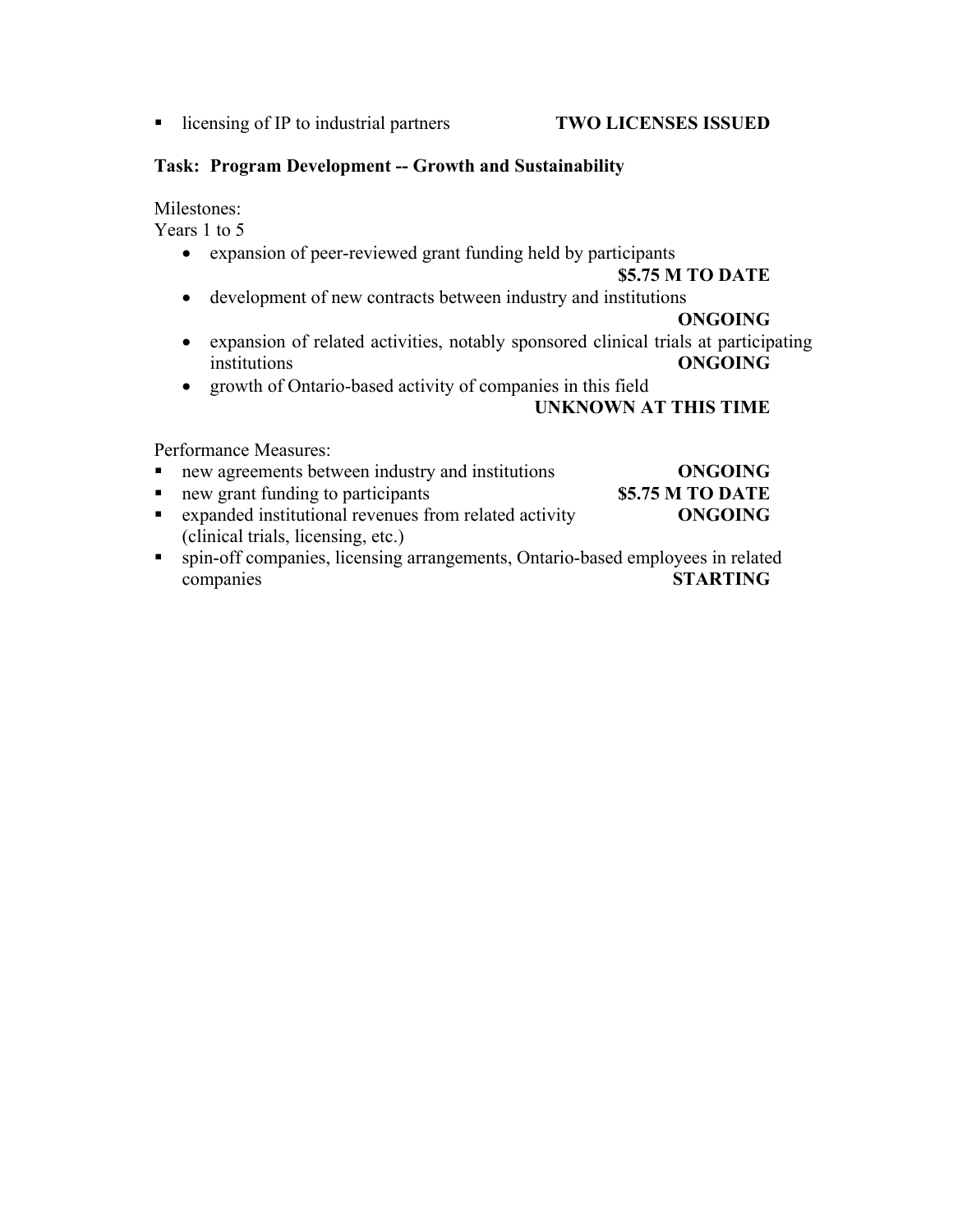### **Section D: Publications**

- 1. Moore J, **Rutt BK**, Karlik SJ, Yin K, Ethier CR. Computational Blood Flow Modeling Based on *In Vivo* Measurements. Annals of Biomedical Engineering**,** 2**7**:627-640, 1999.
- 2. Henderson E, McKinnon G, **Lee T-Y**, **Rutt BK**.A Fast 3D Look-Locker Method for Volumetric  $T_1$  Mapping. Magnetic Resonance Imaging, 17:1163-1171, 1999.
- 3. Clarke SE, Weinmann H-J, Dai E, Lucas AR, **Rutt BK**.Comparison of Two Blood Pool Contrast Agents for 0.5-T MR Angiography: Experimental Study in Rabbits. Radiology, 214:787-794, 2000.
- 4. Henderson E, Sykes J, **Drost DJ**, Weinmann HJ, **Rutt BK**, **Lee T-Y**. Simultaneous MRI measurement of blood flow, blood volume, and capillary permeability in mammary tumours using two different contrast agents. Journal of Magnetic Resonance Imaging, 1**2**:991-1003, 2000.
- 5. Ladak HM, Thomas JB, Mitchell JR, **Rutt BK** and **Steinman DA**. A semiautomatic technique for measurement of arterial wall from black blood MRI. Medical Physics, 28(6):1098-1107, 2001.
- 6. DeMarco, JK, **Rutt BK**, Clarke SE. Carotid plaque characterization by MR imaging: Review of the Literature. Topics in Magnetic Resonance Imaging, 12(3):205-217, 2001.
- 7. Thomas JB, **Rutt BK**, Ladak HM, **Steinman DA**. Effect of black blood MR image quality on vessel wall segmentation. Magnetic Resonance in Medicine, 46:299-304, 2001.
- 8. Masters RG, **Davies RA**, Veinot JP, Hendry PJ, Smith SJ, deBold AJ. Discoordinate modulation of natriuretic peptides during acute cardiac allograft rejection in humans. Circulation 1999;100(3):287-291.
- 9. Hendry PJ, Masters RG, Mussivand TV, Smith S, **Davies RA**, Finlay S, Keon WJ. Circulatory support for cardiogenic shock due to acute myocardial infarction: A Canadian Experience. Can J Cardiol 1999;15(10):1090-1094.
- 10. Kong W, LeMay M, Labinaz M, **Davies RA**. Stenting of an unprotected left main coronary Artery stenosis in a cardiac transplant patient. Can J Cardiol 1999;15(10): 1131-1135.
- 11. Pitt B, Poole-Wilson P, Segal R, Martinez FA, **et al**. Effects of Losartan Versus Captopril on Mortality in Patients with Symptomatic Heart Failure: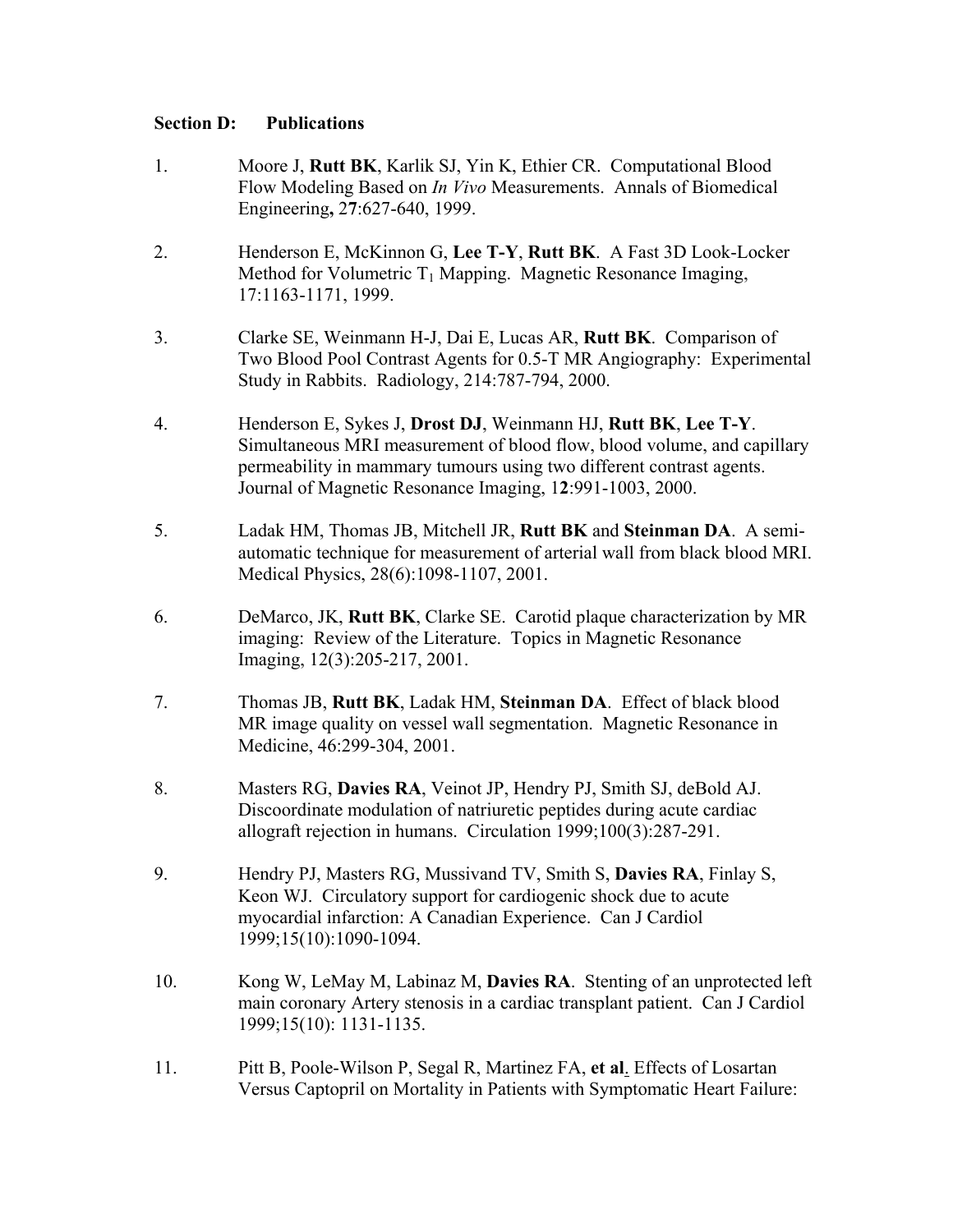Rationale, Design, and Baseline Characteristics of Patients in the Losartan Heart Failure Survival Study - ELITE II (Local Principal Investigator) Journal of Cardiac Failure 1999; 5(2): 146-154.

- 12. Yusuf S, **Davies RA** . Effects of an Angiotensin Converting-Enzyme Inhibitor, Ramipril, on Cardiovascular Evens in High-Risk Patients. (Local Principal Investigator). The New England Journal of Medicine January 20, 2000 342(3):145-153.
- 13. Birnie D, Green MS, Veinot JP, Tang AS, **Davies RA**. Interatrial conduction of atrial tachycardia in heart transplant recipients: potential pathophysiology. J Heart Lung Transplant. 19(10):1007-1010. 2000.
- 14. **Davies, R.A**. Overview of APPROACH The Alberta Provincial Program for Outcome Assessment in Coronary Disease. Canadian Journal of Cardiology 16(10): 1222-1224. October 2000.
- 15. **Davies RA.** Local Principal Investigator. Protocol 164-01 (MK-0954) ELITE II Study on Mortality in Patients with Symptomatic Heart Failure. December 2000.
- 16. Hendry PJ, Masters RG, Mussivand TV, Smith S, **Davies RA**, Finlay S, Keon WJ. Circulatory Support for Cardiogenic Shoke Due to Acute Myocardial Infarction: A Canadian Experience. Can J Cardio 15(10):1090- 1094, 1999.
- 17. SO Kasap and **JA Rowlands**. "Photoconductor selection for digital flat panel x-ray image detectors based on the dark current", Journal of Vacuum Science and Technology. A 18, 615-620 (2000).
- 18. SO Kasap and **JA Rowlands**, "Amorphous Chalcogenide photoconductors in imaging technologies" In: *Insulating and Semiconducting Glasses* Edited by: Punit Boolchand pp. 781-812 (World Scientific Press, Singapore, 2000).
- 19. SO Kasap and **JA Rowlands**, "Properties of stabilized *a*-Se for use in flat panel x-ray imaging detectors", J. Non-crystalline Solids, 266-269, 1163- 1167 (2000).
- 20. SO Kasap and **JA Rowlands**. "Review: X-ray photoconductors and stabilized a-Se for direct conversion digital flat-panel x-ray image detectors", Journal of Materials Science: Materials in Electronics. 11, 179- 198 (2000).
- 21. R Fahrig, K Buttes, **JA Rowlands**, R Saunders, J Stanton, GM Stevens, BL Daniels, Z Wen, DL Ergun and NJ Pelc, "A truly hybrid interventional MRx-ray system: feasibility demonstration." Journal of Magnetic Resonance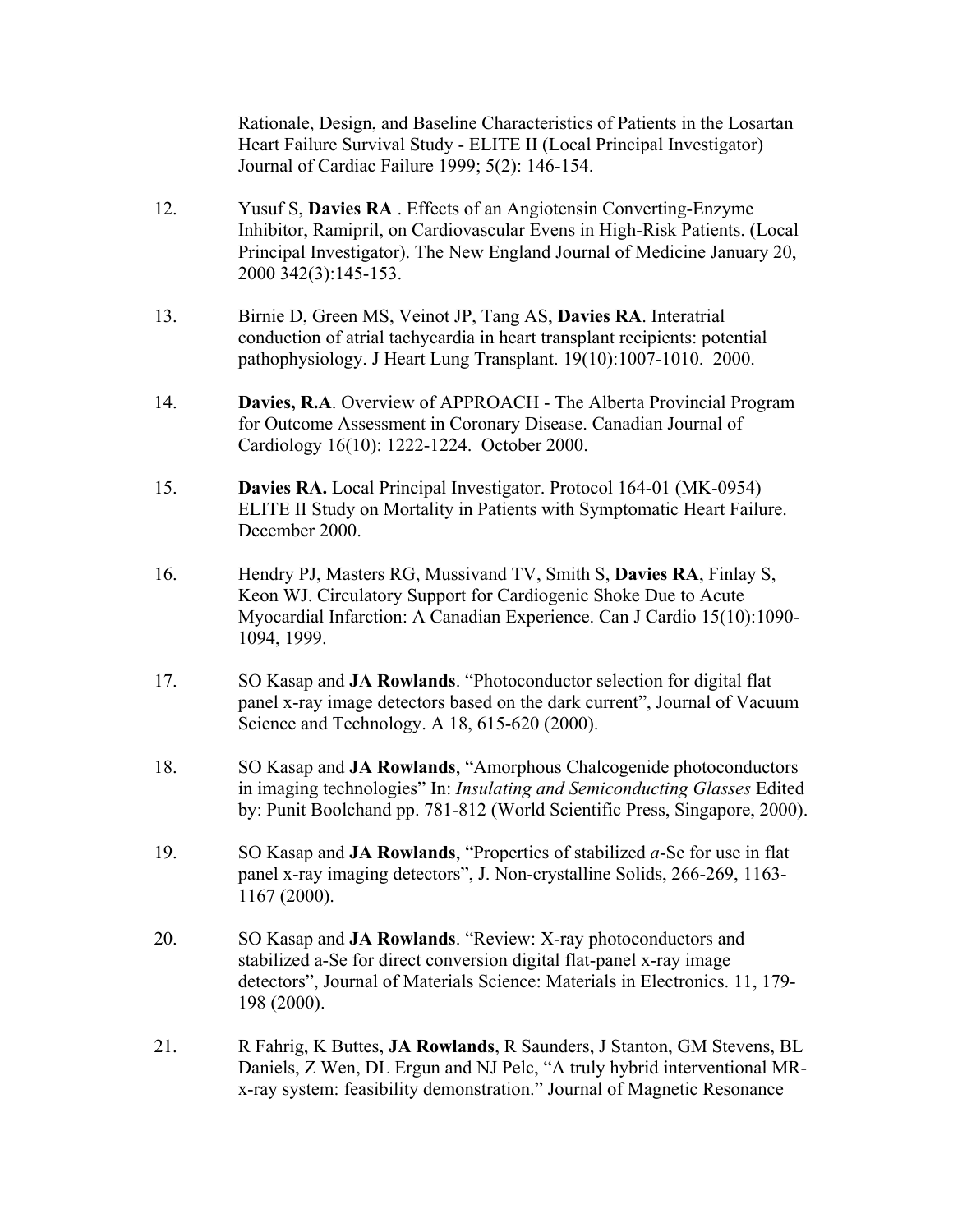Imaging 13, 294-300 (2001).

- 22. SO Kasap and **JA Rowlands**. "Photoconductor selection for digital flat panel x-ray image detectors based on the dark current", Journal of Vacuum Science and Technology. A 18, 615-620 (2000).
- 23. SO Kasap and **JA Rowlands**, "Amorphous Chalcogenide photoconductors in imaging technologies" In: *Insulating and Semiconducting Glasses* Edited by: Punit Boolchand pp. 781-812 (World Scientific Press, Singapore, 2000)
- 24. SO Kasap and **JA Rowlands**, "Properties of stabilized *a*-Se for use in flat panel x-ray imaging detectors", J. Non-crystalline Solids, 266-269, 1163- 1167 (2000)
- 25. SO Kasap and **JA Rowlands**. "Review: X-ray photoconductors and stabilized a-Se for direct conversion digital flat-panel x-ray image detectors", Journal of Materials Science: Materials in Electronics. 11, 179- 198 (2000).
- 26. R Fahrig, K Buttes, **JA Rowlands**, R Saunders, J Stanton, GM Stevens, BL Daniels, Z Wen, DL Ergun and NJ Pelc, "A truly hybrid interventional MRx-ray system: feasibility demonstration." Journal of Magnetic Resonance Imaging 13, 294-300 (2001).
- 27. Nadkarni, **S.K. Boughner**, D.R., **Drangova, M**. and Fenster, A. Analysis and quantification of temporal jitter artifacts in ECG-gated dynamic threedimensional echocardiography. Ultrasound in Medicine and Biology. 27, 211-222, 2001.
- 28. Chiu, A. M., Dey, D., **Drangova, M**., Boyd, W. D., Peters, T. M. 3-D Image Guidance for Minimally Invasive Robotic Coronary Artery Bypass (MIRCAB), Heart Surgery Forum, 3, 224-231, 2000.
- 29. deGroot, C., **Drangova, M.,** Fenster, A., Zhu, S., Pflugfelder, W., **Boughner, D.R**. Evaluation of three-dimensional colour doppler ultrasound for the measurement of proximal iso-velocity surface area: numerical and experimental validation, Ultrasound in Medicine & Biology. 26, 989-999, 2000.
- 30. Nadkarni, S.K., **Boughner, D.R., Drangova, M.,** Fenster, A. Threedimensional Echocardiography: assessment of inter- and intra- operator variability and accuracy in the measurement of left ventricular cavity volumes myocardial masses, Phys. Med. Biol. 46, 1255-1273, 2000.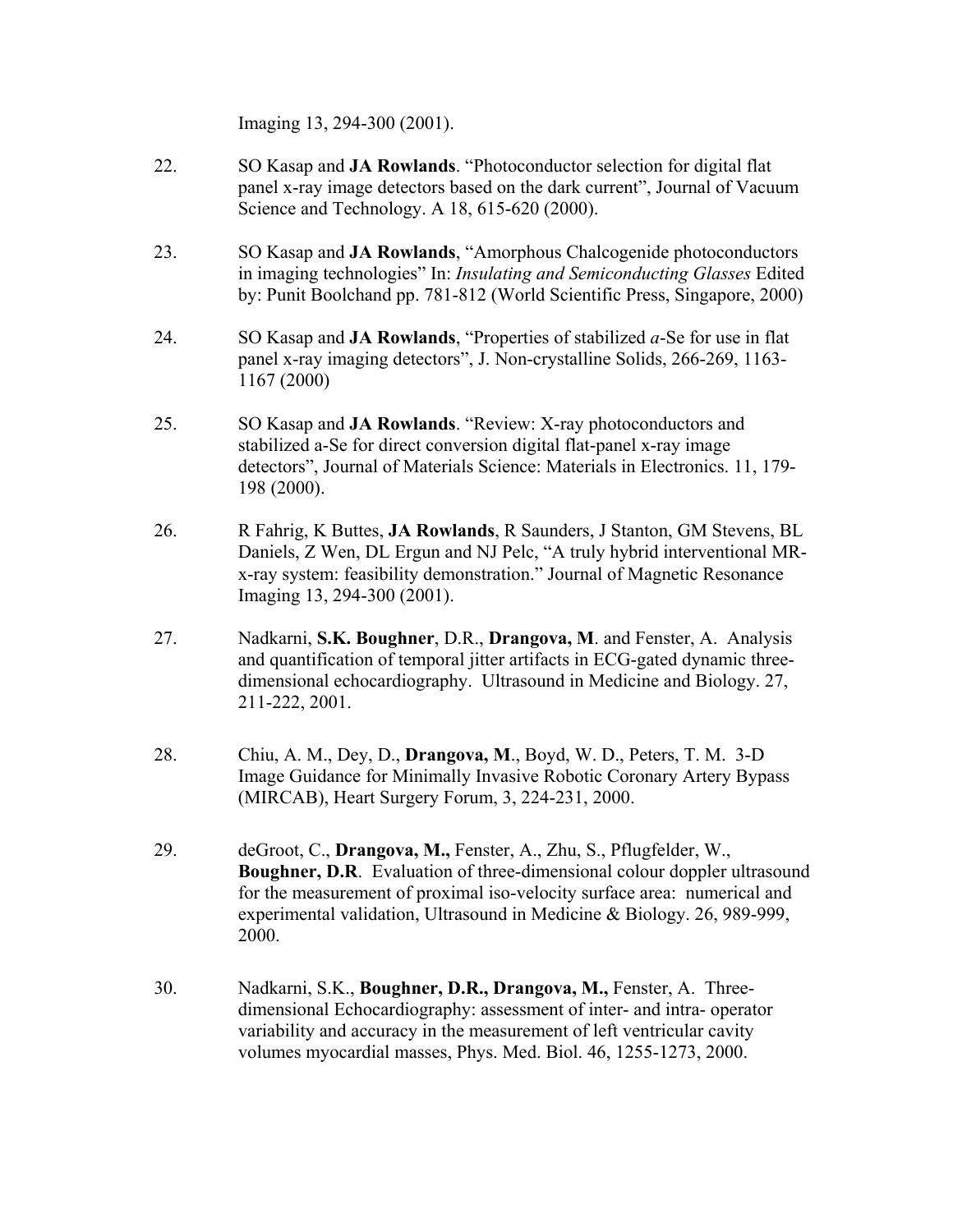- 31. Alvarez-Diez TM, **deKemp R**, **Beanlands R**, Vincent J. Manufacture of strontium-82/rubidium-82 generators and quality control of rubidium-82 chloride for myocardial perfusion imaging in patients using positron emission tomography. Appl Radiat Isot 1999;50:1015-1023.
- 32. **deKemp RA**, Golanowski L, **Beanlands RS, Ruddy TD**. Precision and Bias of 82Rb Kinetic Model Parameter Estimates: Computer Simulations and Dynamic PET Studies. World Congress on Medical Physics and Biomedical Engineering 2000:TU-E318-7:1-4.
- 33. **deKemp RA**. "Cardiac Positron Emission Tomography". Canadian Medical Physics Newsletter. Interactions 2000;46(4):135.
- 34. **Ruddy TR, deKemp R**, **Beanlands R.** Evaluation of myocardial perfusion and metabolism with positron emission tomography. CMAJ 1999; Vol. 161(9):1131.
- 35. Abramson BL, **Ruddy TD, deKemp RA**, Laramee L, Marquis JF, Aubrey B, Aung M, **Beanlands RS**. Stress FDG PET as a new approach to the diagnosis of coronary disease in women. J Nucl Cardiol 2000; Vol. 7(3):205-212.
- 36. **deKemp R, Ruddy T**, Hewitt T, Dalipaj MM, Aung MT, **Beanlands RSB**. Detection of Serial Changes in Absolute Myocardial Perfusion with <sup>82</sup>Rb PET. J Nucl Med 2000; Vol.41(8):1426-1435.
- 37. **Beanlands R**, Nahmias C, Gordon E, Coates G, **deKemp R**, **Firnau G**, Fallen E. The effects of beta-blockade on oxidative metabolism and the metabolic cost of ventricular work in patients with LV dysfunction. A double-blind, placebo-controlled PET study. Circulation 2000; Vol 102(17):2070-2075.
- 38. LeMay MR, Nichol G, Labinaz M, Marquis J-F, Laramee LA, O'Brien E, **Beanlands RSB**, Williams WL, Davies RF, **Wells G**, Higginson LA. Stents versus thrombolytics in acute myocardial infarction trial (STAT). J Am Coll Cardiol 2001; Vol. 37(4):985-991.
- 39. Scott NS, Le May M, **Ruddy T, deKemp R**, **Beanlands RS**. Primary stent implantation for acute myocardial infarction achieves greater myocardial perfusion measured by Rb-82 PET than rt-PA. Am J Cardiol 2001; Vol 88;886-889.
- 40. Vitale G, **deKemp R, Ruddy TR**, **Beanlands R.** Myocardial glucose utilization and the optimization of F-18-FDG PET imaging in patients with NIDDM, CAD and LV dysfunction. J Nucl Med 2001;42(12):1730-1736.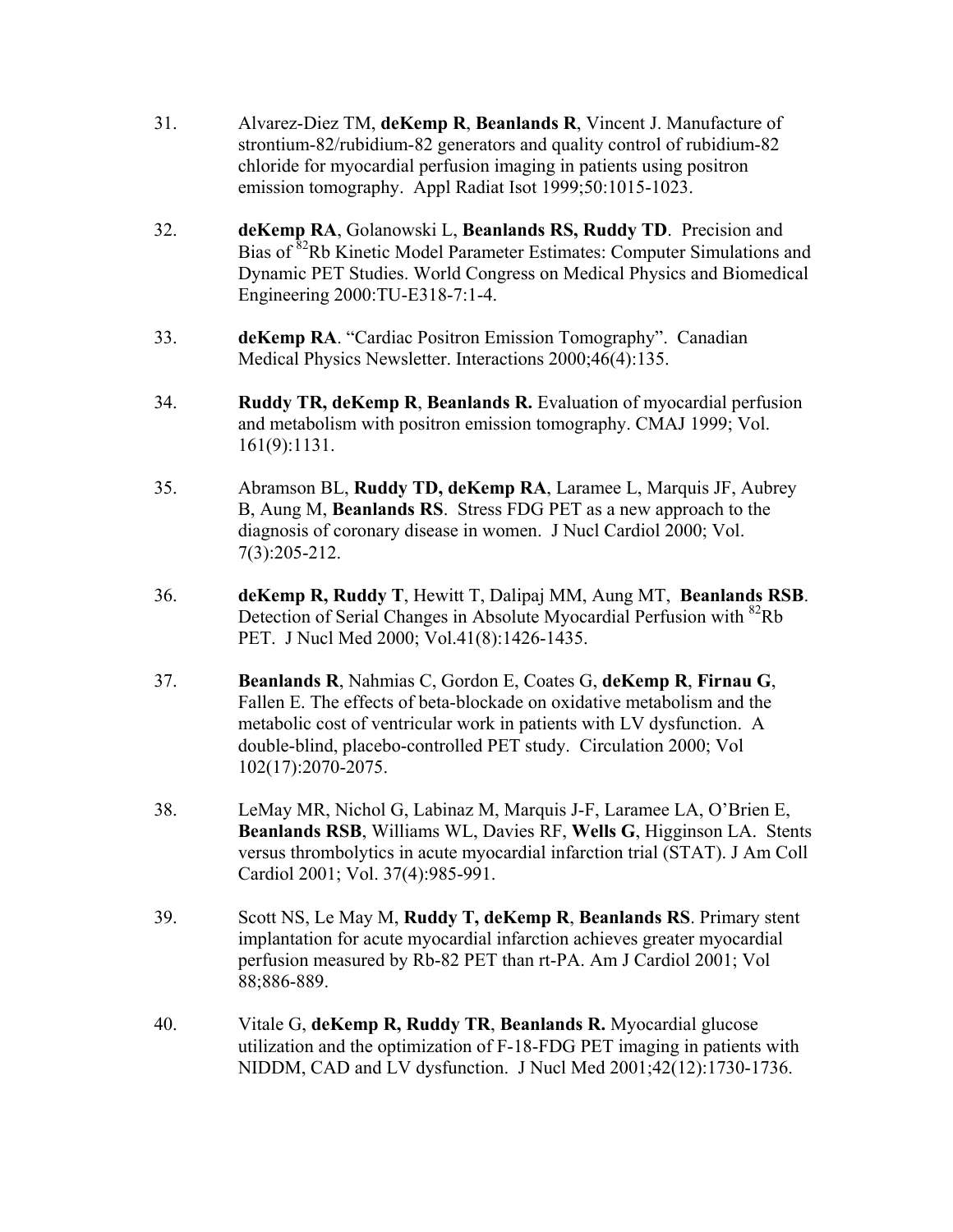- 41. Inability to Achieve Predicted Stent Diameter in Minimally Calcified Coronary Lesions: A 3-Dimensional Intravascular Ultrasound Study. A.J. Della Siega, E.A. Cohen, J.T.W. Pang, M. Madan, S. Naqvi, S. Radhakrishnan, **S. Fort**. Am Journal of Cardiol 2001, 88:5 (Supplement 1):88-96
- 42. **Beanlands RSB**, Labinaz M, **Ruddy TD**, Marquis JF, Williams W, Le May M, Laramee L, O'Brien E, Kearns SA, Aung M, Johansen H, Higginson LAJ. Establishing an approach for patients with recent coronary occlusion. Identification of viable myocardium. J Nucl Card 1999:6:298- 305.
- 43. Chockalingam A, Campbell N, **Ruddy TD**, Taylor G, Stewart P on behalf of the Expert Working Group: Canadian National High Blood Pressure Prevention and Control Strategy. Can J Cardiol 2000:16(9);1087-1093.
- 44. Chockalingam A, Campbell N, **Ruddy TD**, Taylor G, Déry V, on behalf of the Expert Working Group: High Blood Pressure Prevention and Control: A Canadian National Strategy. CVD Prevention 2000:3(1);81-89.
- 45. **Beanlands RS**, **Ruddy TD**, Freeman M, Nichol G: Patient management guided by viability imaging (letter). J Am Coll Cardiol 2001:38(4);1271- 1273.
- 46. Scott NS, Le May MR, **de Kemp R**, **Ruddy TD**, Labinaz M, Marquis JF, Laramee LA, O'Brien ER, Williams WL, Higginson, LA, **Beanlands RS**: Evaluation of myocardial perfusion using rubidium-82 positron emission tomography after myocardial infarction in patients receiving primary stent implantation or thrombolytic therapy. Am J Cardiol 2001:88(8);886-889.
- 47. **Ruddy TD**: Ambulatory blood pressure monitoring. Perspectives in Cardiology 2001:17(5);21-26.
- 48. **deKemp RA**, **Ruddy TD**, Safa B, Dalipaj MM, Alvarez-Diez T, **Beanlands RS**. Paired comparison of myocardial perfusion images to evaluate the treatment or progression of disease. Eur J Nucl Med 1998:25(8) 938, Can J Card 1998:14:134.
- 49. Hartigan C, Dalipaj MM, Irvine P, **Ruddy TD**: Radionuclide methods for determining left ventricular volume: Comparison of techniques. J Nucl Med Tech 1999;27(2);174.
- 50. Samek L, Dalipaj MM, **Ruddy TD**: Effect of defect size on left ventricular ejection fraction from 99mTc-sestamibi images. J Nucl Med Tech 1999;27(2);174.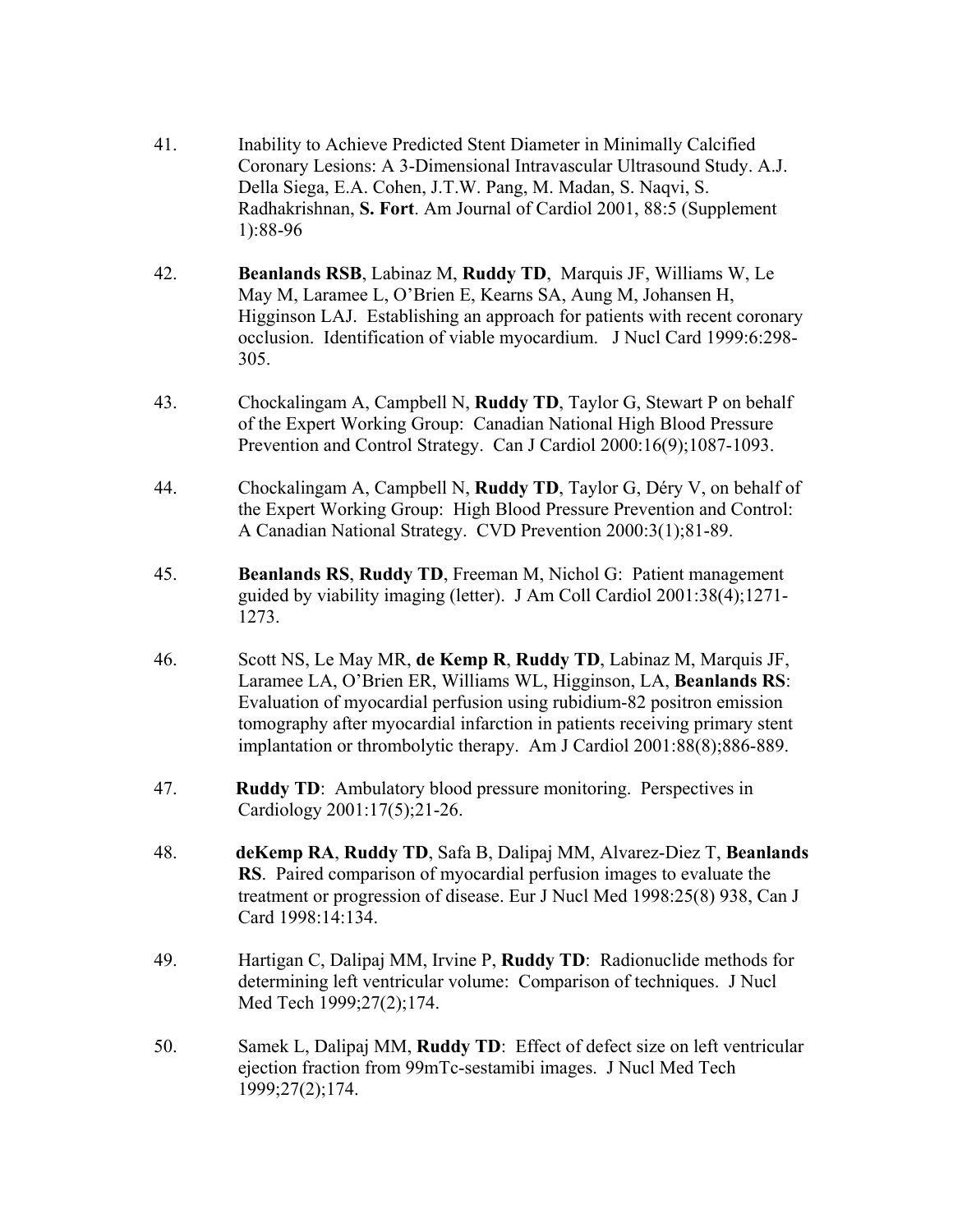- 51. Mohammad M, Dalipaj M, Golanowski L, **Ruddy TD**: Observer variability of stress technetium-99m tetrofosmin tomographic myocardial perfusion imaging. J Nucl Cardiol 2001:8(1);S104, J Nucl Med 2001:42(5);170P.
- 52. Petrella RJ, Speechly M, Grigg TA, Kleinstiver PW, **Ruddy TD**, on behalf of the Canadian Coalition for High Blood Pressure Prevention and Control: Does a public media campaign impact on hypertension awareness? Am J Hypertens 2001:14(4);146A.
- 53. Mohammad MHJ, Dalipaj MM, Golanowski LN, **Ruddy TD**: Comparison of observer variability of stress 99m-Tc sestamibi versus 99m-Tc tetrofosmin tomographic imaging for evaluation of myocardial perfusion and wall motion. Can J Cardiol 2001:17(Suppl C);249C.
- 54. Verma S, Hyndman E, Robertson A, Fung M, Edworthy S, Charbonneau F, Lonn EM, **Ruddy TD**, Anderson TJ for the FATE Investigators: Neopterin: Novel marker of endothelial dysfunction in humans. Can J Cardiol 2001:17(Suppl C);156C and Circulation 2001:104(17);II-152.
- 55. Iskander SS, Pratt CM, Filipchuk NG, **Ruddy TD**, Dakik HA, Henzlova MJ, Verani MS, Shaw LJ, Mahmarian JJ for the INSPIRE Investigators: Medical and revascularization therapies for suppression of post-infarction myocardial ischemia. Preliminary results from the adenosine sestamibi post-infarction evaluation (INSPIRE) trial. Circulation 2001:104(17);II-455.
- 56. Dalipaj MM, Armstrong J, Irvine P, **Ruddy TD**: Comparison of rest versus stress LVEF measurements from gated 99mTc tetrofosmin SPECT images. J Nucl Med Tech 2001:29(2);109.
- 57. Doggart MJ, Dalipaj MM, Merani A, Irvine P, **Ruddy TD**: Evaluation of the two-dimensional fit method of motion correction on tomographic myocardial perfusion imaging. J Nucl Med Tech 2001:29(2);130.
- 58. **Yoo SJ**, Min JY, Lee YH. Normal pericardial fluid in the fetus: color and spectral Doppler analysis. Ultrasound Obstet Gynecol 2001;18:248-252.
- 59. Pedra CA, **Yoo SJ**, Soderberg B, **Freedom RM**. Aneurysm of the membranous septum in critical pulmonary stenosis: spontaneous rupture after balloon dilatation. Pediatr Cardiol 2001;22:359-362.
- 60. Song MS, **Yoo SJ**, **Smallhorn JF**, Mullen JB, Ryan G, **Hornberger LK**. Bilateral congenital diaphragmatic hernia: diagnostic clues at fetal sonography. Ultrasound Obstet Gynecol 2001;17:255-258.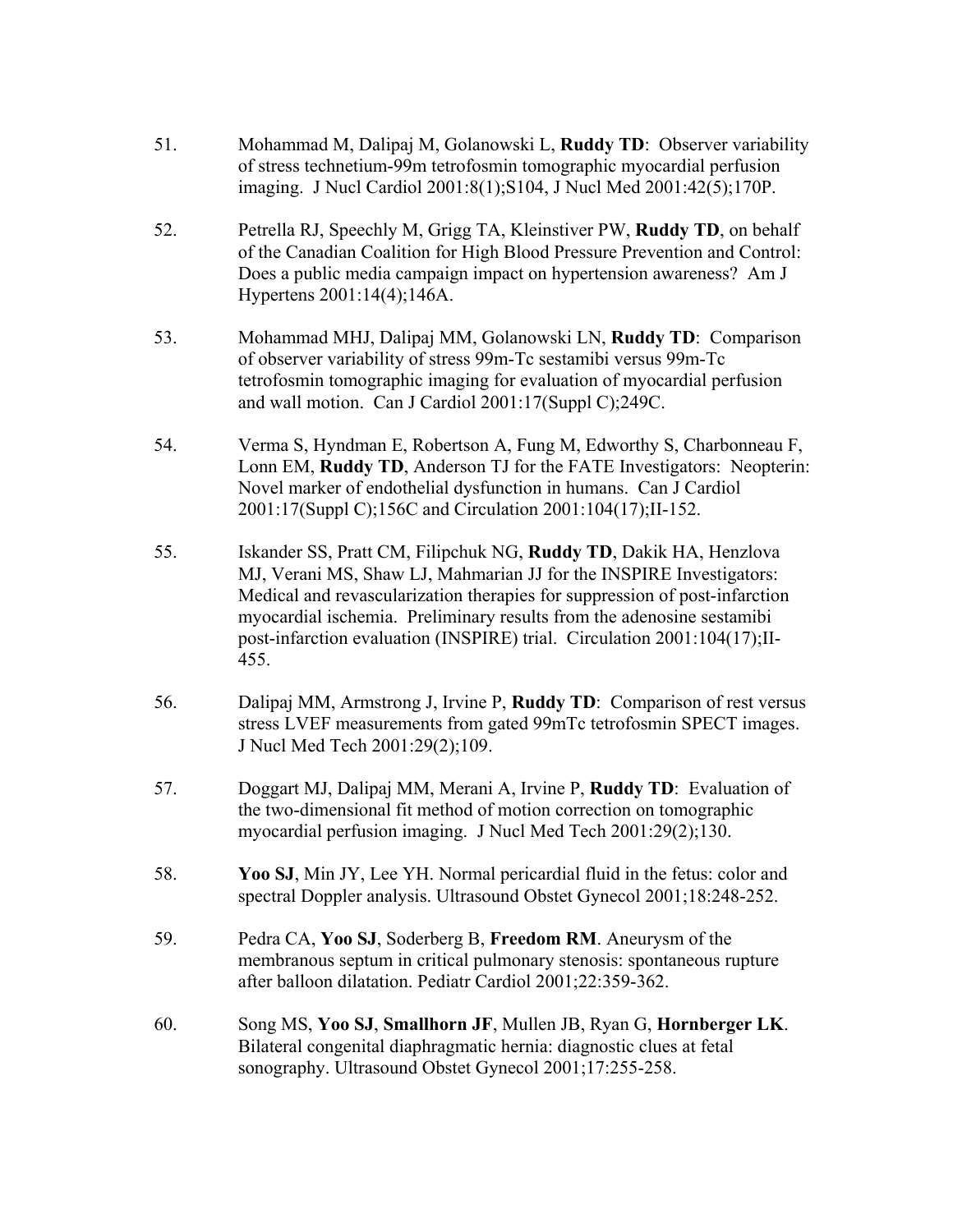- 61. **Freedom RM**, **Yoo SJ**. Double-outlet right ventricle: Pathology and angiocardiography. Semin Thorac Cardiovasc Surg Pediatr Card Surg Annu 2000;3:3-19.
- 62. Russell J, Justino H, Dipchand A, **Yoo SJ**, Kim YM, **Freedom RM**. Noninvasive imaging in congenital heart disease. Curr Opin Cardiol 2000;15:224-237.
- 63. Kim TH, **Yoo SJ**, Ho SY, Anderson RH. Twisted atrioventricular connections in double inlet right ventricle: evaluation by magnetic resonance imaging. Cardiol Young 2000;10:567-573.
- 64. MacDonald C, Mikhailian H, **Yoo SJ**, **Freedom RM**, Adatia I. Angiographic findings of persistent primitive hepatic venous plexus with underdevelopment of the infrahepatic inferior vena cava in pediatric patients. Am J Roentgenol 2000;175:1397-1401.
- 65. Abdullah MM, Lacro RV, **Smallhorn J**, Chitayat D, van der Velde ME , **Yoo SJ**, Oman-Ganes L, **Hornberger LK**. Fetal cardiac dextroposition in the absence of an intrathoracic mass: sign of significant right lung hypoplasia. J Ultrasound Med 2000;19:669-676.
- 66. Abdullah M, **Yoo SJ**, **Hornberger L**. Fetal echocardiographic features of twisted atrioventricular connections. Cardiol Young 2000;10:409-412.
- 67. **Freedom RM**, Hamilton R, **Yoo SJ**, Mikailian H, Benson L, McCrindle B, Justino H, Williams WG. The Fontan procedure: analysis of cohorts and late complications. Cardiol Young 2000;10:307-331.
- 68. Kim IO, Cheon JE, Kim WS, Chung JW, Yeon KM, **Yoo SJ**, Seo JK, Choi JH. Congenital intrahepatic portohepatic venous shunt: treatment with coil embolisation. Pediatr Radiol 2000;30:336-338.
- 69. Abdullah M, **Yoo SJ**, Lee YH, **Smallhorn J, Hornberger LK**. Diagnosis of left juxtaposition of the atrial appendages in the fetus. Cardiol Young 2000;10:220-224.
- 70. **Freedom RM**, **Yoo SJ**, Javois A. A most peculiar coronary circulation in a patient with pulmonary atresia and intact ventricular septum. Cardiol Young 2000;10:60-63.
- 71. **Yoo SJ**, Lee YH, Cho KS, Kim DY. Sequential segmental approach to fetal congenital heart disease. Cardiol Young 1999 Jul;9:430-444.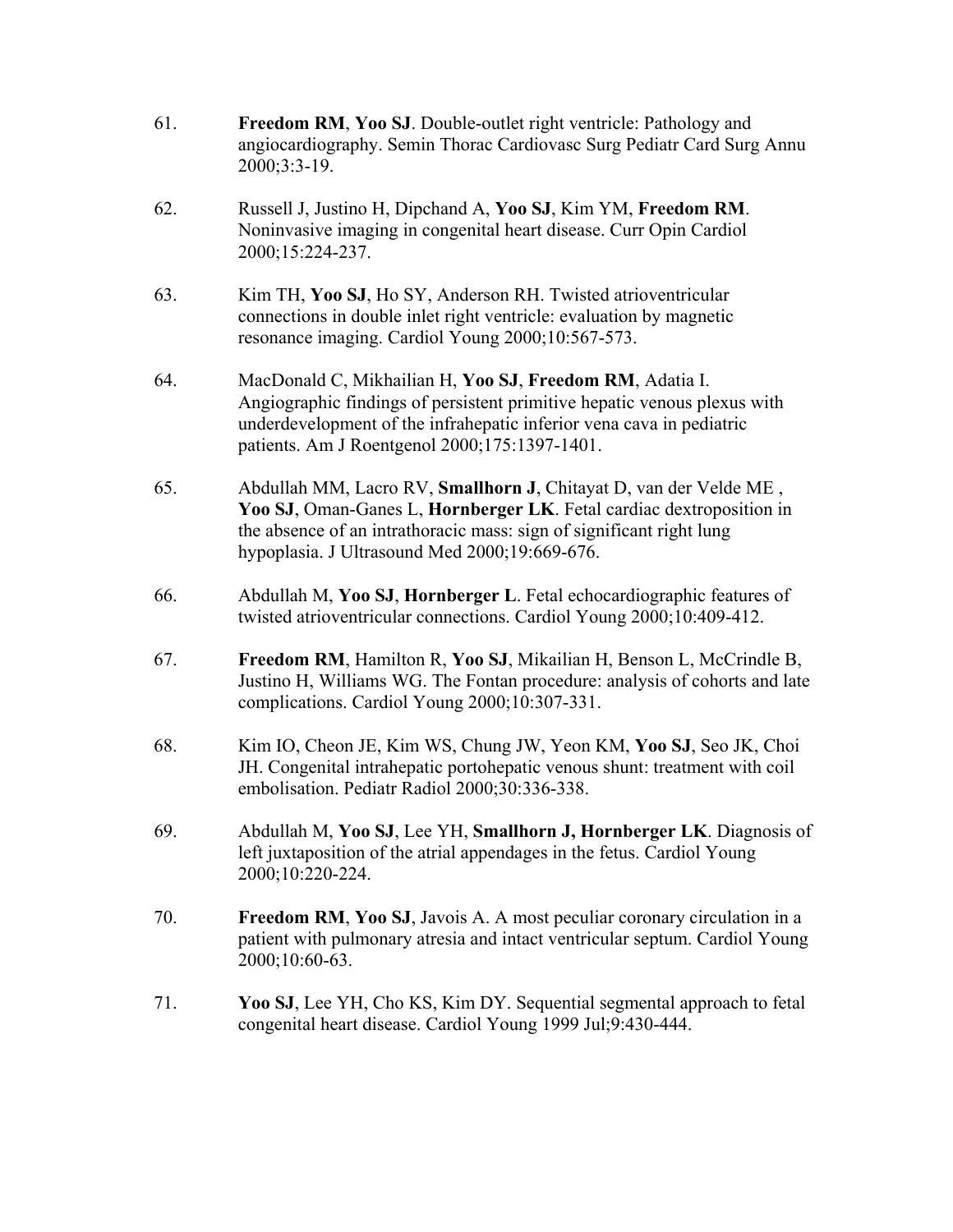- 72. **Yoo SJ**, Lee YH, Kim ES, Ryu HM, Kim MY, Yang JH, Chun YK, Hong SR. Tetralogy of Fallot in the fetus: findings at targeted sonography. Ultrasound Obstet Gynecol 1999 Jul;14:29-37.
- 73. Ji EK, **Yoo SJ**, Kim JH, Cho KS. Congenital splenorenal venous shunt detected by prenatal ultrasonography. J Ultrasound Med 1999 Jun;18:437- 439.
- 74. **Macgowan CK**, Wood ML. Fast Measurements of the Motion and Velocity Spectrum of Blood Using MR Tagging. *Magn. Reson. Med.* 45(3), 461-469 (2001)
- 75. **Macgowan CK**, Wood ML. Motion Measurements from Individual MR Signals Using Volume Localization. *J. Magn. Reson. Imag*. 9, 670-678 (1999)
- 76. E.W. Olcott, K.C.P. Li, **G.A. Wright**, P.P. Pattarelli, D.S. Katz, I.Y. Ch'en, B.L. Daniel, "Differentiation of Hepatic Malignancies from Hemangiomas and Cysts by T2 Relaxation Times: Early Experience with Multiply-Refocused Four-Echo Imaging at 1.5T," *JMRI*, 9:81-86, 1999.
- 77. K.C.P. Li, R.L. Dalman, **G.A. Wright**, "In Vivo Flow Independent T2 Measurements of Superior Mesenteric Vein Blood in Diagnosis of Chronic Mesenteric Ischemia: A Preliminary Evaluation," *Academic Radiology*, 6:530-534, 1999 (Stauffer Award for Best Clinical Paper in 1999).
- 78. M.D. Noseworthy, J.K. Kim, J.A. Stainsby, G.J. Stanisz, **G.A. Wright**, "Tracking Oxygen Effects on MR Signal in Blood and Skeletal Muscle During Hyperoxia Exposure," *Journal of Magnetic Resonance Imaging*, 9(6):814-820, 1999.
- 79. J.C. Chen, J.A. Moriarty, J.A. Derbyshire, R.D. Peters, J. Trachtenberg, S.D. Bell, J. Doyle, R. Arrelano, **G.A. Wright**, R.M. Henkelman, RS Hinks, S.- Y. Lok, A. Toi, W. Kucharczyk, "Prostate Cancer: MR Imaging and Thermometry during Microwave Thermal Ablation-Initial Experience," *Radiology*, 214:290-297, 2000.
- 80. J.A. Stainsby, **G.A. Wright**, "Monitoring Blood Oxygen State in Muscle Microcirculation with transverse relaxation", *Magnetic Resonance in Medicine*, Apr. 45(4):662-72, 2001.
- 81. C.H. Cunningham, J.A. Stainsby, **G.A. Wright**, M.L. Wood, "Partial Discrete Fourier Transform (PDFT) Multiband Encoding," *Magnetic Resonance in Medicine*, 45:118-127, 2001.
- 82. R.I. Farb, C. McGregor, J.K. Kim, M. Laliberte, J.A. Derbyshire, R.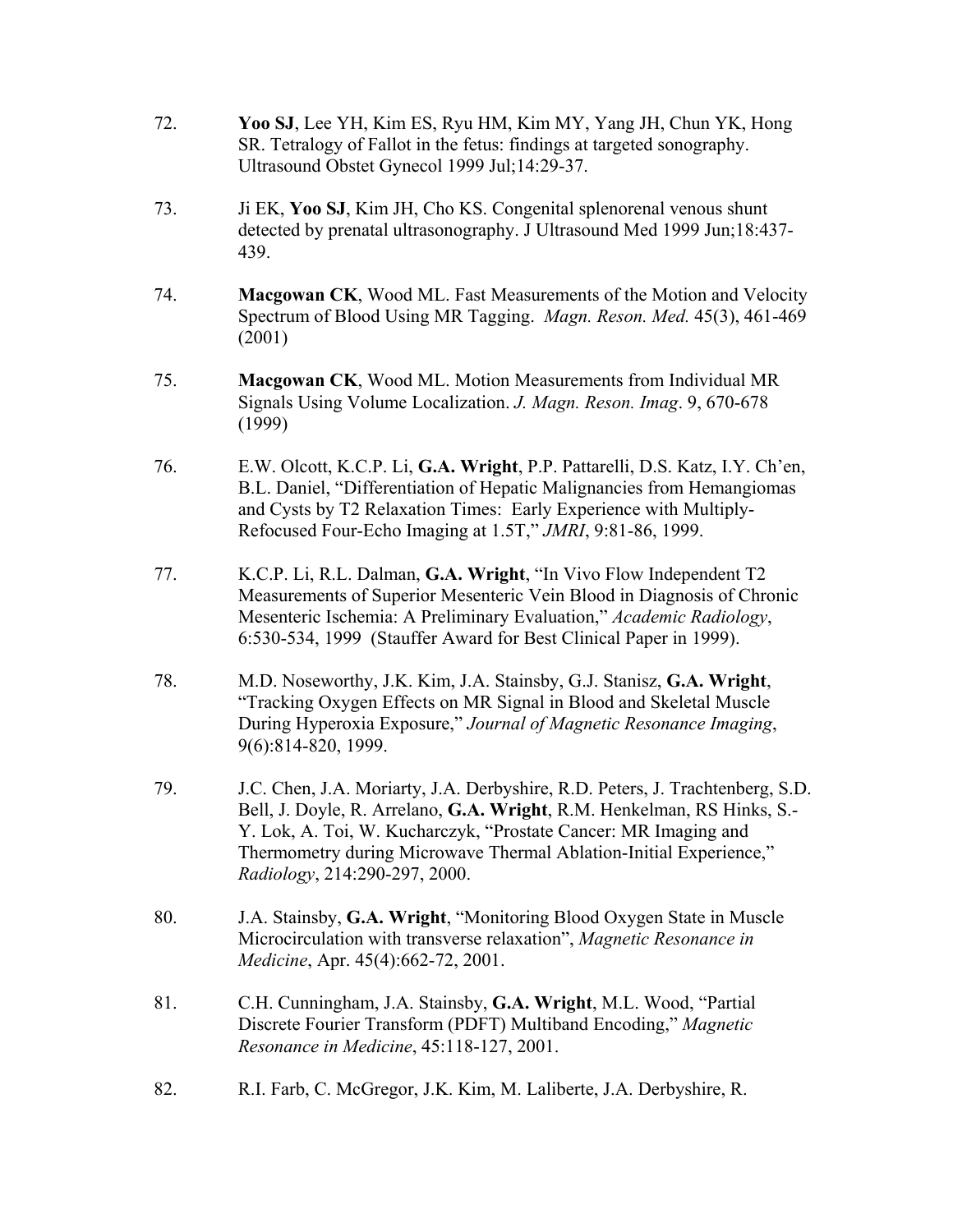Willinsky, P. Cooper, D. Westman, G. Cheung, M.L. Schwartz, J.A. Stainsby, **G.A. Wright**, "Intracranial Arteriovenous Malformations: Real-Time Auto-Triggered Elliptic Centric-Ordered 3D Gadolinum-enhanced MR Angiography -- Initial Assessment", *Radiology*, July, 220(1):244-51, 2001.

- 83. Ali R. Rezai, M.D., Andres M. Lozano, M.D., Adrian P. Crawley, Ph.D, **Michael L.G. Joy**, Ph.D., Karen D. Davis, Ph.D., Chun L. Kwan, M.Sc., Johanathan O. Dostrovsky, Ph.D., Ronald R. Tasker, M.D., and David J. Mikulis M.D. "Thalamic stimulation and functional magnetic resonance imaging: localization of Cortical and Sub-cortical Activation with Implanted Thalamic Stimulators", J. Neurosurg. 90, 583-590, March 1999.
- 84. R.S. Yoon, A. Czaya, H.C. Kwan and **M.L. Joy**, "Changes in the Complex Permittivity During Spreading Depression in Rat Cortex", IEEE Trans. Biomed. Eng, 46(11) 1330-1338, November 1999.
- 85. **M.L.G Joy**, V.P. Lebedev and J. Gatti, "Imaging of Current Density and Current Pathways in Rabbit Brain during Transcranial Electrostimulation", IEEE Trans. Biomed. Eng.,46(9) 1139-1149, September 1999.
- 86. Deanna D. Bellamy, Raoul S. Pereira, Charles A. McKenzie, **Frank S. Prato**, **Dick J. Drost**, Jane Sykes, **Gerald Wisenberg.** Gd-DTPA Bolus Tracking in the Myocardium using T1 Fast Acquisition Relaxation Mapping (T1 FARM) Magnetic Resonance in Medicine, 2001, 46:555-564.
- 87. Raoul S. Pereira, **Gerald Wisenberg**, **Frank S. Prato**, Ken Yvorchuk. Clinical assessment of myocardial viability using MRI during a constant infusion of Gd-DTPA. MAGMA, 11 (2000) 104-113.
- 88. Moran GR, **Prato FS**. Modelling tissue contrast agent concentration to calculate  ${}^{1}$ H exchange: I. A solution to the tissue homogeneity model using a simulated arterial input function. Mag Res Med 45:42-45 (2001).
- 89. Thornhill RE, **Prato FS**, Pereira RS, **Wisenberg G**, Sykes JM. Examining a canine model of stunned myocardium with DTPA-enhanced MRI. Mag Res Med 2001, 45:864-871.
- 90. Stodilka RZ, Kemp BJ, **Prato FS**, Kertesz A, Kuhl DC, Nicholson RL. Scatter and attenuation correction for brain SPECT using attenuation distributions inferred from a head atlas. J Nucl Med SEPT/2000, v41, #9, p1569-1578.
- 91. Pereira RS, **Prato FS**, Lekx KS, Sykes JM, **Wisenberg G**. Contrastenhanced MRI for the assessment of myocardial viability after permanent coronary artery occlusion. Mag Res Med 2000 44:309-316.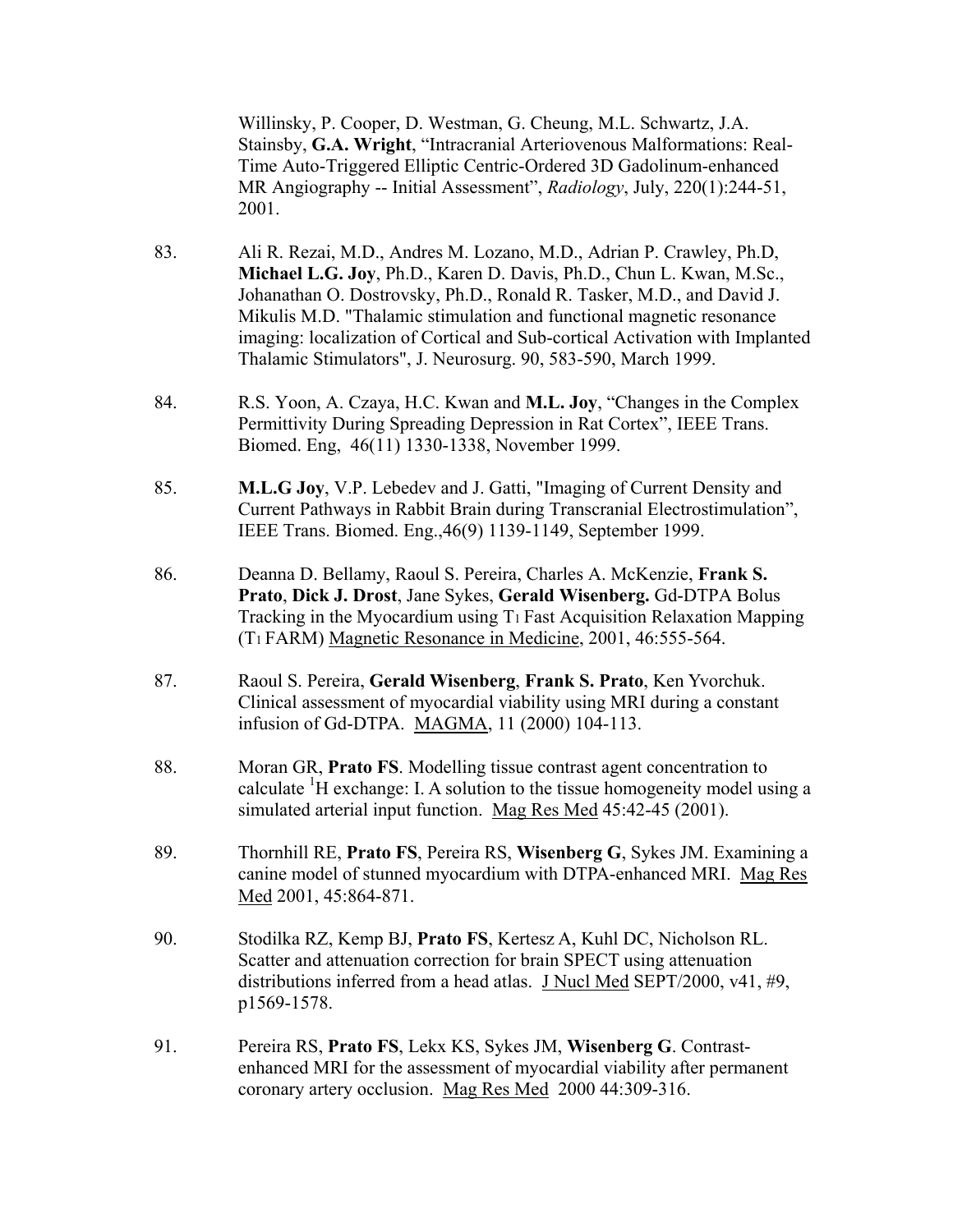- 92. Pereira RS, **Prato FS**, **Wisenberg G**, Sykes JM, Yvorchuk KJ. The use of Gd-DTPA as a marker of myocardial viability in reperfused acute myocardial infarction. Int'l J Card Imag 2001, 17:395-404.
- 93. CA McKenzie, Thornhill RE, **Prato FS**, **Drost DJ**. T1 fast acquisition relaxation mapping (T1 FARM): Optimised data acquisition. Mag Res Imag 2000, v18, #2, p129-138.
- 94. McKenzie CA, Pereira RS, **Prato FS**, Chen Z, **Drost DJ**. Improved contrast agent bolus tracking using T1-FARM. Mag Res Med 1999, v41, p429-435.
- 95. Pereira RS, **Prato FS**, Sykes JM, **Wisenberg G**. Assessment of myocardial viability using MRI during a constant infusion of Gd-DTPA: Further studies at early and late periods of reperfusion. Mag Res Med JUL/99, v42, #1, p60-68.
- 96. McKenzie CA, Chen Z, **Drost DJ**, **Prato FS**. Fast acquisition of quantitative T2 maps. Mag Res Med JAN/99, v41, #1, p208-212.
- 97. Peters TM, **Slomka P**, Fenster A. "Imaging for Radiation Therapy Planning (MRI, Nuclear Medicine, Ultrasound)". The Modern Technology of Radiation Oncology: A Compendium for Medical Physicists and Radiation Oncologists, J. Van Dyk (ed.), Medical Physics Publishing, p.191-230, 1999.
- 98. Dey D, **Slomka PJ**, Hahn LJ, Kloiber R. Application of radionuclide transmission computed tomography attenuation maps in automatic multimodality registration: a phantom study *J Nucl Med* 1999;40:448-455.
- 99. Habraken J, Booij J, **Slomka PJ** et al. Quantification and visualization of defects of the functional dopaminergic system using an automatic algorithm. *J Nucl Med* 1999;40:1091-1097.
- 100. **Slomka PJ**, Elliott E, Driedger AA. Java based Remote Viewing and Processing of Nuclear Medicine Images: Toward "the Imaging Department Without Walls. *J Nucl Med* 1999;41:118-118.
- 101. Radau P, Linke R, **Slomka PJ**, Tatsch K. Optimization of the Automated Quantification of Iodine-123-IBZM uptake in the striatum applied to Parkinsonism *J Nucl Med* 2000;41:220-227.
- 102. Pennell DJ, Ray SG, Davies G, Burgess M, Webster J, **Slomka PJ**, Atkinson P, Cleland JG The carvedilol hibernation reversible ischaemia trial, marker of success (CHRISTMAS) study. Methodology of a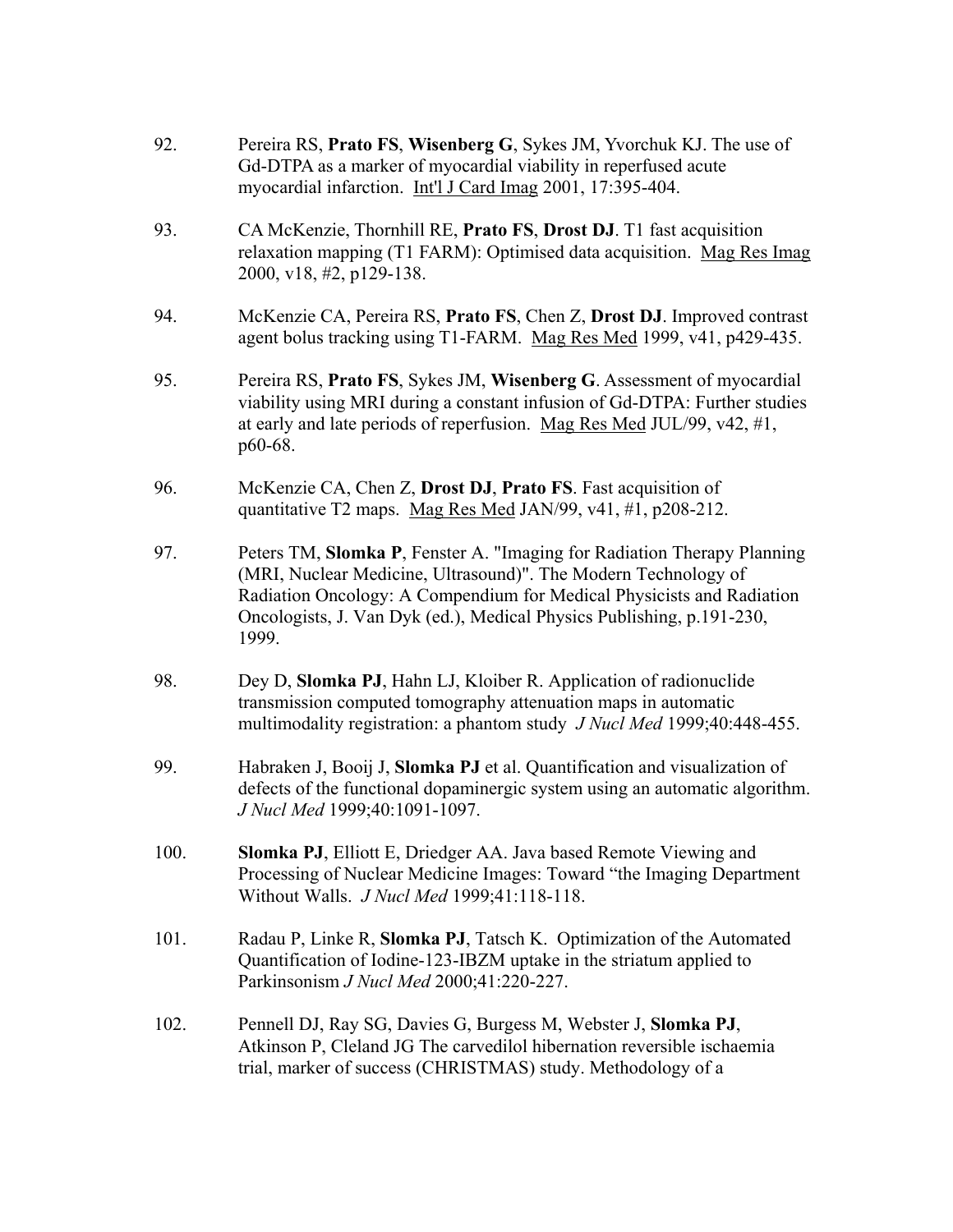randomised, placebo controlled, multicentre study of carvedilol in hibernation and heart failure. *Int J Cardiol*. 2000 Feb 15;72(3):265-74.

- 103. Dey, **Slomka PJ**, Gobbi DG, Peters TM. Mixed Reality Merging of Endoscopic Images and 3-D Surfaces. Lectures In Computer Science: *Medical Image Computing and Computer Assisted Intervention MICCAI 2000*
- 104. Hurwitz GA, McLaughlin DS, **Slomka PJ**: Comparing the image quality of myocardial perfusion agents in the clinical laboratory;small test groups and large reference populations. *Nucl Med Commun* 2000;21 (in press)
- 105. C.C. Blake, T.L Elliot, **P.J. Slomka**, D.B. Downey, A. Fenster Variability and Accuracy of Measurements of Prostate Brachytherapy Seed Position *in vitro* using Three Dimensional Ultrasound: An Intra- and Inter-Observer Study. *Medical Physics* 2000: 27(12):2788-2795.
- 106. **Slomka PJ**. Radau PR , Hurwitz GA , Dey D Automated three-dimensional spatial standardization and quantification of myocardial perfusion tomography: alternative to polar maps *Proc SPIE Medical Imaging* 2000; 3978:416-424 .
- 107. **Slomka PJ**, Elliott E, Driedger AA. Java-based PACS and reporting system for Nuclear Medicine. *Proc SPIE Medical Imaging* 2000; 3980:235-241
- 108. **Slomka PJ**, Mandel J, Fenster A, Downey D. Automated 3D registration of Magnetic Resonance Angiography, 3D Power Doppler, and 3D B-mode ultrasound images of carotid bifurcation. *Proc SPIE Medical Imaging* 2000; 3979:332-341
- 109. Dey D, Gobbi DG, Surry K, **Slomka PJ**, Peters TM. Mapping of Endoscopic Images to Object Surfaces via Ray-traced Texture Mapping for Image Guidance in Neurosurgery. *Proc SPIE Medical Imaging* 2000;3976:290-300.
- 110. Radau PE, **Slomka PJ**, Julin P, Svensson L, Wahlund LO. Automated segmentation and registration technique for HMPAO-SPECT imaging of Alzheimer's patients. *Proc SPIE Medical Imaging* 2000;3979:372-384.
- 111. **Slomka PJ**, Radau PE, Hurwitz GA, Dey D. Automated three-dimensional quantification of myocardial perfusion and Brain SPECT. *Computerized Medical Imaging and Graphics* 2001;25:153-164.
- 112. Barthel H, Müller U, Wächter T, **Slomka PJ**, Dannenberg C, Murai T, Kahn T, Georgi P. Multimodal imaging analysis of single- photon emission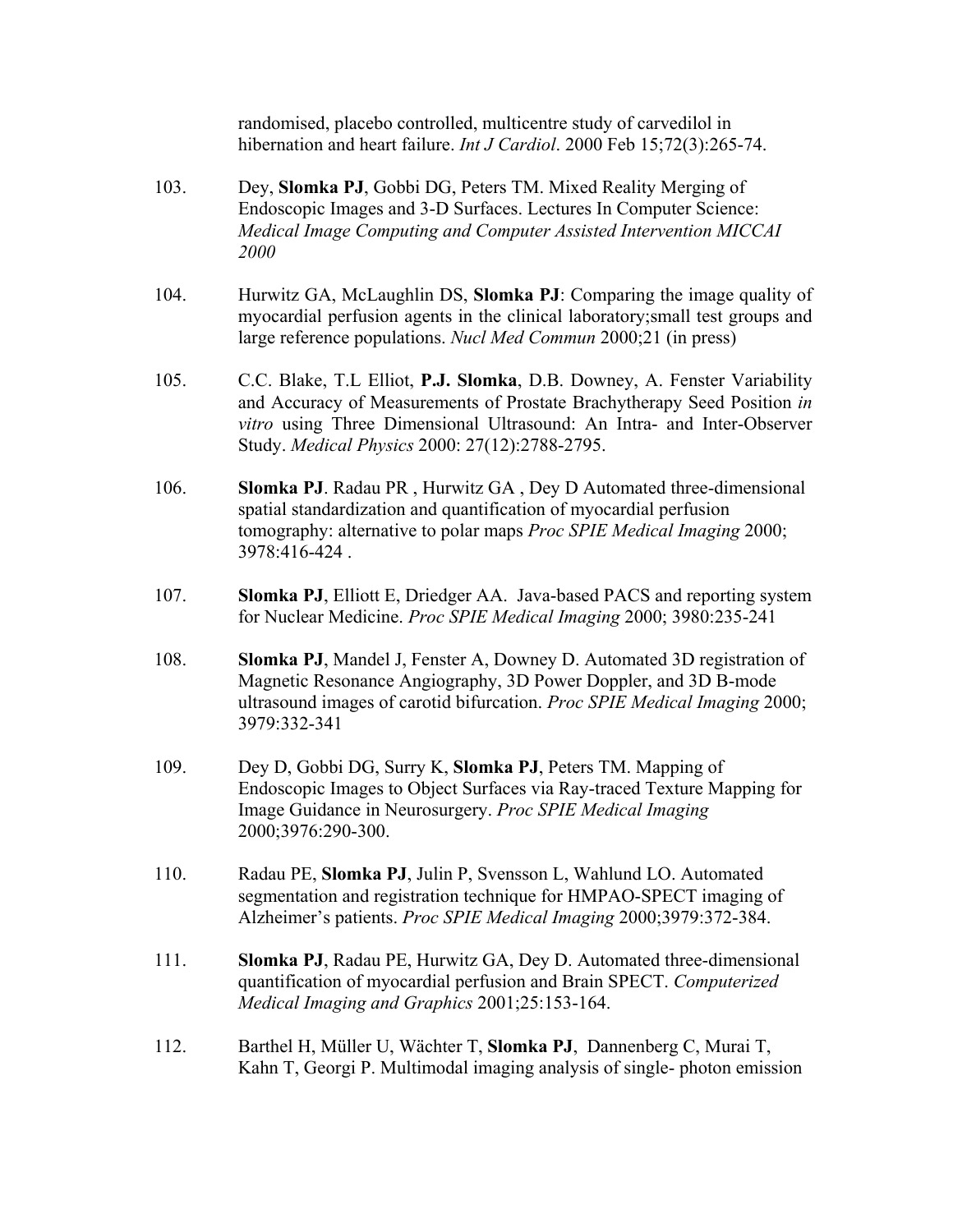computed tomography and magnetic resonance tomography for improving diagnosis of Parkinson's disease. Der Radiologe 2000;40:863-86.

- 113. **Slomka PJ**, Mandel J, Fenster A, Downie D. Evaluation of automated 3D volume registration or MRA and 3D ultrasound of carotid arteries. Ultrasound in Medicine and Biology 2001;27:945-955.
- 114. Radau PE, **Slomka PJ**, Julin P, Svensonn L, Wahlund L: Evaluation of linear registration algorithms for brain SPECT and the the errors due to the hypoperfusion lesions. Med Phys 2001;28:1660-1668.
- 115. Handbook on Advanced Signal Processing for Sonar, Radar and Medical Imaging Systems, Editor: **S. Stergiopoulos**, CRC Press LLC, Boca Raton, FL, Dec- 2000.
- 116. **Stergiopoulos S***.*, "Signal Processing Concept Similarities among Sonar, Radar and Medical Imaging Systems", Handbook on Advanced Signal Processing for Sonar, Radar and Medical Imaging Systems, Editor: S. Stergiopoulos, CRC Press LLC, Boca Raton, FL, Dec- 2000.
- 117. **Stergiopoulos S***.*, "Advanced Beamformers", Handbook on Advanced Signal Processing for Sonar, Radar and Medical Imaging Systems, Editor: S. Stergiopoulos, CRC Press LLC, Boca Raton, FL, Dec- 2000.
- 118. **Stergiopoulos S***.*, "Advanced Sonar Signal Processing, Theory and Implementation", Handbook on Advanced Signal Processing for Sonar, Radar and Medical Imaging Systems, Editor: S. Stergiopoulos, CRC Press LLC, Boca Raton, FL, USA, Dec- 2000.
- 119. **Cunningham I**., **Stergiopoulos S**. and Dhanantwari A*.*, "Correction of Motion Artifacts in x-ray CT Medical Imaging Applications", Handbook on Advanced Signal Processing for Sonar, Radar and Medical Imaging Systems, Editor: S. Stergiopoulos, CRC Press LLC, Boca Raton, FL, Dec-2000.
- 120. Dhanantwari A.C., **Stergiopoulos S**., and I. Iakovides "Correcting Organ Motion Artifacts in X-ray CT Medical Imaging Systems by Adaptive Processing (Part-I: Theory)", Med. Phys. 28(8), 1261-75, Aug-2001.
- 121. Dhanantwari A.C., **Stergiopoulos S**., et. al. "Correcting Organ Motion Artifacts in X-ray CT Systems Based on Tracking of Motion Phase by the Spatial Overlap Correlator (Part II: Experimental Study)", Med. Phys. 28(8), 1276-96, Aug-2001.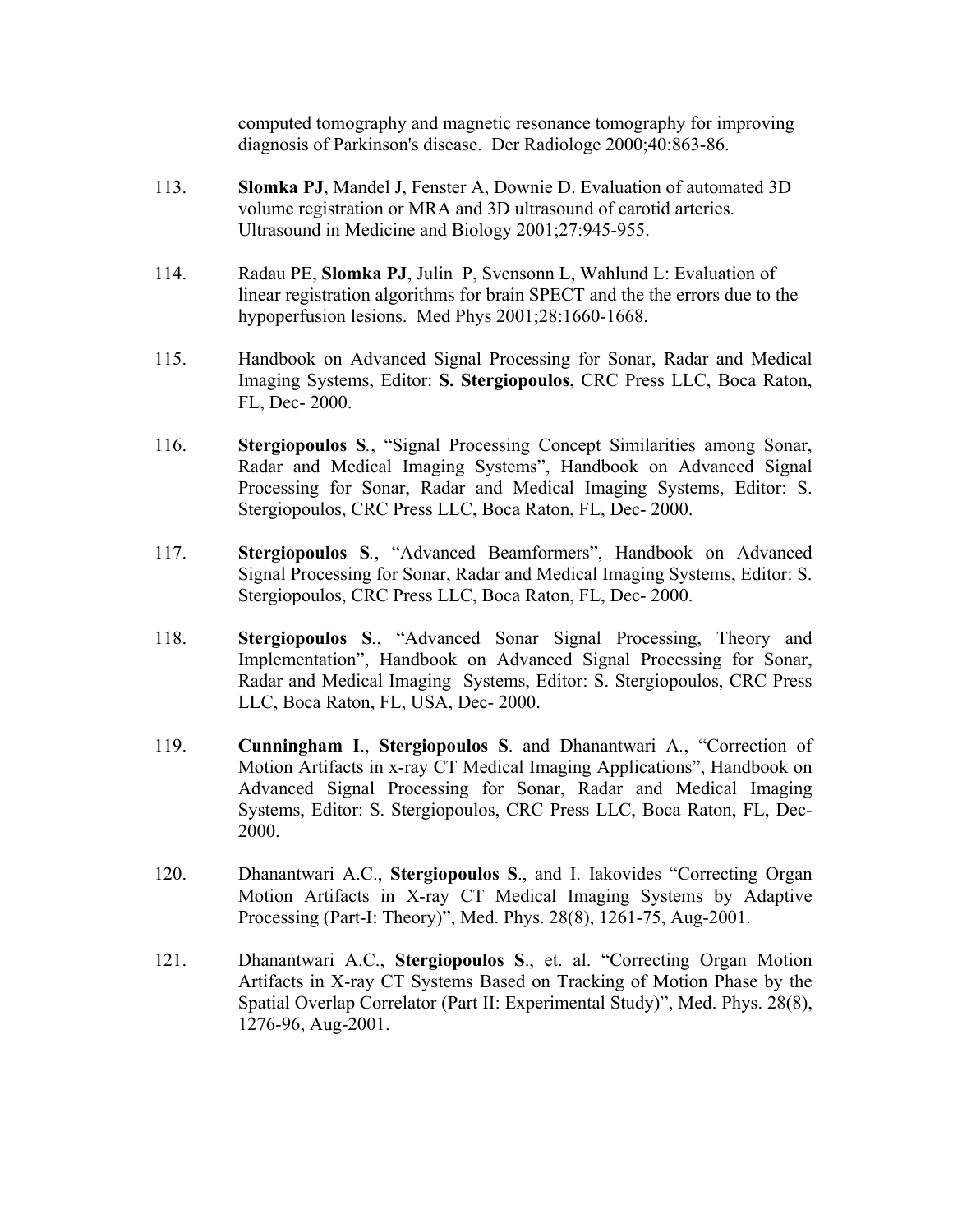- 122. Dhanantwari A. and **Stergiopoulos S**., "Adaptive processing to correct for cardiac Motion artifacts in CT/X-ray imaging systems", SAM-2000 Conference Proceedings, Boston, MA, March 2000.
- 123. **Stergiopoulos S**., et al., "Pulse wave design using time reversal for cardiac ultrasound imaging", J. Acoust. Soc. Am, 103(5) Pt.2, 2854, 1999, EAA/137th ASA meeting in Berlin Germany, 1999.
- 124. **Stergiopoulos S**., Reports for European Commission-Esprit Project New Roentgen EC-26764" on Correction of Cardiac Motion Artifacts for x-ray CT, Feb. 1999.
- 125. **Stergiopoulos S**., Report for EC-IST Project MITTUG on Adaptive Beamforming for 3D Ultrasound, June 2001.
- 126. Saab G, **Thompson RT**, Marsh GD, Picot P, Moran GR. Two-Dimensional Time Correlation Relaxometry of In Vivo Skeletal Muscle at 3Tesla. Magnetic Resonance in Medicine, **46**(3): 2001.
- 127. Saab G, **Thompson RT** and Marsh GD. The Effects of Exercise on Muscle Transverse Relaxation Determined by MR Imaging and In Vivo Relaxometry. Journal of Applied Physiology, **88**:226-233, 2000.
- 128. Peemoeller H, Macmillan MB, Weglarz WP, Schreiner LJ and **Thompson RT**. Intrinsic proton relaxation parameters of hydrated polyglycine from two-dimensional time domain NMR. Biopolymers 1999 Nov;50(6):630-640
- 129. Saab G, **Thompson RT** and Marsh GD. Multi-component T<sub>2</sub> Relaxation of In Vivo Skeletal Muscle. Magnetic Resonance in Medicine, **42:**150-157, 1999.
- 130. Becher H, **Burns PN**. A Handbook of Contrast Echocardiography. Springer, Heidelberg, 2000. http://www.sunnybrook.utoronto.ca/EchoHandbook/
- 131. Correas J-M, **Burns PN**, Lai X, Qi X. Infusion versus bolus of an ultrasound contrast agent: in vivo dose response measurements of BR1. Invest Radiol 2000, 35, 1, 72-79.
- 132. **Burns, PN**, Hope Simpson D, Averkiou, M. Nonlinear Imaging. Ultrasound Med Biol 2000; 26, 1, 19-22.
- 133. Mulvagh SL, DeMaria AN, Feinstein SB, **Burns PN** et al. Contrast echocardiography: current and future applications. Journal of the American Society of Echocardiography 2000; 13:331-42.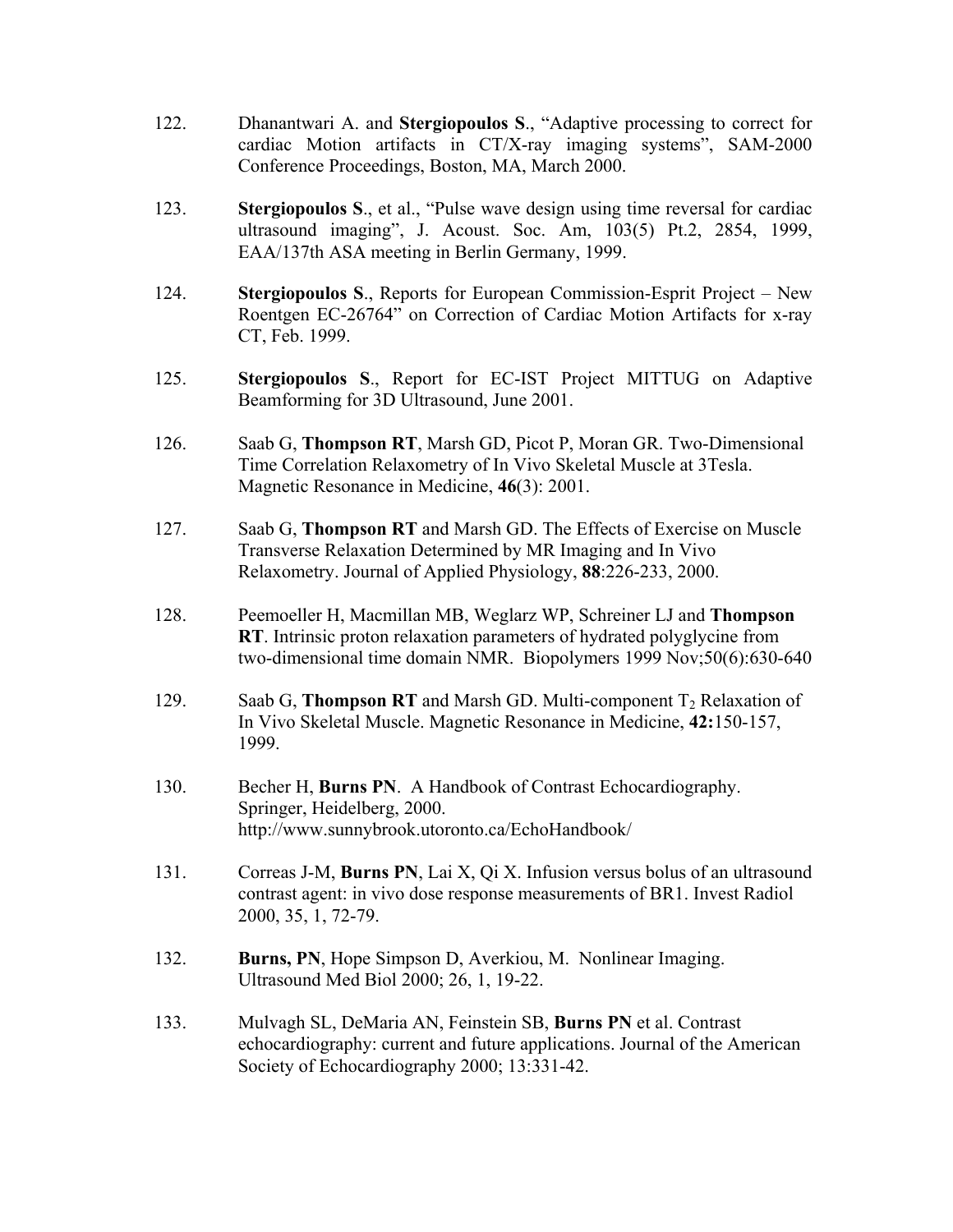134. Hope Simpson D, **Burns PN**. An Analysis of Techniques for Perfusion Imaging with Microbubble Contrast Agents. IEEE Transactions on Ultrasonics, Ferroelectrics and Frequency Control 2001, 48, 6, 1483-1494.

### **Abstracts**

- 1. **Davies RA**, Master RG, Veinot JP, Smith SJ, Hendry PJ, deBold A. Natriuetic peptide release predicts cardiac transplant rejection and may be mediated by cytokine production. Accepted for the American Society of Transplant Physicians 18<sup>th</sup> Annual Scientific Meeting May 15-19, 1999. Transplantation April 15, 1999 Volume 67, Number 7:S267
- 2. Mussivand T, Hendry P, Masters R, Bourke M, Mueller R, Beanlands D, Smith S, **Davies R**, **Ruddy T**, Ascah K, Keaney M, Kilbourn S, Guiraudon G, Keon W. Preparations for clinical utilization of the Canadian artificial Heart (Heartsaver VAD). Can J Cardiol 1999:15:127D
- 3. Healey JS, Smith SJ, Davies RF, **Davies RA**, Ooi DS, Prognostic Value of Serum Troponin T and Troponin I in Patients with Heart Failure. Heart Failure Society of America 4<sup>th</sup> Annual Scientific Meeting September 2000. Boca Raton, Florida
- 4. Healey JS, Smith SJ, Davies RF, **Davies RA**, Ooi DS, Prognostic Value of Serum Troponin T and Troponin I in Patients with Heart Failure. Heart Failure Society of America. Circulation 102, No 18.3768.
- 5. **Davies, RA**, Veinot J, Smith S, Struthers C, Hendry P, Masters R. Outcome of Heart Transplantation for Giant Cell Myocarditis. Canadian Cardiovascular Congress October 29 to November 1, 2000. Vancouver, British Columbia **(**Accepted)
- 6. Hendry PJ, Masters RG, **Davies RA**, Struthers C, Lavallee, Glasgow I, Mussivand T, Keon WJ**.** Mechanical circulatory support for end-stage heart failure: The Ottawa Heart Institute experience. Accepted World Artificial-Organ, Immunology and Transplantation Society Meeting, Ottawa, August 17- 19, 2001
- 7. Hendry PJ, Masters RG, **Davies RA**, Struthers C, Lavallee, Glasgow I, Mussivand T, Keon WJ**.** Use of mechanical circulatory support devices in pediatric patients: The Ottawa Heart Institute Experience. Accepted World Artificial-Organ, Immunology and Transplantation Society Meeting, Ottawa, August 17-19, 2001
- 8. Struthers C, **Davies RA**, Hendry P, Mussivant T, Masters R, Reeves E. Mechanical support for heart failure Patients: Summary of Past Experiences and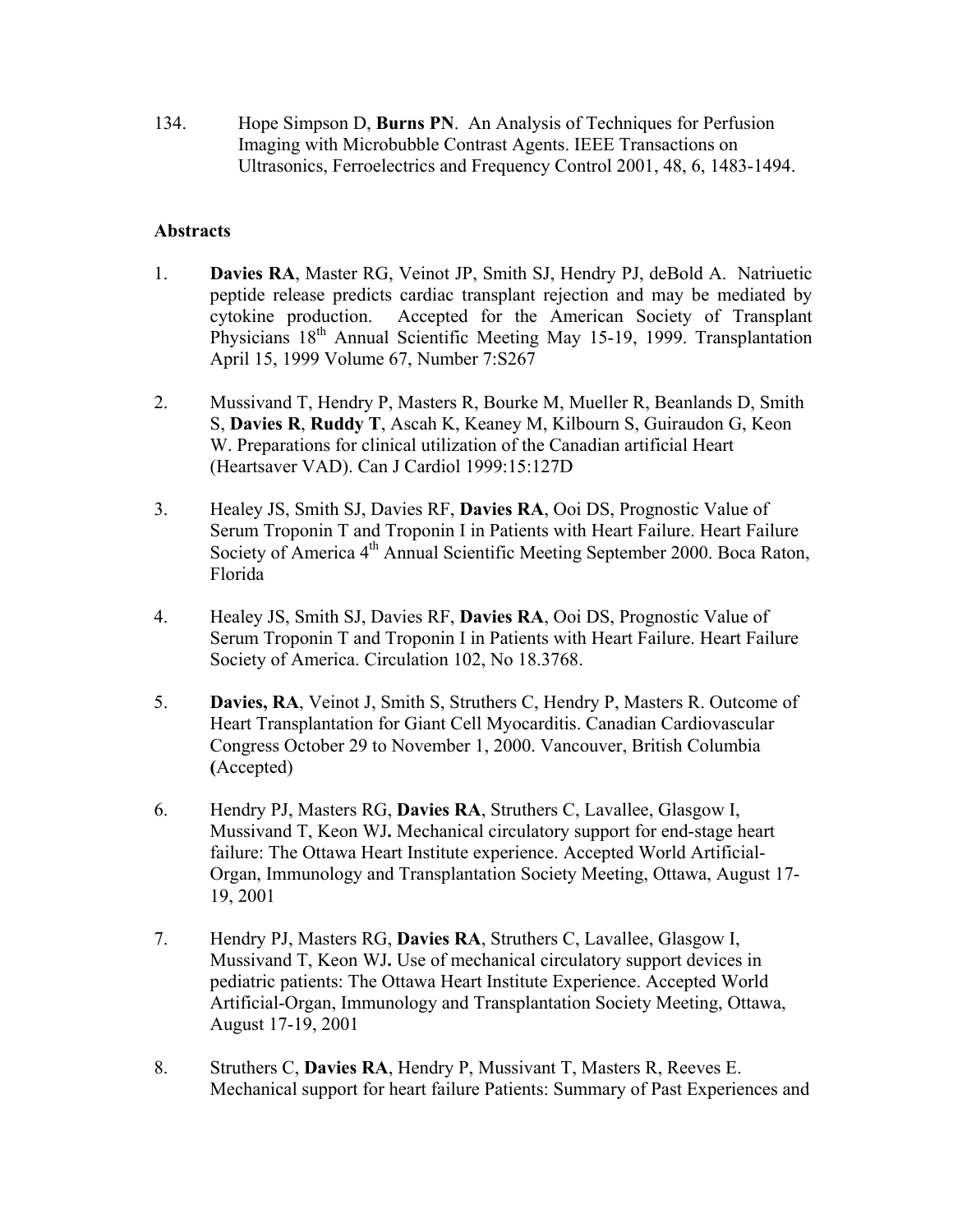a Look into the Future Accepted World Artificial-Organ, Immunology and Transplantation Society Meeting, Ottawa, August 17-19, 2001

- 9. **Davies, RA**, Hendry PJ, Masters RG, Struthers C, Veinot JP, Mussivand T, Keon WJ. Seventeen year experience with heart transplantation at the Ottawa Heart Institute: Comparison with Benchmark Canadian Results. Accepted World Artificial-Organ, Immunology and Transplantation Society Meeting, Ottawa, August 17-19, 2001
- 10. Struthers C, **Davies, R**, Glasgow I, Hendry P, Jackson MP, Lavallee G, Masters R, Mussivand, Zitouni L. First out of hospital experience of patient supported on Novacor left ventricular system: A multidisciplinary team approach. Accepted World Artificial-Organ, Immunology and Transplantation Society Meeting, Ottawa, August 17-19, 2001
- 11. Mather K, Hyndman E, Verma S, Jones C, Charbonneau F, Lonn E, **Ruddy TD**, Parsons H, Edworthy S, Bridge P, Anderson T: Homozygosity for the T786C Variant of enos predisposes to insulin resistance in healthy caucasian males. Can J Cardiol 2001:17(Suppl C);237C.
- 12. Hyndman E, Parsons H, Verma S, Bartha D, Jones C, Charbonneau F, Lonn E, **Ruddy TD**, Edworthy S, Bridge P, Anderson TJ: The T-786 to C missense mutation in the endothelial nitric oxide synthase gene is associated with essential hypertension. Can J Cardiol 2001:17 (Suppl C);155C.
- 13. **Davis DR**, Birnie DH, Dalipaj M, **Ruddy TD**, Tang ASL: Septal mechanics are improved by atrio-biventricular pacing in patients with severe heart failure and conduction delay. Can J Cardiol 2001:17(Suppl C);154C.
- 14. **Davies, RA**, Veinot J, Smith S, Struthers C, Hendry P, Masters. Outcome of Heart Transplantation for Giant Cell Myocarditis. Can J Cardiol 16 Suppl F:176F, 2000.
- 15. **Beanlands R**, **Ruddy T**, **deKemp R**, Hendry P, Masters R, Coates G, Burns R, Iwanochko RM, Nichol G, Nahmias C, Freeman M, **Mickleborough L**, Lamy A, Kostuk W, Fallen E. F-18-FDG PET predicts the degree of recovery of LV dysfunction post-revascularization. Can J Cardiol 1999: 15: 186D
- 16. **deKemp RA***,* **Ruddy TD, Beanlands** RSB. Cardiac PET and SPECT Clinical Practice and Research Applications. COMP/CCPM/APBIQ Conference Symposium Med Phys 1999.
- 17. **deKemp RA**, **Ruddy TD**, Hewitt T, Dalipaj M, Aung M, Hart R, **Beanlands RS**. Monitoring the Response to Therapy using Direct Paired Comparisons of Serial Myocardial Perfusion Images. J Nucl Med 1999;40:161P.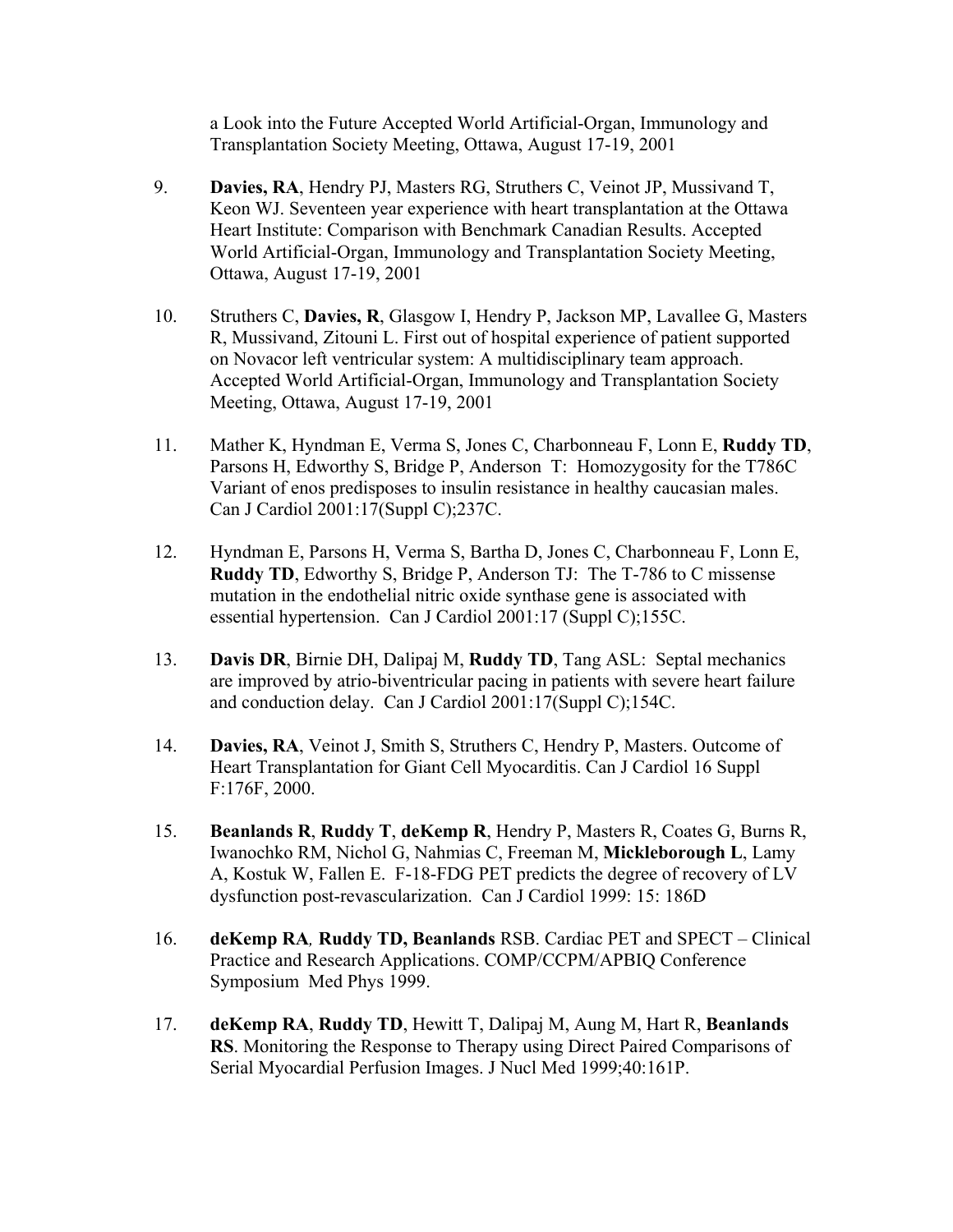- 18. **deKemp RA**, **Ruddy TD**, Aung MT, Levesque N, **Beanlands RS**. Clinical evaluation of post-injection singles transmission for cardiac FDG PET. J Nucl Med 2000;41:88P.
- 19. Seth R, **de Kemp RA**, **Ruddy TD**, Hart B, Kitsikis A, Aung M, Levesque N, Gauthier D, Westerman E, **Beanlands RS**: Quantification of absolute perfusion reserve using 82Rb positron emission tomography defines greater extent of disease in three vessel coronary atherosclerosis. J Am Coll Cardiol 2001:37(2);387A; J Nucl Cardiol 2001:8(1);S90.
- 20. Kitsikis AD, **de Kemp RA**, Seth R, Beauchesne LM, Hart R, **Ruddy TD**, **Beanlands RS**: Stress <sup>82</sup>Rb PET normal database for CAD diagnosis: Development and initial validation. J Nucl Med 2001:42(5);96P.
- 21. **de Kemp RA**, Hart R, Beauchesne LM, **Ruddy TD**, **Beanlands RS** : Serial PET imaging of absolute myocardial perfusion response to therapy in humans. J Nucl Med 2001:42(5);46P.
- 22. Mussivand T, Hendry P, Masters R, Bourke M, Mueller R, **Beanlands R**, Smith S, **Davies R, Ruddy T**, Ascah K, Keaney M, Kilbourn S, Guiraudon G, Keon W. Preparations for clinical utilization of the Canadian artificial heart (Heartsaver VAD). Can J Cardiol 1999: 15: 127D
- 23. Chow B, Laurie S, Hamm C, Yau J, Gertler S, Dalipaj MM, Ascah KJ, **Ruddy TD**. Beneficial effects of chronic tamoxifen therapy on endothelial function. Can J Cardiol 1999: 15: 211D
- 24. **deKemp RA**, Van Kriekinge SD, Germano G, Aung MT, **Ruddy TD, Beanlands RS**. LV ejection fraction with gated FDG studies on a partial-ring rotating PET scanner. J Nucl Med 2000;41:88P.
- 25. **Beanlands RSB, deKemp R***,* **Ruddy TD**, Nichol G, Iwanochko RM, Coates G, Aubrey B, Garrard L, Blackburn J, Aung M, Hendry P, Masters R, Burns R, Nahmias C, Freeman M, Lamy A, Kostuk W, Fallen E and the PARR Investigators. A Quantitative Method of defining Scar with F-18-FDG PET Predicts the Degree of Recovery of LV Dysfunction Post-Revascularization. Can J Cardiol 2000:16; Suppl F:508-225F and Circulation 2000:102(18);Suppl II-724-3500.
- 26. **deKemp RA, Ruddy TD**, Hewitt T, Hart R, Aung M, Dalipaj M, **Beanlands RS.** Monitoring the Response to Therapy Using Direct Paired Comparison of Serial Myocardial Perfusion Images.
- 27. **deKemp RA, Ruddy TD**, **Beanlands RSB.** Cardiac PET and SPECT Clinical Practice and Research Applications. COMP/CCPM/APBIQ Conference Symposium. Med Phys 1999.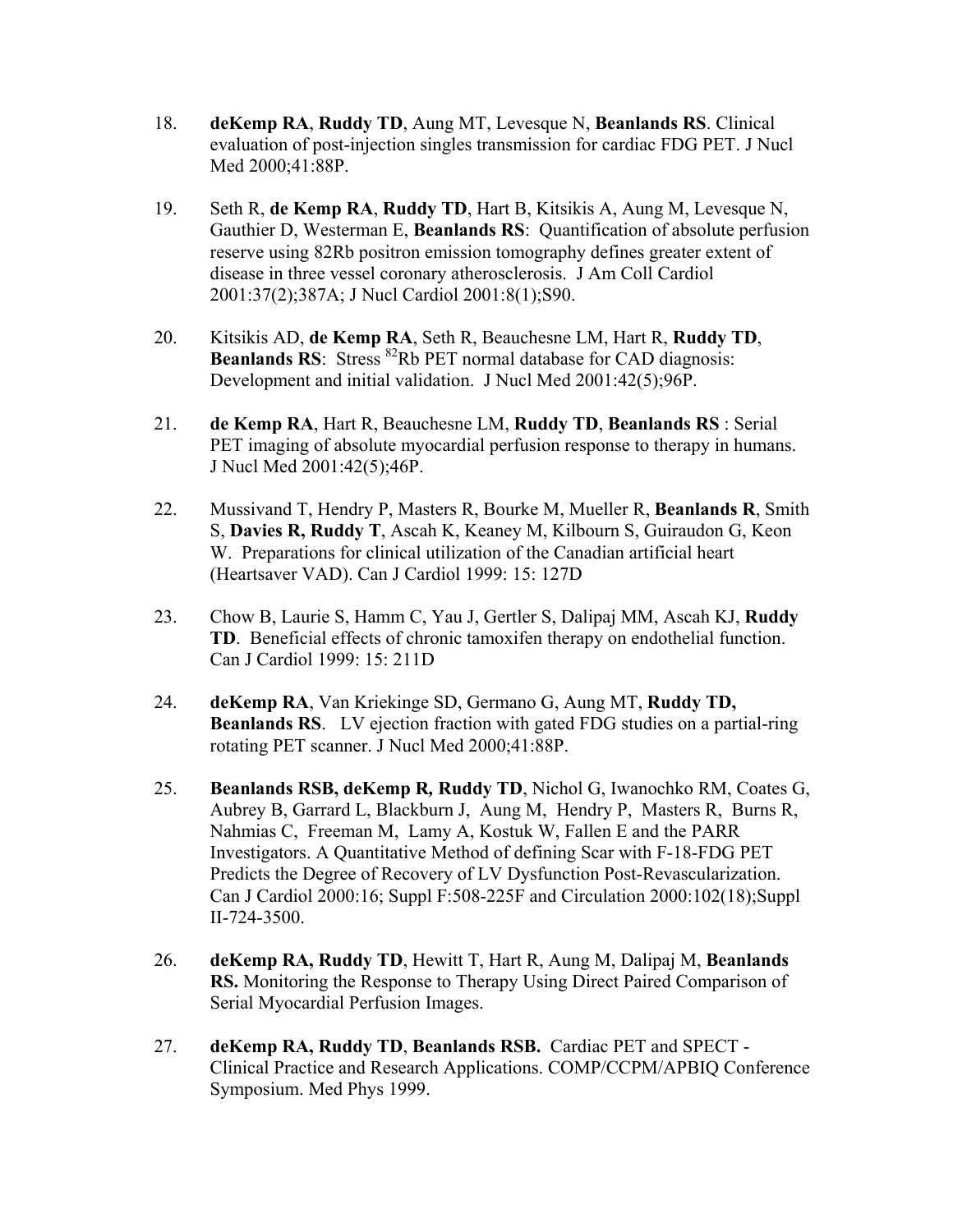- 28. Sekar, N, Le May M, **Ruddy T, deKemp R**, Hewitt T, Aung M, Levesque N, Gauthier D, Westerman E, **Beanlands R**. Myocardial perfusion improves over time following primary stent therapy for acute myocardial infarction. Circulation 1999:18(100);I-662-3488 and Can J Cardiol 1999:15; Suppl D:77- 121D.
- 29. **Beanlands RS**, Nahmias C, Gordon E, Coates, G, Woodcock G, Thompson, M, Aubrey B, **deKemp R**, Fallen E. Beta Blocker Therapy Improves Cardiac Efficiency in Patients With Left Ventricle Dysfunction. Can J Cardiol 1999:15; Suppl D:78-121D and Circulation 1999:100(18); I-26-131.
- 30. LeMay MR, Nichol G, Labinaz M, Marquis J-F, Laramee LA, O'Brien E, **Beanlands RSB**, Williams WL, Davies RF, Wells G, Higginson LA. Stents Versus Thrombolytics in Acute Myocardial Infarction Trial (STAT). Can J Cardiol 1999:15; Suppl D:47-113D and Circulation 1999:100(18); I-86-438.
- 31. **deKemp RA**, van Kriekinge SD, Germano G, Aung MT, **Ruddy TD**, **Beanlands RS**. LV Ejection Fraction with Gated FDG Studies on a Parital-Ring PET Scanner. J Nucl Med 2000: 41(5);88P-348
- 32. **deKemp RA, Ruddy TD**, Aung MT, Levesque N, **Beanlands RS.** Clinical Evaluation of Post-Injection Singles Transmission for Cardiac FDG PET. J Nucl Med 2000: 41(5):88P-349.
- 33. LeMay M, Labinaz M, Davies RF, Marquis J-F, Laramee LA, O'Brien E, Williams W, **Beanlands RS.** Stenting Versus Thrombolysis in Acute Myocardial Infarction Trial (STAT): Final Results. Can J Cardiol 2000:16; Suppl F:205-144F and Circulation 2000:102(18);Suppl II-754-3641.
- 34. Sekar N, LeMay M, **Ruddy T, deKemp R**, Aung M, Levesque N, Gauthier D, Westerman E, **Beanlands R**. Evaluation of Myocardial Perfusion Post Infarction in Patients Receiving Primary Stent Implantation or t-PA. Can J Cardiol 2000:16; Suppl F:511-225F.
- 35. Laramee L, LeMay M, Labinaz M, Davies RF, Nichol G, Marquis J-F, O'Brien E, **Beanlands RS**, Williams W, Orchard D, Feres A, Higginson LA. Stenting Versus Thrombolysis in Acute Myocardial Infarction Trial (STAT): Do Women Derive the Same Benefits? Can J Cardiol 2000:16; Suppl F:110:119F.
- 36. Wassenaar R, **Beanlands R**, **Ruddy T, deKemp R**. Computer Simulations of Extravascular Density Imaging for Correction of the Partial Volume Effect in Myocardial PET. INO Annual Imaging Symposium - Toronto, Ontario. (October  $19^{th}$ , 2001) and Can J Cardiol 2001; Vol 17 (Suppl C): 119-123C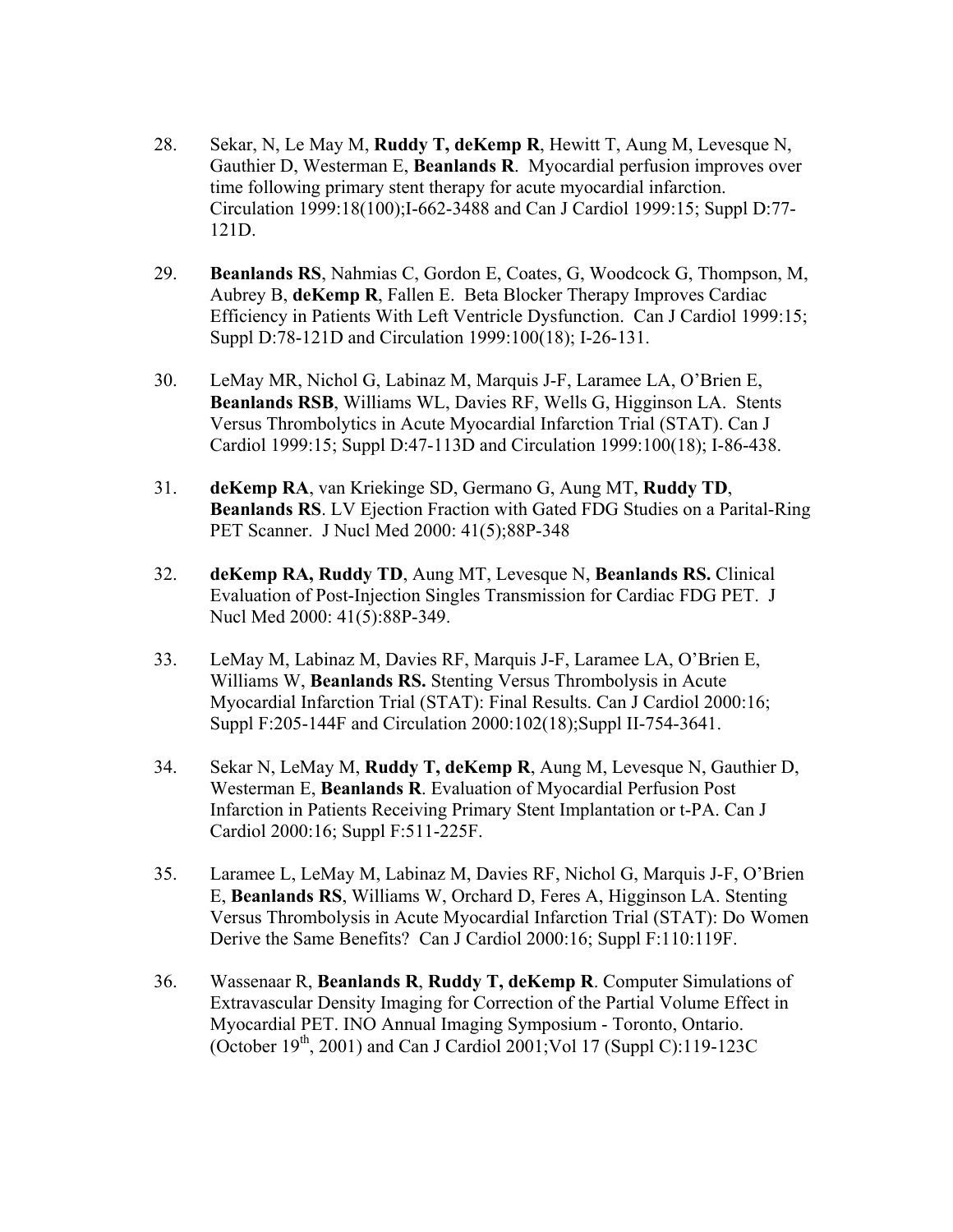- 37. Tang ASL, Burwash IG, Nahmias C, **deKemp R**, Fallen EL, **Beanlands RSB.** Effect of Cardiac Resynchronization on Oxidative Metabolism in Patients with Advanced Heart Failure and Conduction Abnormality. Can J Cardiol 2001;Vol 17 (Suppl C);224-154C.
- 38. **deKemp RA**, Hart R, Beauchesne LM, **Ruddy TD**, **Beanlands RS.** Serial PET Imaging of Absolute Myocardial Perfusion Response to Therapy in Humans. J Nucl Med 2001;Vol 42(5):117-46P.
- 39. Kitsikis AD, **deKemp RA**, Seth R, Beauchesne LM, Hart R, **Ruddy TD**, **Beanlands RS.** Stress <sup>82</sup>Rb PET Normal Database for CAD Diagnosis: Development and Initial Validation. J Nucl Med 2001;Vol 42(5):359-96P.
- 40. Saab G, **de Kemp RA**, Ukkonen H, **Ruddy TD, Beanlands RSB**. Does Gated 18-F-Fluorodeoxyglucose Positron Emission Tomography Accurately Define Cardiac Function and Better Characterize Myocardial Tissue? ORDCF Imaging Network Ontario Symposium, Toronto, October 19-20, 2001.
- 41. Seth R, **DeKemp RA, Ruddy TD**, Hart B, Kitsikis A, Aung M, Levesque N, Gauthier D, Westerman L, **Beanlands RS**. Utility of Quantitative Analysis Over Qualitative Analysis of PET With <sup>82</sup>Rb in Three Vessel Coronary Artery Disease, ORDCF Imaging Network Ontario Symposium, Toronto, October 19- 20, 2001.
- 42. Mohammad MH, Dalipaj MA, Golanowski LN, **Ruddy TD**. Comparison of Observer Variability of Stress  $\frac{99m}{Tc}$  Sestamibi vs  $\frac{99m}{Tc}$  Tetrofosmin Tomographic Imaging for Evaluation of Myocardial Perfusion and Wall Motion, ORDCF Imaging Network Ontario Symposium, Toronto, October 19- 20, 2001.
- 43. Inability to achieve predicted stent diameters in minimally calcified coronary lesions: a 3-D intravascular ultrasound study. AJ Della Siega, EA Cohen, JTW Pang, M Madan, S Naqvi, S Radhakrishnan, **S Fort**. Can J Cardiol; 2001 Vol 17 Suppl C:214C.
- 44. Intimal hyperplasia inside stainless steel and gold-coated stents after implantation in native human coronary arteries: a randomised 3-D intravascular ultrasound study. **S Fort**, JTW Pang, A Della Siega, M Madan, S Naqvi, S Radhakrishnan, FS **Foster, S** Lee, EA Cohen. Can J Cardiol 2001; Vol 17 Suppl C:178C.
- 45. **G.A. Wright**, **N. Merchant**, G. Kim, J.A. Stainsby, X. Qi, G. Webb, "Magnetic Resonance Oximetry for Congenital Heart Disease," *2nd Annual Meeting of the Society for Cardiovascular Magnetic Resonance*, January 1999. Awarded 3rd prize for Best Presentation.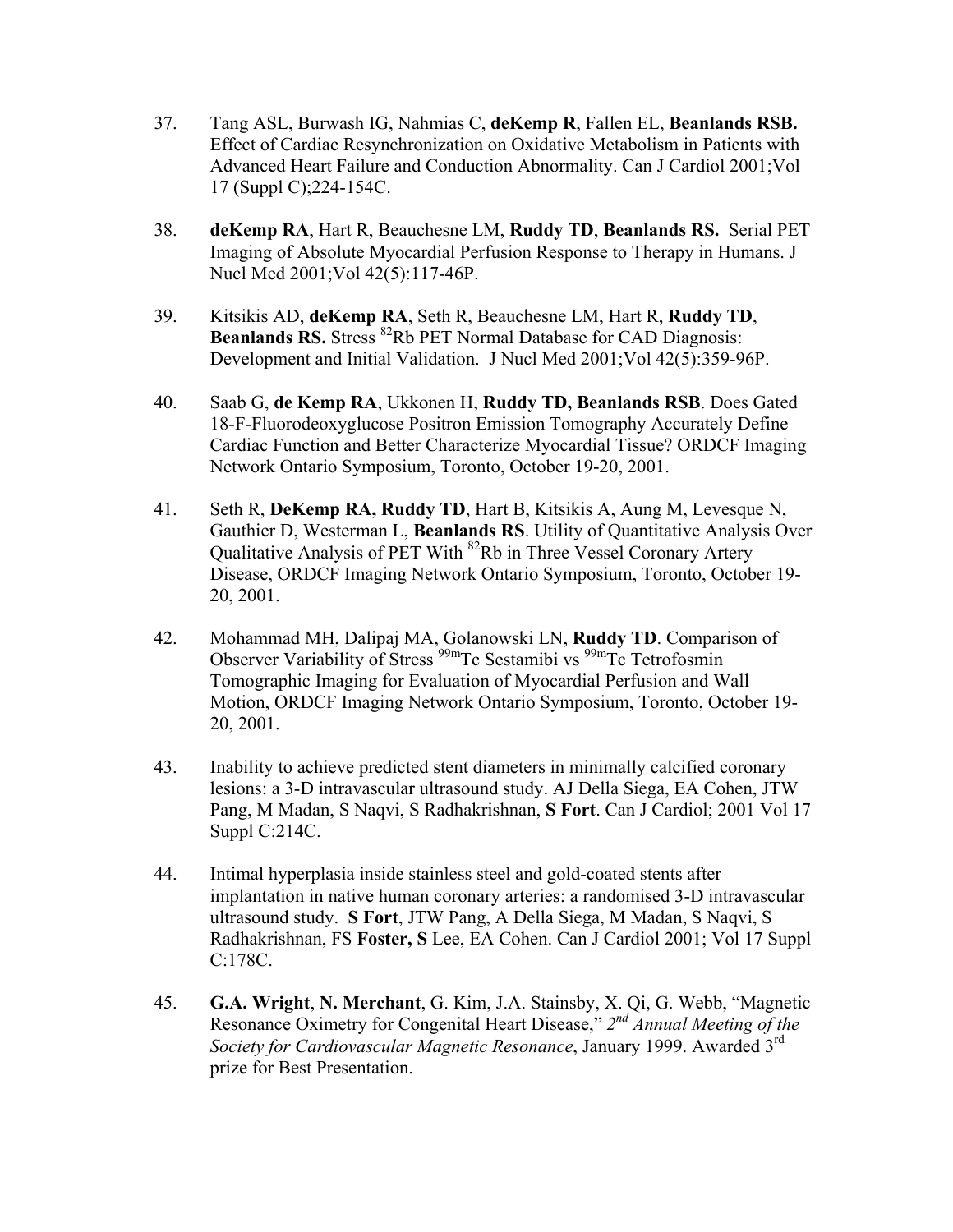- 46. W.D. Foltz, **N. Merchant**, E. Downar, J.A. Stainsby, **G.A. Wright**, "Coronary Venous Oximetry using MRI," *7th Scientific Meeting of the International Society for Magnetic Resonance in Medicine*, 1:230, 1999.
- 47. W.D. Foltz, **N. Merchant**, **G.A. Wright**, "Assessing Spin-Echo Signal Decay Behaviour in the Myocardium In Vivo," *7th Scientific Meeting of the International Society for Magnetic Resonance in Medicine*, 2:1273, 1999.
- 48. M.S. Sussman, **G.A. Wright**, "The Correlation Coefficient Technique for Pattern Matching," *7th Scientific Meeting of the International Society for Magnetic Resonance in Medicine*, 3:2003, 1999.
- 49. M.S. Sussman, A.B. Kerr, J.M. Pauly, **N. Merchant**, **G.A. Wright**, "Tracking the Motion of the Coronary Arteries with the Correlation Coefficient," *7th Scientific Meeting of the International Society for Magnetic Resonance in Medicine*, 2:1267, 1999.
- 50. J.K. Kim, R.I. Farb, J.A. Derbyshire, J.A. Stainsby, G. Cheung, W. Montanera, P. Cooper, **G.A. Wright**, "Initial Blinded Comparison of First Pass Centric 3D Gd-MRA, 2DTOF MRA, and IADSA of the Carotid Arteries," *7th Scientific Meeting of the International Society for Magnetic Resonance in Medicine*, 1:204, 1999.
- 51. M.D. Noseworthy, J.K. Kim, J.A. Stainsby, **G.A. Wright**, "Biexponential T2 Analysis of Human Liver in the Fasted and Postprandial States: Potential for Monitoring Tissue Microcirculatory Changes," *7th Scientific Meeting of the International Society for Magnetic Resonance in Medicine*, 3:2148, 1999.
- 52. M.D. Noseworthy, G. Morton, **G.A. Wright**, "Comparison of Normal and Cancerous Prostate Using Dynamic T1 and T2\* Weighted MRI," *7th Scientific Meeting of the International Society for Magnetic Resonance in Medicine*, 2:1102, 1999.
- 53. W.D. Foltz, **N. Merchant**, **G.A. Wright**, "Characterizing the Myocardial Blood Oxygen State In Vivo using MRI," *45th Scientific Meeting of Canadian Organization of Medical Physicists Conference,* p. 160-162, 1999. (Finalist, Young Investigator Award, COMP)
- 54. M.S. Sussman, **N. Merchant**, A. Kerr, J.M. Pauly, **G.A. Wright**, "Accurate Tracking of Coronary Artery Motion for MR Imaging," *45th Scientific Meeting of Canadian Organization of Medical Physicists Conference,* p. 218-220, 1999.
- 55. Y. Huang, C.A.Webster, **G.A. Wright**, "Analysis of Subtraction Methods in 3D MR DSA for Peripheral Vascular Disease," *8th Scientific Meeting of the International Society for Magnetic Resonance in Medicine*, 1:536, 2000.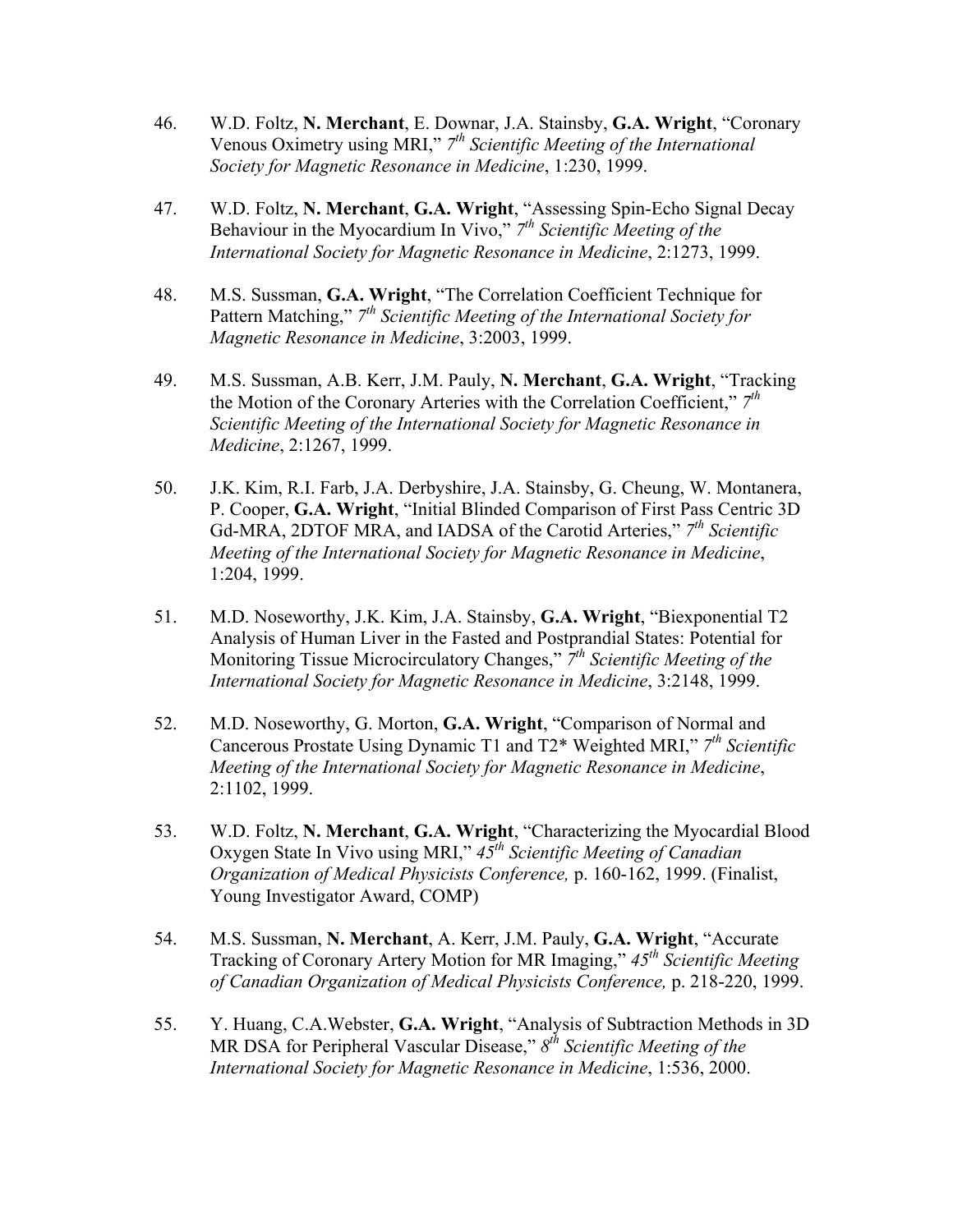- 56. J.K. Kim, M.S. Sussman, Y. Huang, D. Westman, R.I. Farb, J.M. Pauly, D.G. Nishimura, **G.A. Wright**, "Influence of Patient and Imaging Factors on Spatial Resolution of High Resolution 3D Gd-MRA of the Carotid Arteries," *8th Scientific Meeting of the International Society for Magnetic Resonance in Medicine*, 2:1231, 2000.
- 57. M.D. Noseworthy, X. Qi, J.A. Stainsby, **G.A. Wright**, "Examination of vx2- Tumors Using a 2-Pool Model with Proton Exchange and Dynamic Gd-DTPA enhanced MRI," *8th Scientific Meeting of the International Society for Magnetic Resonance in Medicine*, 2:1059, 2000.
- 58. X. Qi and **G.A. Wright**, "Using Population Data to Calibrate MRI-based Blood Oxygen Saturation Measurements in CHD Patients and Volunteers," *8th Scientific Meeting of the International Society for Magnetic Resonance in Medicine*, 3:1570, 2000.
- 59. J.A. Stainsby, T.S. Sachs, A. Chiu, **G.A. Wright**, "A Comparison of Respiratory Compensation Techniques As Applied to MR Oximetry," *8th Scientific Meeting of the International Society for Magnetic Resonance in Medicine*, 3:1699, 2000.
- 60. M.S. Sussman, N. Robert, A.B. Kerr, J.M. Pauly, **N. Merchant**, **G.A. Wright**, "Artifact-Free MR Fluoroscopic Coronary Image Combination with the Correlation Coefficient Technique," *8th Scientific Meeting of the International Society for Magnetic Resonance in Medicine*, 3:1703, 2000.
- 61. C.A. Webster, **N. Merchant**, D.S. Kucey, **G.A. Wright**, "Toward an Objective Measure of Image Quality for Peripheral Vascular MRA," *8th Scientific Meeting of the International Society for Magnetic Resonance in Medicine*, 3:1814, 2000.
- 62. **N. Merchant**, J. Crossin, V. Gruschen, **G. Wright**, "MR Imaging of Congenital Left to Right Shunts," 86<sup>th</sup> Scientific Assembly and Annual Meeting of the *Radiological Society of North America (RSNA),* 2000.
- 63. R.I. Farb, J.K. Kim, C. McGregor, J.A. Derbyshire, R. Willinsky, P. Cooper, G. Cheung, M.L. Schwartz, **G.A. Wright**, "Real-time Auto Triggered Elliptical Centric Ordered 3D Gd-MRA for Evaluation of Intracranial AVMs," *39th Annual Meeting of the American Society of Neuroradiology*, November 2000.
- 64. C.H. Cunningham, **G.A. Wright**, M.L. Wood, "Feasibility of Adaptive Resolution Coronary Artery Imaging," *9th Scientific Meeting of the International Society for Magnetic Resonance in Medicine*, January 2001.
- 65. C.H. Cunningham, **G.A. Wright**, M.L. Wood, "Shortening Multiband RF Pulse Duration for Reduced Motion Sensitivity," *9th Scientific Meeting of the International Society for Magnetic Resonance in Medicine*, January 2001.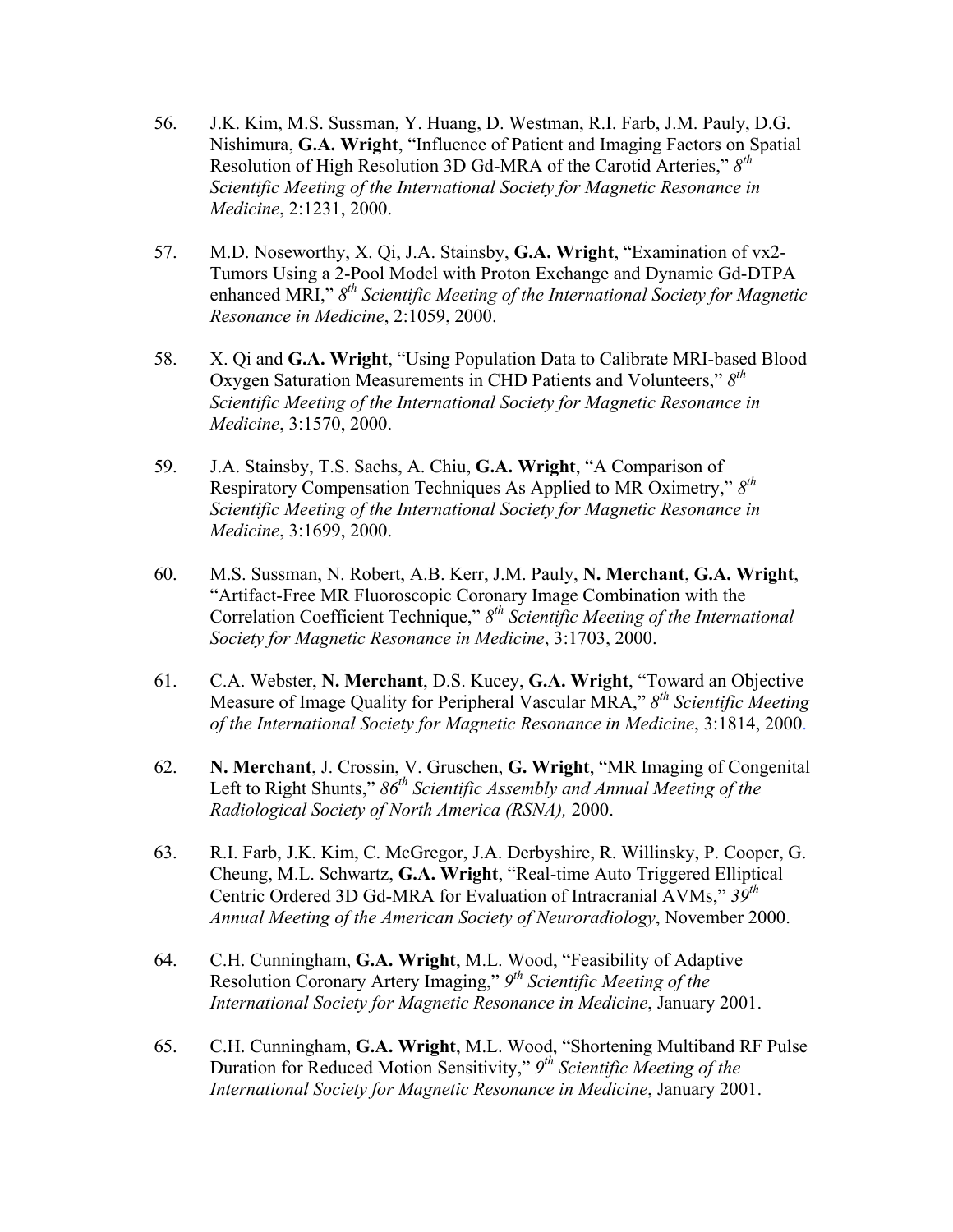- 66. R. Dharmakumar, D. Plewes, **G.A. Wright**, "Parameters Affecting the MR Measurement of Pressure with Microbubbles," *9th Scientific Meeting of the International Society for Magnetic Resonance in Medicine*, January 2001.
- 67. J.K. Kim, M. Laliberte, R.I. Farb, R. Walcarius, **G.A. Wright**, "Cardiac-Gated High Spatial Resolution 3D Gd-MRA Technique for the Carotid Arteries," *9th Scientific Meeting of the International Society for Magnetic Resonance in Medicine*, January 2001.
- 68. X. Qi, **N. Merchant**, F. Walker, G.D. Webb, P. McLaughlin, J. Stainsby, **G.A. Wright**, "MRI Assessment of Atrial Septal Defects in Adults," *9th Scientific Meeting of the International Society for Magnetic Resonance in Medicine*, January 2001.
- 69. J.A. Stainsby, T. Goldman, M.S. Sussman, **G.A. Wright**, "Realtime MR with Physiological Monitoring for Improved Scan Localization," *9th Scientific Meeting of the International Society for Magnetic Resonance in Medicine*, January 2001.
- 70. M. Sussman, N. Robert, **G.A. Wright**, "Artifact-Free, Maximal-SNR, Efficient Image Combination for Coronary MR using the Correlation Coefficient Template Grid Matching Technique," *9th Scientific Meeting of the International Society for Magnetic Resonance in Medicine*, January 2001.
- 71. M. Sussman, **G.A. Wright**, "Non-ECG-Triggered, High-Resolution, Coronary Artery Imaging using Adaptive Averaging with Real-Time Variable-Density Spirals," *9th Scientific Meeting of the International Society for Magnetic Resonance in Medicine*, January 2001.
- 72. R. Dharmakumar, D.B. Plewes, **G.A. Wright**, "MR Manometry for Early Diagnosis of Pulmonary Hypertension," *Poster Abstract in Imaging Network Ontario – Annual Imaging Symposium*, October 19-20, 2001.
- 73. M. Sussman, **G.A. Wright**, "Submillimeter Coronary Artery Imaging Using Variable-Density (VD) Spiral Adaptive Averaging," *Poster Abstract in Imaging Network Ontario – Annual Imaging Symposium*, October 19-20, 2001.
- 74. W.D. Foltz, H. Huang, **S. Fort**, **G.A. Wright**, "Assessing the Myocardial Vasodilator Response to Intracoronary Adenosine Infusion using MRI Relaxation Times – A Study in Porcine Myocardium In Vivo," *Poster Abstract in Imaging Network Ontario – Annual Imaging Symposium*, October 19-20, 2001.
- 75. W.D. Foltz, **G.A. Wright**, "Vasodilator Response Assessment using MRI Relaxation Times," *Imaging Network Ontario – Annual Imaging Symposium*,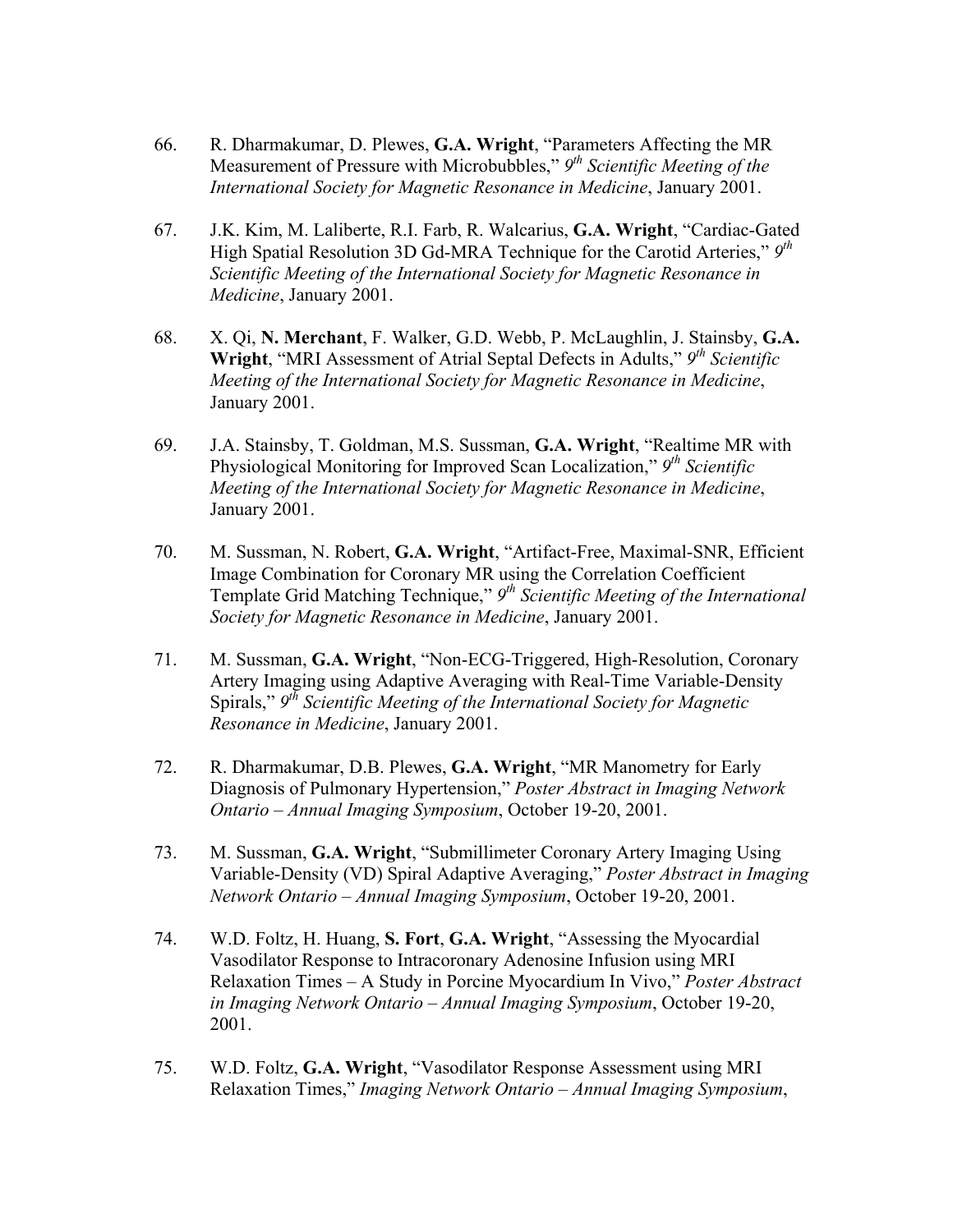October 19-20, 2001.

- 76. R.S. Yoon, K.F. Hasanov T.P. Demonte, D. Jorgensen, **M.L.G. Joy**, Defibrillation Electrical Current Pathways in the Heart and Chest of a Pig. Book of Abstracts p53, Imaging Network Ontario, 1'st Annual Imaging Symposium, Toronto October 2001.
- 77. Patriciu, K. Yoshida, T.P. DeMonte, **M.L.G. Joy**, Detecting Skin Burns Induced by Surface Electrodes. Abstract Book, 23rd Annual International Conference of the IEEE Engineering in Medicine and Biology Society #7.1.5- 12 p 166, CD 1158, Istanbul October 2001.
- 78. Patriciu, T.P. DeMonte, **M.L.G. Joy**, J.J. Struijk, Investigation of Current Densities Produced by Surface Electrodes Using Finite Element Modeling and Current Density Imaging.. Abstract Book, 23rd Annual International Conference of the IEEE Engineering in Medicine and Biology Society #5.1.4- 14, CD 1157, Istanbul October 2001.
- 79. Greg J. Stanisz, Richard Yoon, **Michael Joy**, and R. Mark Henkelman, Why does MTR change with neuronal depolarization, Proceedings International Society for Magnetic Resonance in Medicine, IX'th Scientific Meeting and Exhibition, page 1192, April 2001.
- 80. Richard S. Yoon, Tim P. DeMonte, Dawn Jorgenson and **Michael L.G. Joy**, "Study of current pathways in porcine heart using current density imaging", Proceedings International Society for Magnetic Resonance in Medicine, IX'th Scientific Meeting and Exhibition, page 685, April 2001.
- 81. Tim P. DeMonte, Andrei Patriciu, **Michael L.G. Joy** and Johannes J. Struijk, Current densities produced by surface electrodes: comparison of MRI measurements and finite element modeling, Proceedings International Society for Magnetic Resonance in Medicine ,IX'th Scientific Meeting and Exhibition, page 686, April 2001.
- 82. Leili Torab and **Michael Joy**, "The forward problem of EEG source localization using current density imaging", Proceedings International Society for Magnetic Resonance in Medicine ,IX'th Scientific Meeting and Exhibition, page 921, April 2001.
- 83. **Michael L.G. Joy** Valeri P. Lebedev Richard Yoon, "Imaging Current Density in Living Animals Using MRI", Procedings of the IFESS 2000 CONFERENCE, pp1-4, June 18-20, 2000, Aalborg.
- 84. R.S. Yoon, **M.L. Joy**, "Characterization of spreading depressionin rodent neocortex using radio frequency current density imaging, Proceedings International Society for Magnetic Resonance in Medicine,VII Scientific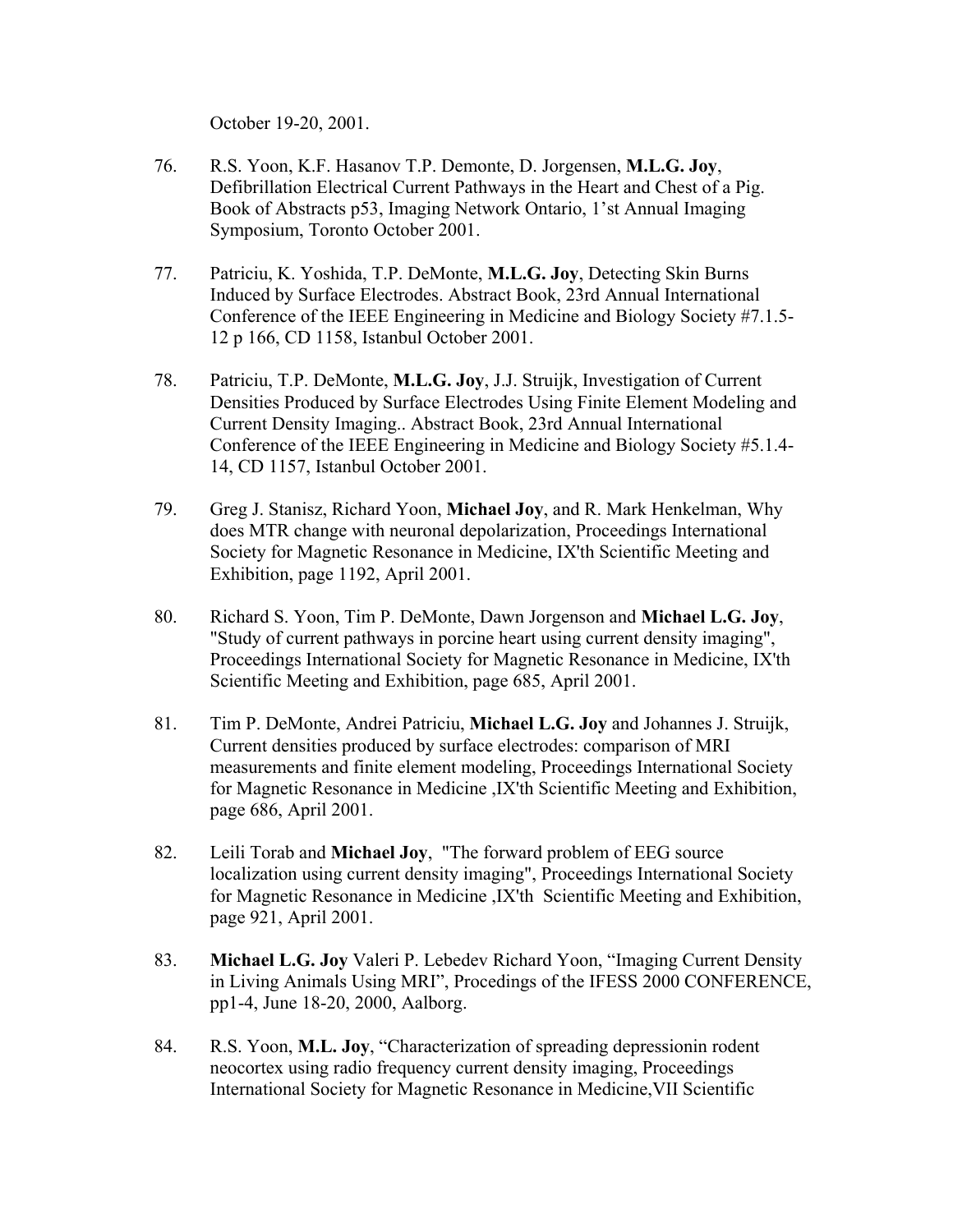Meeting and Exhibition, page 810, May 1999

- 85. S. Blinder, A. Celler, **R.G. Wells**, D. Thomson, R. Harrop, ``Experimental verification of 3-D detector response compensation using the {OSEM} reconstruction method'', 2001 IEEE Nuclear Science Symposium and Medical Imaging Conference. (San Diego; November 2001).
- 86. Tatsch K, Radau PE, Linke RP, Hahn K**, Slomka PJ**. Automated Analyses of Dopamine D2 receptor studies for optimizing differential diagnosis of Parkinsonian syndrome *Eur J Nucl Med* 1999;26:982
- 87. Barthel H, Lincke B, Winkler B, Radau P, **Slomka P**. Hesse H et al. Evaluation of a new voxelwise technique for analysis of brain perfusion SPECT data in acute stroke. *Eur J Nucl Med* 1999;26:1001
- 88. Radau RP, Linke R, **Slomka PJ**, Tatsch K. Optimized diagnosis of parkinsonism by automated quantification od doppamine receptor studies. *J Nucl Med* 1999;40;27P
- 89. Baum RP, Przetak CH, Proschild A, Mohr V, Vogelsberg H,Niesen A, **Slomka PJ** et al. Anato-metabolic imaging in postichemic mitral valve insufficiency – fusion of FDG-PET and electron beam computed tomography images – a new concept. Eur J Nucl Med 2000;27:S89
- 90. Radau PE, **Slomka PJ** Julin P, Svensson L, Wahlund LO. Automated analysis of HMPAO-SPECT of Alzheimer patients. *J Nucl Med* 2000:41:107P
- 91. **Slomka PJ**, Dey D, Przetak CH, Baum RP. Automated 3D spatial integration of F-18-FDG wholebody PET with CT. *J Nucl Med* 2000;41:59P
- 92. **Slomka PJ**, Hurwitz GA, Dey D, Przetak CH, Baum RP. Automatic 4 dimensional coregistration and fusion display of multimodality anatomical and functional cardiac images. Q J Nucl Med 2000;44:160.
- 93. Radau PE, **Slomka PJ** Julin P, Svensson L, Wahlund LO. Computer based diagnosis of Alzheimer's disease with voxel-based processing. Eur J Nucl Med 2000;27:962.
- 94. **Slomka PJ**, Dey D, Przetak CH, Baum RP. Automated registration of F-18- FDG wholebody Positron emission Tomography with CT. *Eur J Nucl Med* 2000;27:978.
- 95. Baum P, Przetak CG, Proeschild A, Vogelsberg A, Leonhardi A, **Slomka PJ**. Anato-Metabolic Imaging of Postischemic Mitral Valve Regurgitation: Fusion of FDG-PET and EBT Images--A New Concept (accepted Radiology 2000)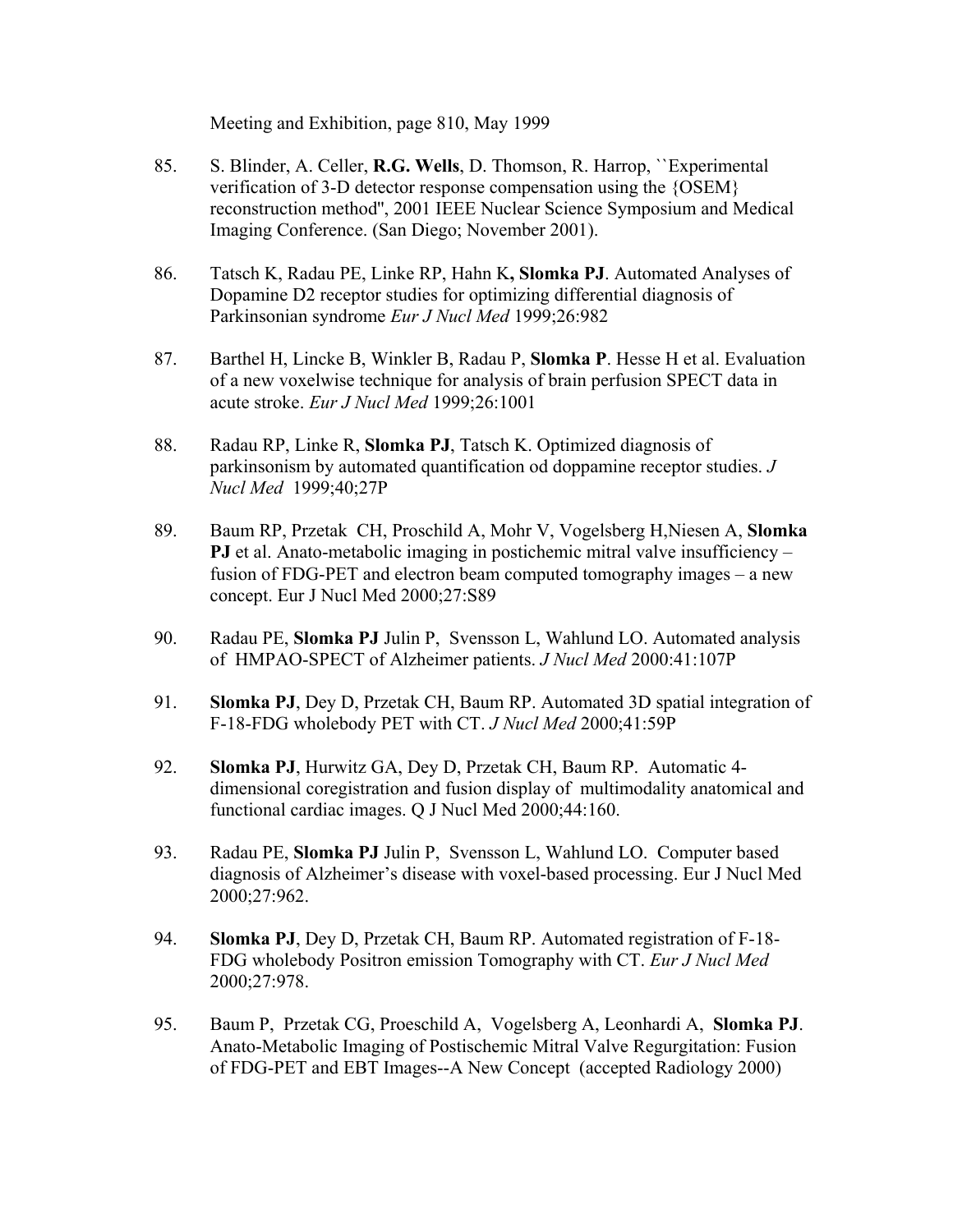- 96. **Slomka PJ**, Dey D, Przetak CG, Baum RP. Automated nonlinear image registration of wholebody F-18-PET with thoracic CT *J Nucl Med* 2001;42:11P
- 97. Przetak CG, **Slomka P** , Proeschild A, Niesen A, Mohr A, Leonhardi J, Curtius JM, Baum RP. Fusion of cardiac  ${}^{18}$ FDG-PET and EBT Images in postischemic Mitral Valve Insufficiency (PIM) - Anato-Metabolic Imaging. *J Nucl Med* 2001;42:60P
- 98. Radau PR, **Slomka PJ**. Constrained, localized warping registration reduces errors caused by hypoperfusion. *J Nucl Med* 2001;42:7P
- 99. **Slomka PJ**, Dey D, Przetak CG, Baum RP. Automated nonlinear warping of wholebody F-18-PET with thoracic CT using transmission maps. *Eur J Nucl Med* 2001;42:11P
- 100. Thompson K, **Thompson RT**, Sykes J, **Wisenberg G**. The Effects of NHE Inhibition in a Canine Cardiac Ischaemia/Reperfusion Model: A MRI/MRS Study, ORDCF Imaging Network Ontario Symposium, Toronto, October 19-20, 2001.
- 101. Foley LM, Yau MJ, **Thompson RT**, Brauer M. Hepatic Oxygenation Changes in Chronic Ethanol-Treated Rats Analysed by fMRI. International Society for Magnetic Resonance in Medicine 9<sup>th</sup> Scientific Meeting, April 21-27, 2001 Glasgow, Scotland, UK.
- 102. Devine C, Saab G, Picot PA, Doherty T, Tarnopolsky M, **Thompson RT**. The Effect of Glycogen Storage Diseases on Multi-Component T2 Relaxation of *In Vivo* Skeletal Muscle. International Society for Magnetic Resonance in Medicine 9<sup>th</sup> Scientific Meeting, April 21-27, 2001 Glasgow, Scotland, UK.
- 103. Thompson K, **Thompson RT**, Sykes J, **Wisenberg G**. The Effects of NHE Inhibition in a Canine Cardiac Ischemia/Reperfusion Model: A MRI/MRS Study. International Society for Magnetic Resonance in Medicine  $9<sup>th</sup>$  Scientific Meeting, April 21-27, 2001 Glasgow, Scotland, UK.
- 104. Saab G, Picot PA, Devine CL, Marsh GD, and **Thompson RT.**. Two-Dimensional T<sub>1</sub> and T<sub>2</sub> Relaxometry of *In Vivo* Skeletal Muscle at 3 Tesla. International Society for Magnetic Resonance in Medicine  $8<sup>th</sup>$  Scientific Meeting, April 1-7, 2000 Denver USA.
- 105. Saab G, Marsh GD, Casselman M, Devine CL, and **Thompson RT**. Multicomponent  $T_2$  of Resting and Exercised Muscle Following Creatine Supplementation. International Society for Magnetic Resonance in Medicine  $8<sup>th</sup>$ Scientific Meeting, April 1-7, 2000 Denver USA.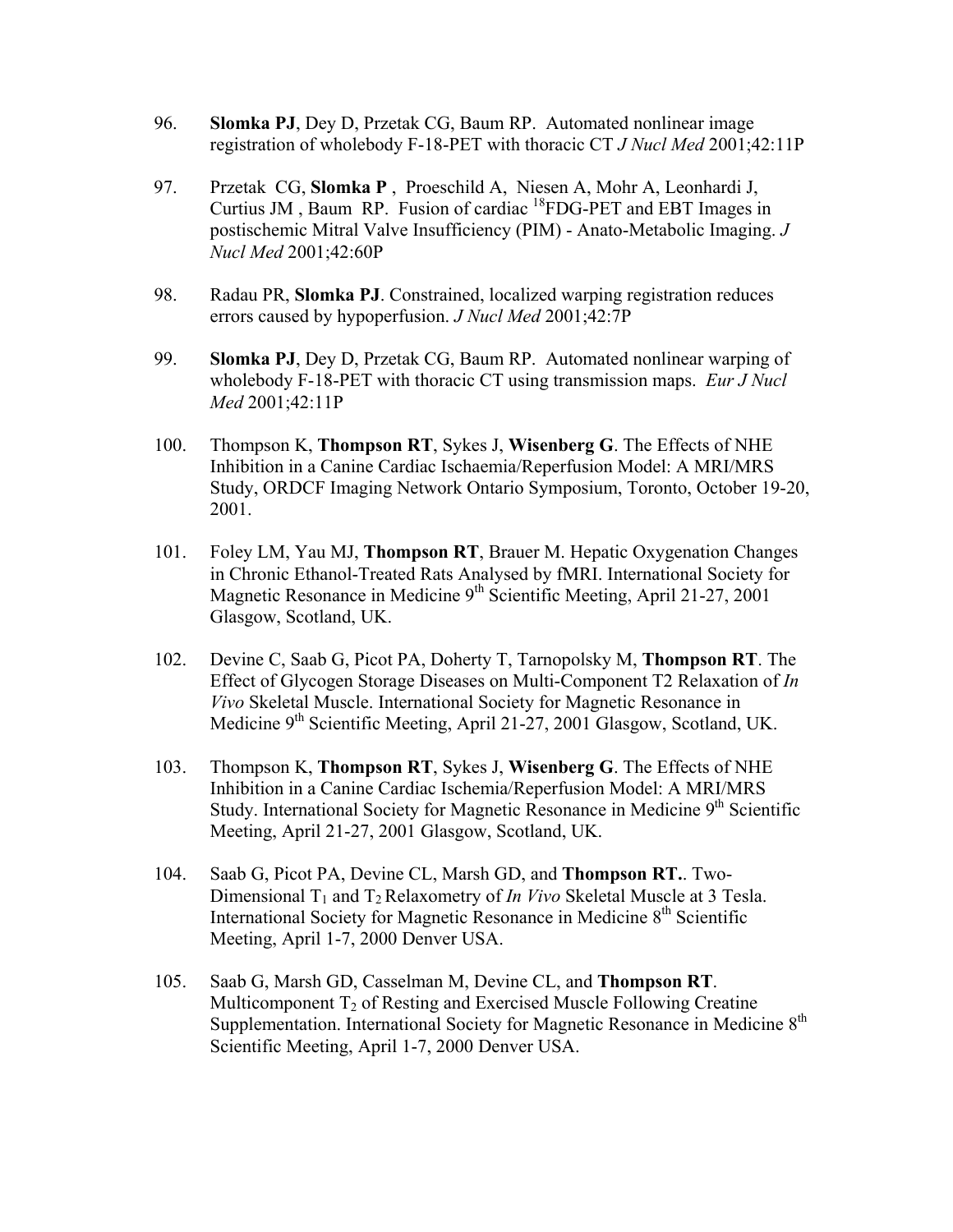- 106. Thompson K, **Thompson RT**, Sykes J, **Wisenberg G**. Comparison of Isoflurane and Propofol Anaesthesia on Cardiac Function and pH During Ischaemia/Reperfusion. International Society for Magnetic Resonance in Medicine 8<sup>th</sup> Scientific Meeting, April 1-7, 2000 Denver USA.
- 107. Thompson K, **Thompson RT**, Sykes J, **Wisenberg G**. Na/H Exchange Inhibitor Effects on Myocardial Function & pH During Ischaemia/Reperfusion. International Society for Magnetic Resonance in Medicine 8<sup>th</sup> Scientific Meeting, April 1-7, 2000 Denver USA.
- 108. Devine CL, Saab G, and **Thompson RT**. Effects of Temperature on Multicomponent T2 Relaxation of In Vivo Skeletal Muscle. International Society for Magnetic Resonance in Medicine 8<sup>th</sup> Scientific Meeting, April 1-7, 2000 Denver USA.,
- 109. **Wisenberg G**, Thompson K, Sykes J, **Thompson RT**. Canadian Cardiovascular Society 52<sup>nd</sup> Annual Meeting, Quebec City, October 20, 1999.
- 110. Bellamy D, Pereira RS, McKenzie, **Prato FS**, **Thompson RT**, **Wisenberg G**. Tracer Kinetic Modelling in the Myocardium Using a Fast  $T_1$  Mapping Method. International Society for Magnetic Resonance in Medicine  $7<sup>th</sup>$  Scientific Meeting, May 21-25, 1999, Philadelphia USA.
- 111. Lekx KS, **Prato FS**, Sykes J, **Wisenberg G**. Assessment of a Canine Model of Hibernating Myocardium, ORDCF Imaging Network Ontario Symposium, Toronto, October 19-20, 2001.
- 112. Thornhill RE, **Prato FS**, Moran GR, **Wisenberg G**, Sykes J. Viability Imaging with Contrast Enhanced MRI: Importance of Injection Strategy and Associated Imaging Time, ORDCF Imaging Network Ontario Symposium, Toronto, October 19, 2001.
- 113. So A, Thornhill R, Hadway J, Sykes J, **Wisenberg G, Prato FS, Lee T-Y**. Quantitative Measurement of Myocardial Perfusion in a Canine Model of Myocardial Ischemia/Reperfusion Using a Helical CT Scanner, ORDCF Imaging Network Ontario Symposium, Toronto, October 19-20, 2001.
- 114. Barrea C, Valsangiacomo E, **Yoo S-J, Smallhorn JF**. The Use of Contrast Enhancement in the Evaluation of Congenital Pulmonary Venous Abnormalities, ORDCF Imaging Network Ontario Symposium, Toronto, October 19-20, 2001.
- 115. Barrea C, Coles JG, Williams WG, Van Arsdell GS, **Smallhorn JF**. Three-Dimensional Echocardiographic Evaluation of Atrioventicular Valves Enhances Surgical Decision Making in Pediatric Patients, ORDCF Imaging Network Ontario Symposium, Toronto, October 19-20, 2001.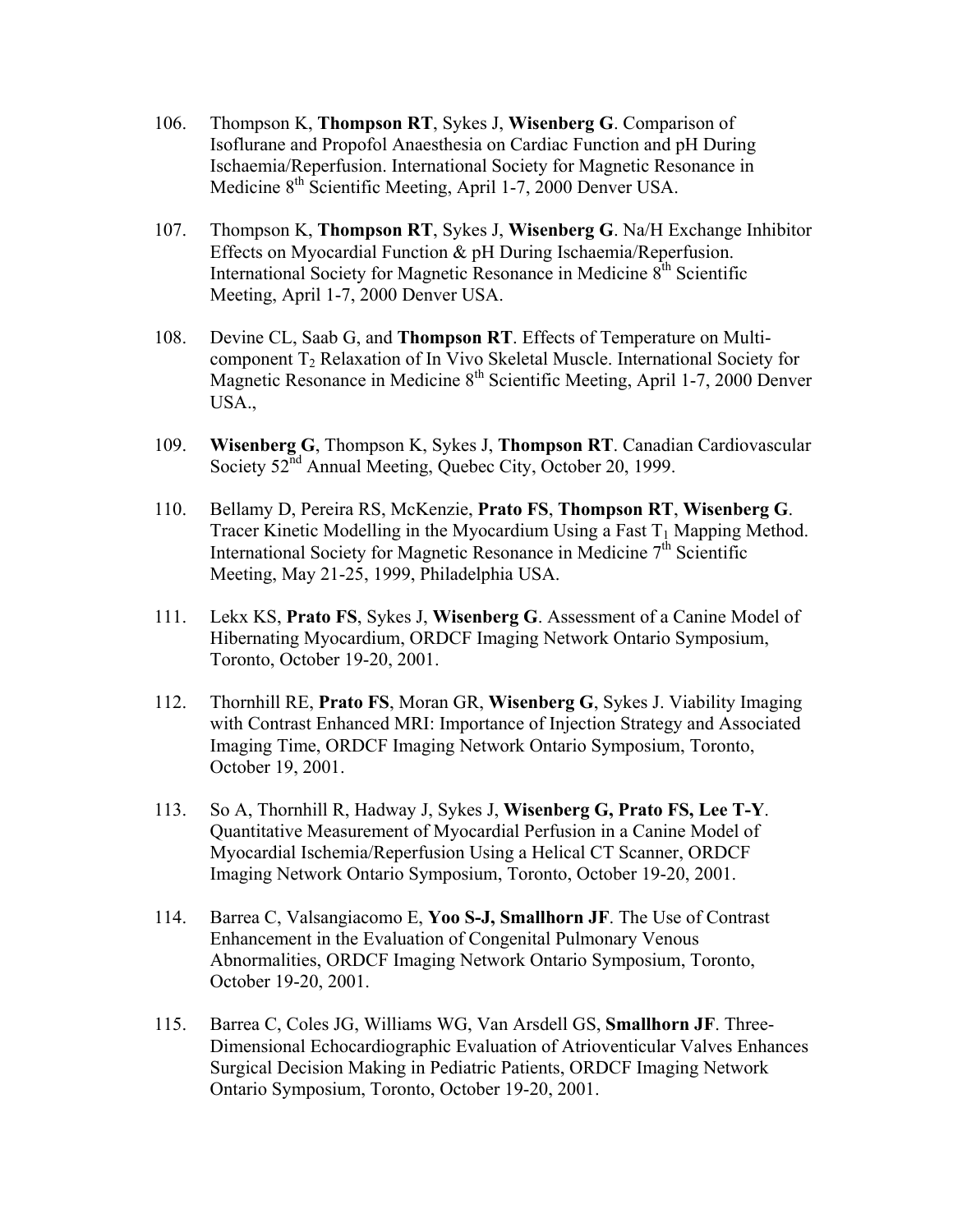### **Invited Talks**

### **Dr. R. Beanlands**

- 1. "Cardiac Metabolism Measured Using PET" (Turku, Finland May 1999)
- 2. "Myocardial Energetics and Efficiency (As Studied By Carbon-11 Acetate PET)" Cardiology Rounds, McMaster Medical Centre -Hamilton, Ontario (October 26, 1999)
- 3. "What Is the Role of PET in the Patient with Cardiac Disease?", E.S. Garnett Memorial Lecture - Hamilton, Ontario (October 26, 1999)
- 4. "Stressing Patients Undergoing PET Imaging", Symposium on Exercise Testing, Ambulatory Monitoring and Echocardiography - Ottawa, Ontario (November 26, 1999)
- 5. "Myocardial Metabolism and Efficiency", Ottawa-Carleton Regional Cardiovascular Group Retreat -Mont-Tremblant, Quebec (January 14-16, 2000)
- 6. "Outcome and Cost-Effectiveness of FDG PET in LV Dysfunction (The PARR 2 Study)", Ottawa City-Wide Nuclear Rounds - Ottawa, Ontario (January 26, 2000)
- 7. "PET and Recovery Following Revascularization -PARR 2" , University of Ottawa Heart Institute Research Rounds - Ottawa, Ontario (February 8, 2000)
- 8. PARR 2 Investigators/Coordinators Meeting Presentation. Toronto, Ontario. (Feb. 11, 2000)
- 9. "What is the Role of PET in the Patient with Cardiac Disease", Troisieme Conference Theodore Tahan - Sherbrooke, Quebec (March 1, 2000)
- 10. "PET and Recovery Following Revascularization -PARR 2", The Ottawa Hospital Clinical Epidemiology Rounds, Civic Site - Ottawa, Ontario (March 24, 2000)
- 11. "What is Cardiac PET", Section of Nuclear Medicine, OMA Central Tariff Committee - Toronto, Ontario (April 5, 2000)
- 12. "Myocardial Viability", 47th Annual Society of Nuclear Medicine Meeting St. Louis, MO (June 6, 2000)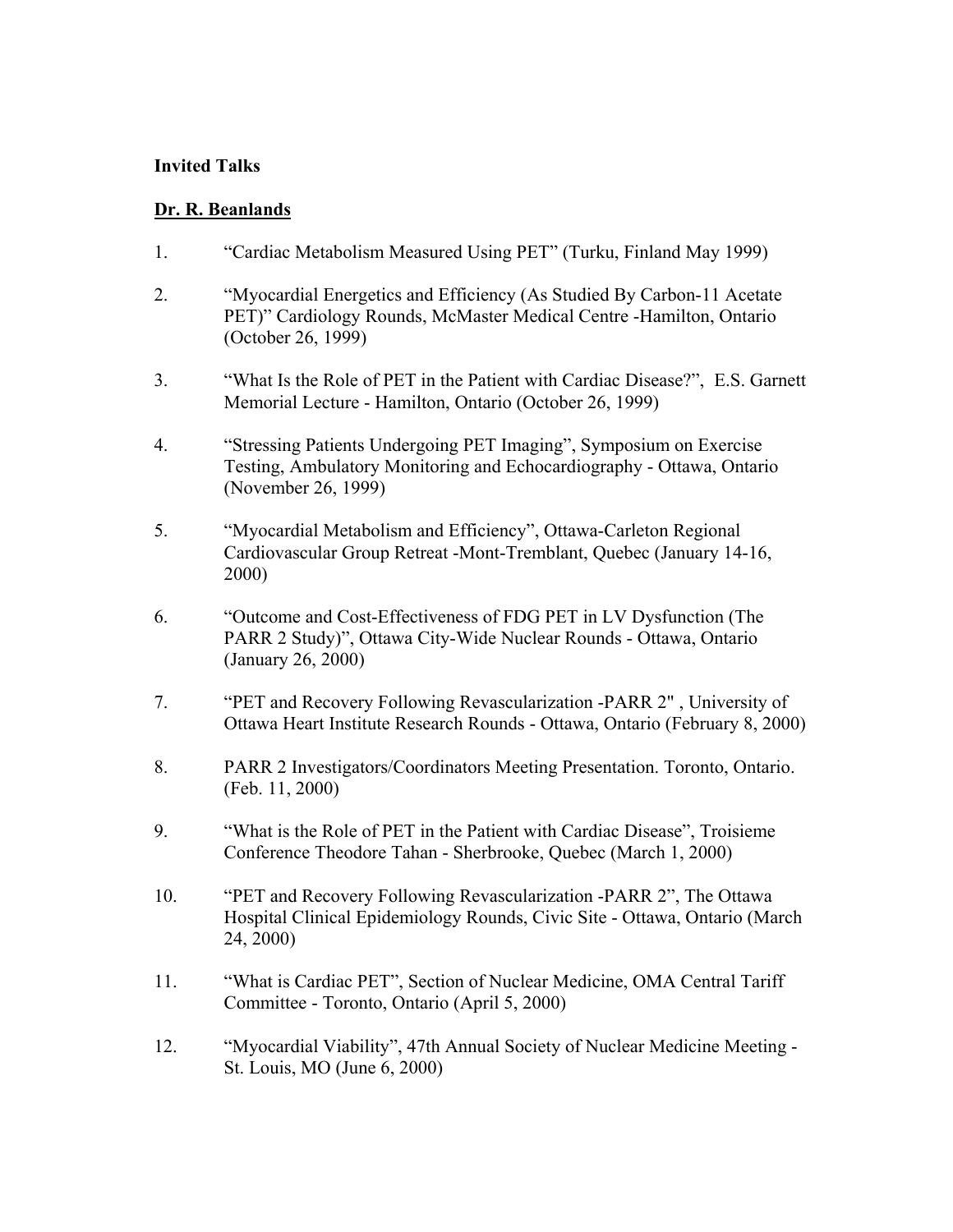- 13. "How to Identify Myocardial Viability" (Case Studies), Read with the Experts, 47th Annual Society of Nuclear Medicine Meeting - St. Louis, MO (June 6, 2000)
- 14. "PET Scan Applications in Cardiology", Tomographie Par Emission de Positrons (TEP): Applications en Clinique et en Recherche - Laval, Quebec (June 9, 2000)
- 15. "PET and Recovery Following Revascularization PARR 2" , PET Centre Munich, Germany (June 2000)
- 16. "How PET Imaging Can Be Used in the Management of the Cardiac Patient", The Ottawa Hospital Grand Rounds, Civic Site - Ottawa, Ontario (Sept. 28, 2000)
- 17. Viability Imaging Workshop: "Assessing Myocardial Viability: An Interactive Session" (October 2000 -CCS Annual Meeting, Vancouver, BC).
- 18. "Myocardial Metabolism and New Applications of Cardiac PET", University of Ottawa Heart Institute Cardiology Grand Rounds - Ottawa, Ontario (December 20, 2000)
- 19. "Clinical and Research Applications of Cardiac PET", University of Ottawa Heart Institute Cardiac Rehabilitation Presentation - Ottawa, Ontario (January 23, 2001)
- 20. "How PET Imaging Can Be Used in the Cardiac Patient", London Health Sciences Centre Cardiovascular Rounds - London, Ontario (February 5, 2001)
- 21. "How To Identify Viable Myocardium Using FDG PET; Case Presentations", London Health Sciences Centre Nuclear Medicine Rounds - London, Ontario (February 5, 2001)
- 22. "Evaluation of Congestive Heart Failure", University of Ottawa Heart Institute First Annual Cardiac Imaging Symposium - Ottawa, Ontario (April 21, 2001)
- 23. "Evaluation of Coronary Artery Disease using PET", International Conference on Nuclear Cardiology - Vienna, Austria (May 2001)
- 24. "FDG PET Viability Imaging: Can It Alter Patient Management?", Society of Nuclear Medicine 26<sup>th</sup> Annual Western Regional Meeting - Vancouver, B.C. (October  $11^{th}$ , 2001)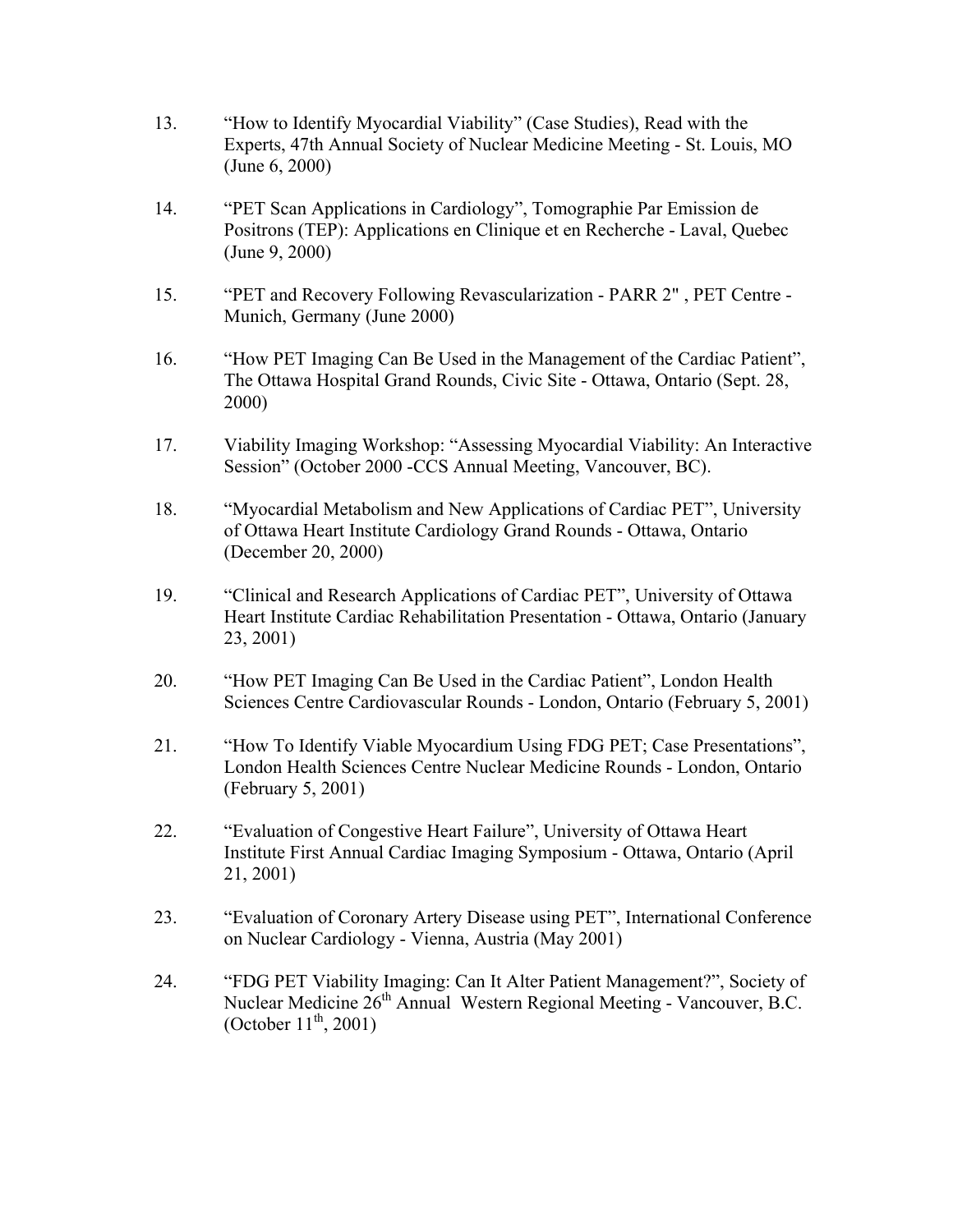- 25. "Does Cardiac PET Affect Patient Management?", Ontario Consortium for Cardiac Imaging and Cardiovascular Imaging Research Program of the ORDCF Symposium - Toronto, Ontario (October 19, 2001)
- 26. "Applications of Cardiac PET Imaging", Canadian Society of Nuclear Medicine - Montebello, Quebec (November 9, 2001)

### **Dr. S. Fort**

- 27. The 2nd Canadian Workshop on IVUS and Physiologic Coronary Measurements, Course Co-Director. Sacre Coeur Hospital, Montreal. February 10-11, 2000
- 28. "Clinical Applications of IVUS a Canadian Perspective" The 2nd Canadian Workshop on IVUS and Physiologic Coronary Measurements, Course Co-Director and Speaker Sacred Couer Hospital, Montreal. February 10-11, 2000
- 29. "What Is Needed In The Next Generation Of IVUS Systems". Second International Conference on Ultrasound Biomedical Microscopy. Windermere House, Lake Rosseau, Canada. September 8, 2000
- 30. "Intravascular Ultrasound: From Research to Routine Clinical Practice". Royal University Hospital, Saskatoon. September 20, 2000.
- 31. "Clinical Applications of Intravascular Ultrasound". Royal University Hospital, Saskatoon. September 21, 2000.
- 32. "Clinical Benefits of Intravascular Ultrasound". Foothills Hospital, Calgary, Alberta. February 20, 2001.
- 33. "The Routine Utilisation of IVUS during PCI: its' beneficial impact on procedure and outcome. Grand Rounds, Foothills Hospital, Calgary, Alberta. February 21, 2001
- 34. "Present and Future Research Using Intravascular Ultrasound". Biomedical Engineering Department, Sunnybrook & Women's College Health Sciences Centre. March 6, 2001.
- 35. "Intravascular Ultrasound: Why Cardiologists Use It". Cardiothoracic Surgery Rounds, Sunnybrook & Women's College Health Sciences Centre. March 7, 2001.
- 36. "Routine IVUS guidance for PCI?" Live Cardiovascular Demonstration Course, Chang Gung General Hospital, Kaohsiung, Taiwan. April 8, 2001.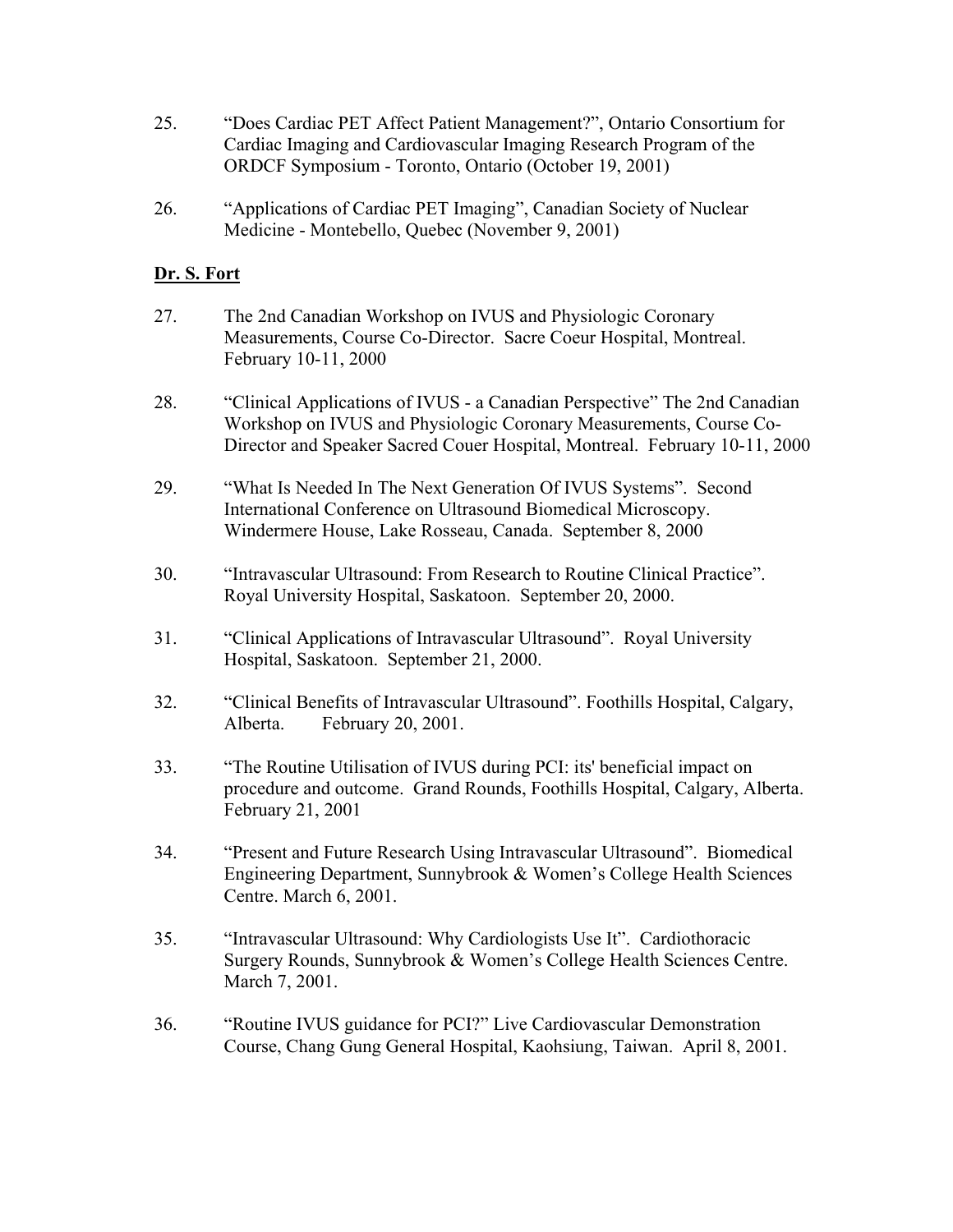# **Dr. C. Macgowan**

- 37. Pulse-Wave Velocity Measured in One Heartbeat Using MR Tagging. International Society of Magnetic Resonance in Medicine, (2001).
- 38. One-Dimensional Particle Tracking of Fluid Motion Using Tagging. International Society of Magnetic Resonance in Medicine, (2000).

# **Dr. G.A. Wright**

- 39. "MRI Assessment of Blood Oxygen State: Cardiac Applications," Institute of Biodiagnostics, National Research Council, Winnipeg, Manitoba, May 7, 1999.
- 40. "Characterizing Blood Oxygen Saturation in the Presence of Clariscan," XII International Workshop on MR Angiography, Lyon, France, October 4-7, 2000.
- 41. "New Developments for Cardiovascular MRI in Toronto", GE Medical Systems, Milwaukee, Wisconsin, November 2000.
- 42. "Imaging in the Cath Lab of the Future", World Congress for Pediatric Cardiology, Toronto, Canada, May 2001.
- 43. "MRI for Assessment of Cardiac Diseases", International Society for Heart Research, Winnipeg, Canada, July 2001.
- 44. "Real-time Guidance for Coronary MRA Acquisitions", XIII International Workshop on MR Angiography, Madison, Wisconsin, September 24-29, 2001.
- 45. "Cardiovascular MRI: Applications and Future Developments", Jilin University, Changchun, China, October 25, 2001.
- 46. "Advances in Real-time Applications for CVMR", PLA Hospital, Beijing, China, October 27, 2001.
- 47. "Imaging in the cath lab of the future", Interventional Cardiology Workshop, Whistler, BC Dec 1, 2001.
- 48. "Cardiac Imaging for Interventions", National Frontiers Program for Gene and Cell Therapy for Cardiorespiratory Disorders, Toronto, Ontario, Jan 12, 2002.

# **Dr. M.L.G. Joy**

49. IEEE Engineering in Medicine and Biology Society, Istanbul October 2001.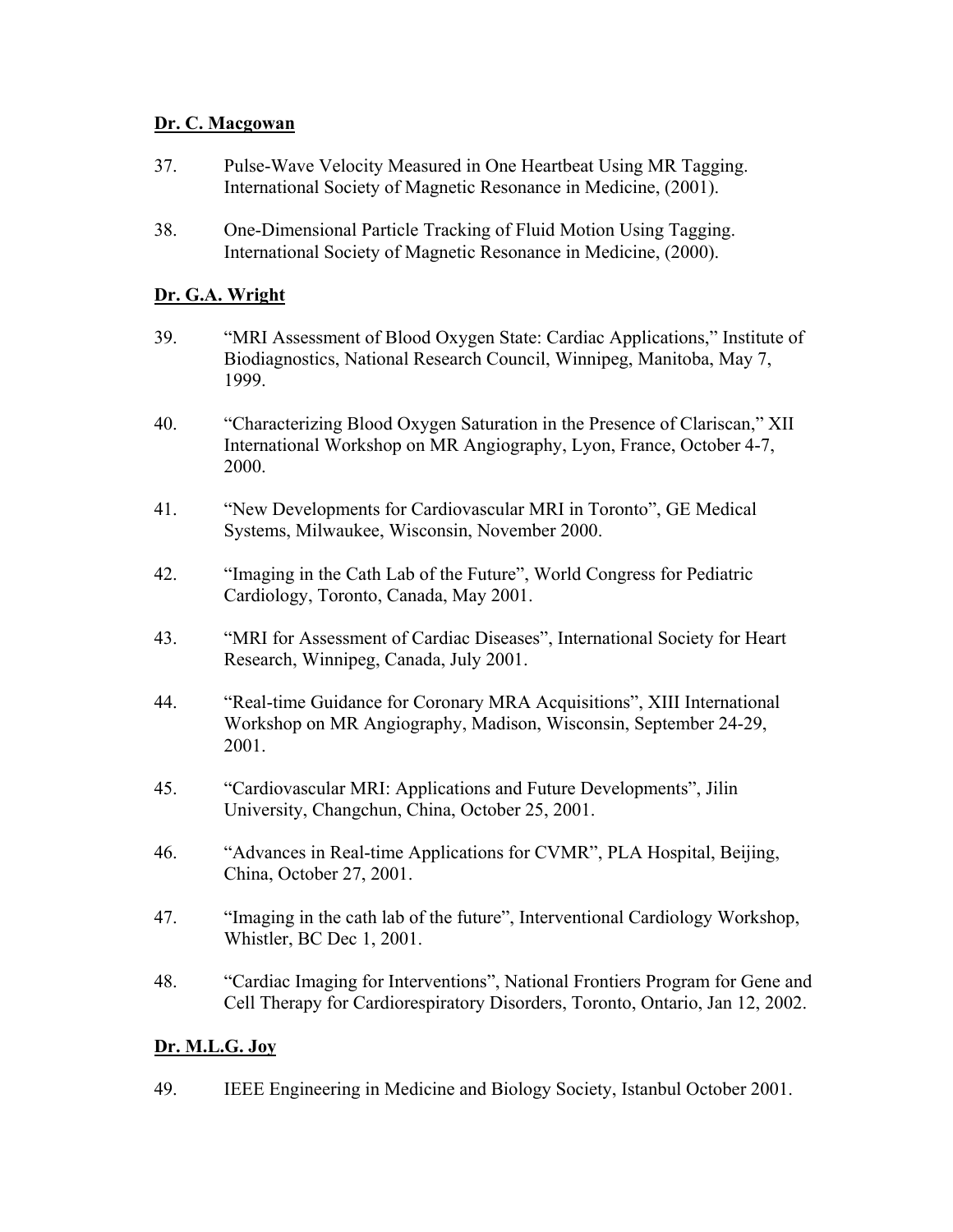- 50. International Society for Magnetic Resonance in Medicine, IX'th Scientific Meeting and Exhibition, April 2001 Glasgow.
- 51. IFESS 2000 CONFERENCE, June 18-20, 2000, Aalborg.
- 52. International Society for Magnetic Resonance in Medicine, VII Scientific Meeting and Exhibition, May 1999

# **Dr. Frank Prato**

- 53. MR imaging of the heart. 42nd Ann Mtg Cdn Fed Biol Sci, 1999, Winnipeg Manitoba.
- 54. (with Pereira RS) The present and future roles of MRI, MRS and SPECT in ischaemic cardiac disease. Canadian College of Physicists in Medicine, symposium, 17/06/99, Sherbrooke Quebec.
- 55. Functional Imaging of Tissues by Kinetic Modelling of Contrast Agents in MRI Fourier: Euro Workshop on Advanced Signal processing: Theory and Implementation for Radar Sonar and Medical Imaging Systems MT-9467 Corfu, Greece, 2000.04.10-13.
- 56. Overview of R&D investigations at the Lawson Research Institute, UWO. Meeting with Representatives of European Commission DG-XIII, IST (Thierry Van der Pyl & Michel Bosco) University College, 2000.05.18, Toronto Ontario.
- 57. Myocardial Ischemia and Viability: a Clinician's Perspective MT-9467, North American Society for Cardiac Imaging (NASCI), First International Workshop on Coronary MR and CT Angiography, 2000.10.03, Lyon France.
- 58. Myocardial Ischaemia and Viability: Cardiac Imaging with MRI MT-9467, Sunnybrook and Women's College Health Sciences Centre Toronto, Ontario, 2000.10.27
- 59. Contrast Agents in Cardiac MR MT-9467, Society for Cardiovascular Magnetic Resonance Atlanta, Georgia, 2001.01.26-28.

# **Dr. P. J. Slomka**

60. Automated analysis of cardiac and Brain SPECT. Functional imaging symposium under the auspices of Belgian Ministry of Health. Mol, Belgium. May 1999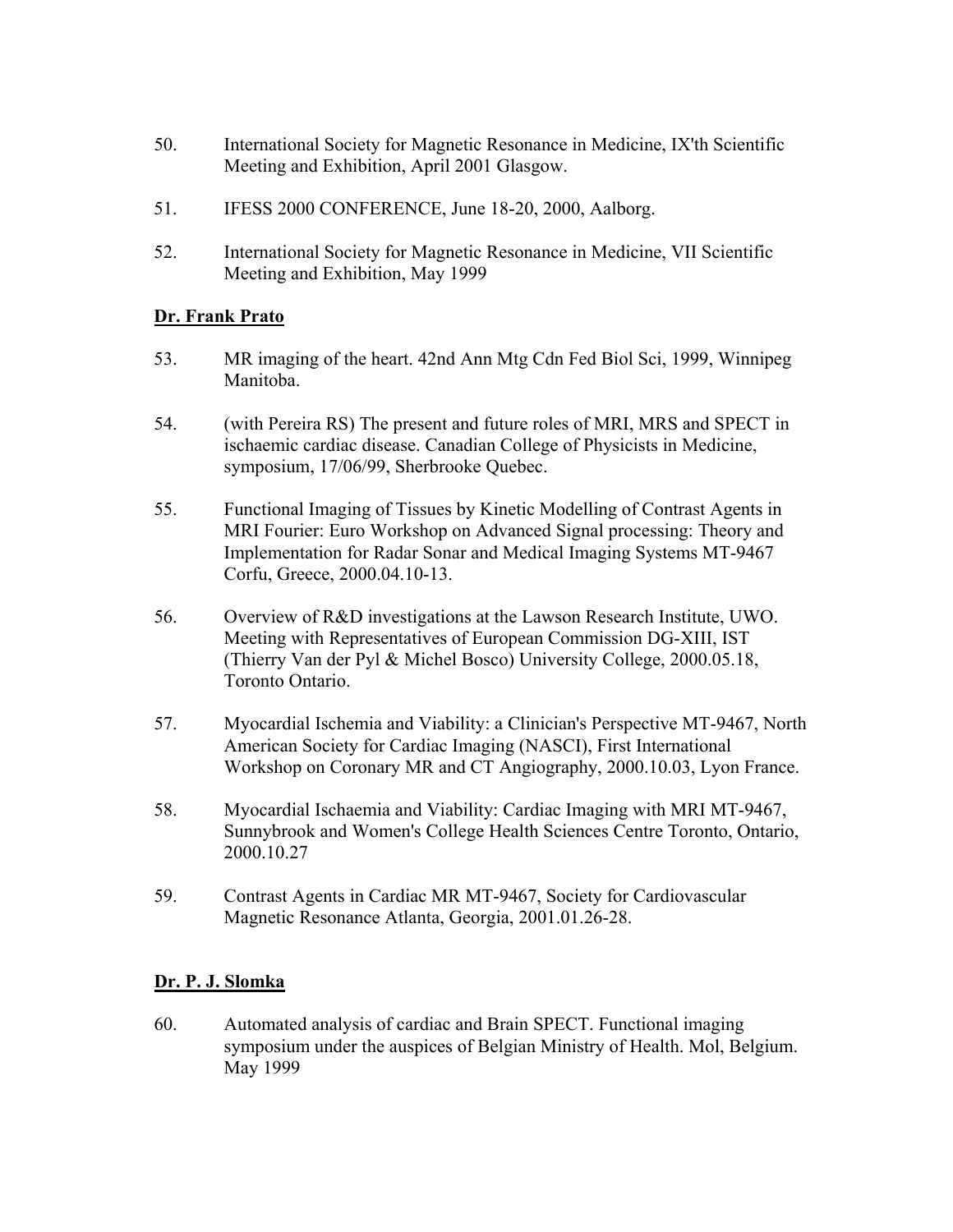- 61. Web based PACS system for medical imaging. Cytogen Inc. User's Meeting. Society of Nuclear Medicine June 1999
- 62. Image algorithms for automated multimodality image registration. Rochester University. USA. August 2000
- 63. Strategies for multimodality PET-CT and PET-MRI image registration. Chang Gung Memorial Hospital, Taipei, Taiwan. October 2000.
- 64. The use of Java in Telemedicine. Society of Nuclear Medicine. Computer Council Tampa, Florida, USA, Feb 2001
- 65. Java and PACS. German Society of Medical Physicists. Fulda, Germany May 2001.
- 66. Strategies for Image registration. Warsaw Military Hospital. Warsaw, Poland. May 2001
- 67. 3D cardiac quantification and image registration. INO Annual Symposium Oct 19, 2001 Toronto
- 68. Multimodality Image registration and fusion. Sherbrooke Medical Centre, Sherbrooke, Canada Oct 2001
- 69. 3D quantification of myocardial perfusion SPECT. Annual meeting of CSN Montebello, Canada. October 2001
- 70. PET-CT and SPECT MRI 3D cardiac image registration and quantification. Cedar Sinai Medical Centre Los Angeles, December 2001

# **Dr. S. Stergiopoulos**

- 71. "Adaptive Processing to Correct for Cardiac Motion Artifacts in X-ray CT and to Improve Image Resolution in Ultrasound Medical Imaging Systems: MITTUG and New Roentgen Projects /European Commission, IST-10618 & EP-26764", World Congress 2000, Biomedical Engineering, Chicago, IL, July-2000.
- 72. "Technology Challenges on International Collaborative Efforts Associated with Ultrasound Technology", World Congress 2000 ON Biomedical Engineering, Chicago, IL, July-2000.
- 73. "Canadian R&D Efforts in Ultrasound Imaging Technologies associated with the European-Canadian Collaborative Project MITTUG", European Commission, IST-2000 conference, Nice-France, Nov-2000.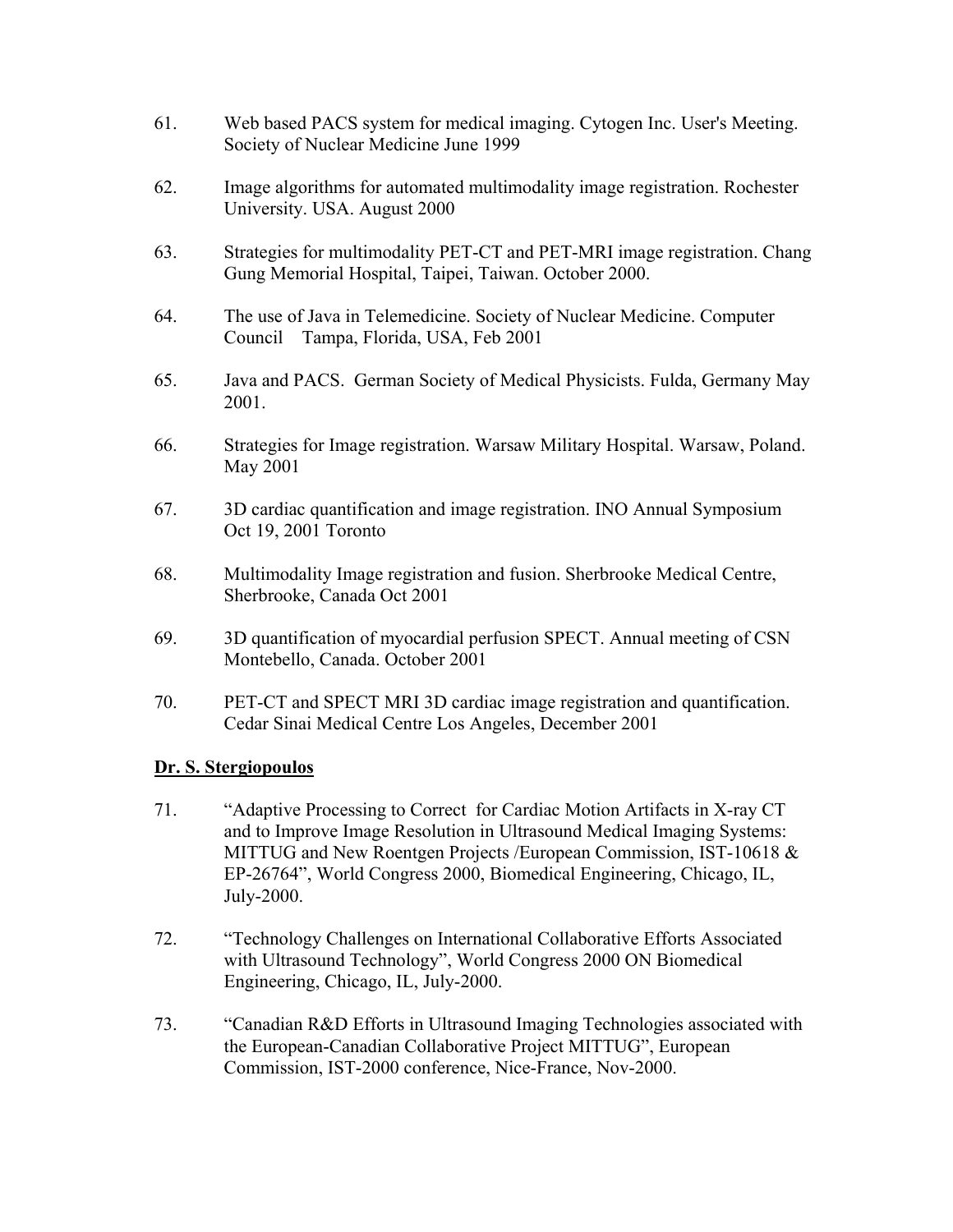- 74. "Correction of Motion Artifacts in CT/X-ray Medical Tomography Imaging Systems", Robarts Research Institute, Univ. of Western Ontario, London, Ontario, August, 1999.
- 75. Stergiopoulos S., et al., "Pulse wave design using time reversal for cardiac ultrasound imaging", EAA/137th ASA meeting in Berlin Germany, 1999.

### **Dr. T. Thompson**

- 76. **Thompson, RT**. Myocardial Viability Assessment: The MRS Window, ORDCF Imaging Network Ontario Symposium, Toronto, October 19, 2001.
- 77. Going from in vitro to in vivo: Localization Techniques and Discrepancies in Results. NMR Summer School, Faculty at University of Waterloo, June 11 - 16, 2001.
- 78. MR Spectroscopy: Clinical Potential and implications on new MR Technology, June 23, 1999. Bioelectromagnetics Society  $21<sup>st</sup>$  Annual technical Meeting, Faculty.

### **Dr. P. Burns**

- 79. European Contrast Symposium. Erasmus University, Rotterdam, January 2000. "The effect of bubble depletion on destruction-reperfusion flow measurements."
- 80. European Contrast Symposium. Erasmus University, Rotterdam, January 2000. "The future of contrast."
- 81. Bronco Symposium, Geneva, Switzerland, January 2000. "Imaging microbubble contrast -Where to from here?"
- 82. University of Virginia, Grand Rounds, Department of Cardiology, Charlottesville, March 2000. "Imaging microvascular perfusion with ultrasound contrast."
- 83. Crouse Stress Echocardiography Course, Kansas City, April 2000. Contrast perfusion stress imaging.
- 84. University of California at San Francisco, Grand Rounds, Department of Cardiology, June 2000.
- 85. American Society of Echocardiography, Chicago, June 2000. "Contrast Echo Principles and Instrumentation."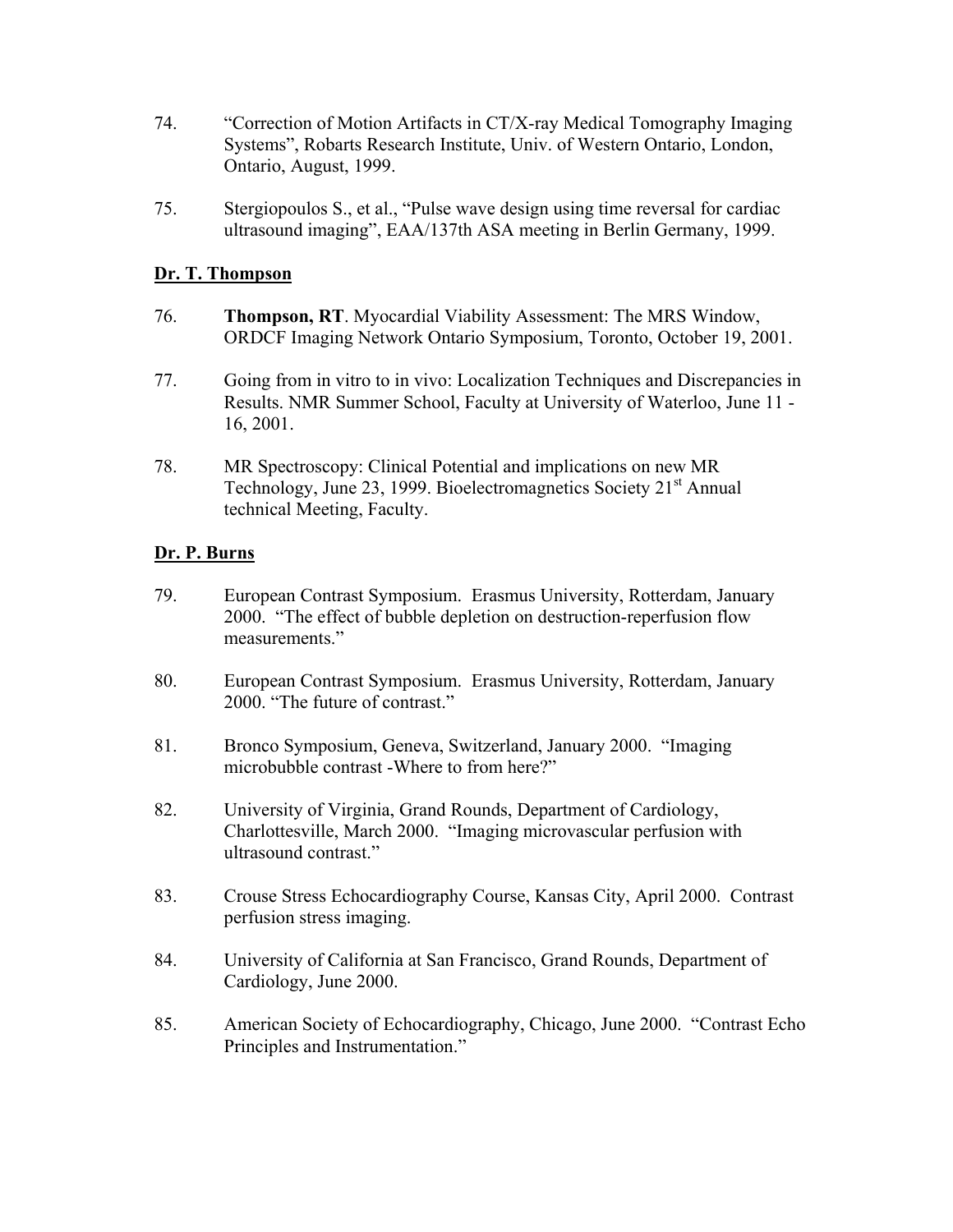- 86. Echo Contrast Media 2001, Berlin, January 2001: "Physical behaviour of microbubble agents."
- 87. European Contrast Meeting, Erasmus University, Rotterdam, January 2001. "Optimal methods for imaging the myocardium."
- 88. University of Bristol, Bristol, UK, April, 2001. Ultrasound Physics: Fetschrift for Professor PNT Wells. "Nonlinear imaging."
- 89. The American Society of Echocardiography Annual Meeting, Seattle, WA, June 2001. "Bubble behaviour."
- 90. Ontario Research and Development Challenge Fund: Imaging Network Ontario Symposium, Toronto, October 2001. "Myocardial perfusion imaging using ultrasound contrast agents."

# **Dr. Gerald Wisenberg**

91. **Wisenberg G**. The Clinical Challenge, ORDCF Imaging Network Ontario Symposium, Toronto, October 19, 2001.

### **Dr. Ting-Yim Lee**

92. **Lee T-Y**, So A, Pan T. Myocardial Blood Flow and Viability Assessed with Contrast Enhanced X-ray CT, ORDCF Imaging Network Ontario Symposium, Toronto, October 19, 2001.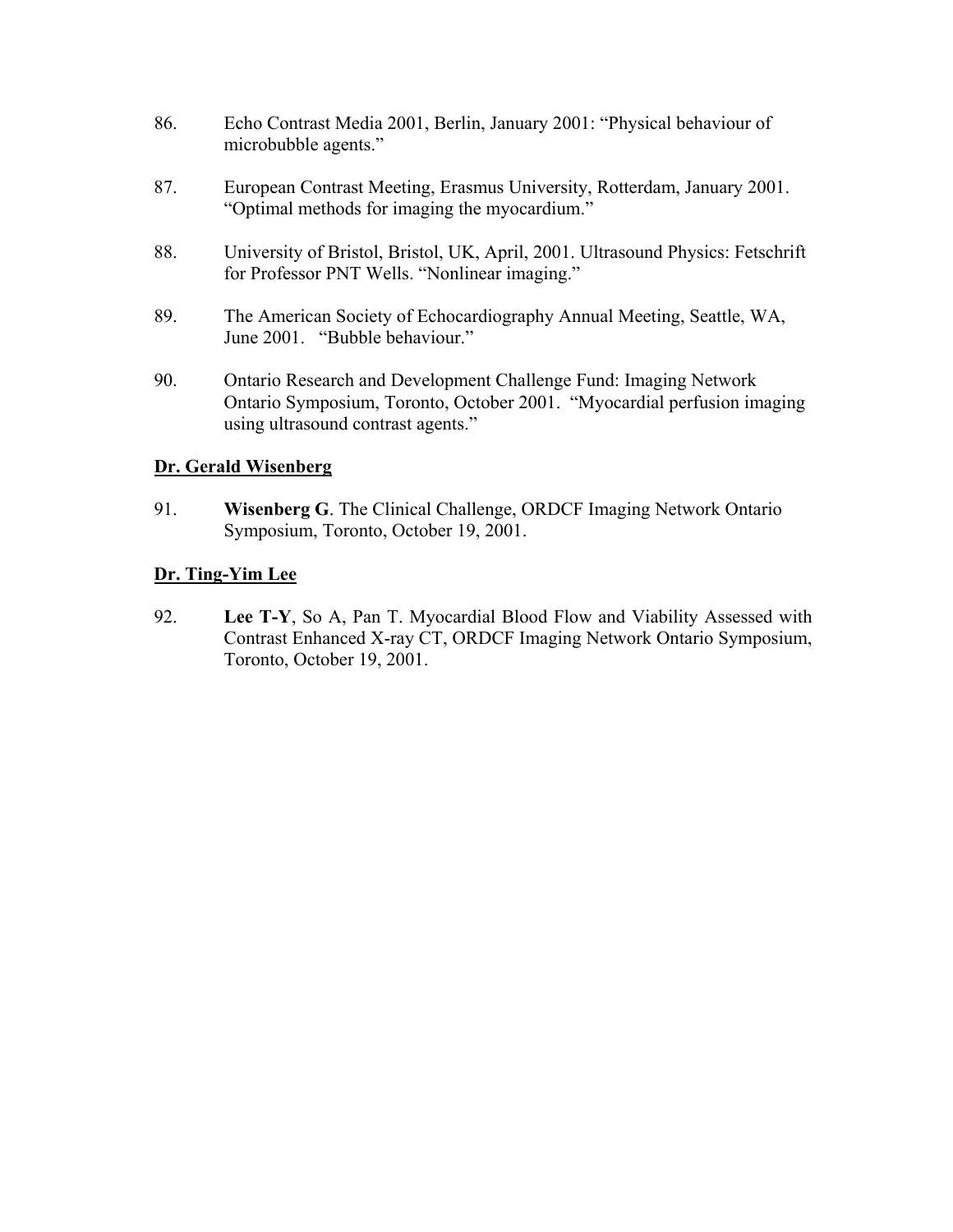# **Section E: 2001 INO Symposium Agenda Cardiovascular Day**

# **07:30 Registration and Coffee**

- 08:00 Welcome Graham Wright, PhD
- 08:05 The Clinical Challenge Gerald Wisenberg, MD
- 08:25 Delayed Enhancement Imaging with MRI Robert Judd, *PhD*
- 09:10 MRI Delayed Enhancement: Guidance of Percutaneous Coronary Intervention – Alexander Dick, MD
- 09:35 Myocardial Blood Flow and Viability Assessed with Contrast Enhanced X-Ray
- CT Ting-Yim Lee, PhD
- 10:30 Myocardial Viability Assessment: The MRS Window Terry Thompson, PhD
- 11:05 Myocardial Blood-Flow Imaging with Ultrasound Peter Burns, PhD
- 12:00 Student Presentations

Viability Imaging with Contract Enhanced MRI: Importance of Injection Strategy and Associated Imaging Time - Rebecca Thornhill, LRHI Vasodilator Response Assessment using MRI Relaxation Times - Warren Foltz, SWCHSC

Computer Simulations of Extravascular Density Imaging: A Correction for the Partial Volume Effect in Myocardial PET - Richard Wassenaar, UOHI

- 14:00 Myocardial Viability Assessment with PET: New Frontiers Heinrich Schelbert, MD, PhD, presented by Gerald Wisenberg, MD Automated Multimodality Registration and Quantification of Cardiac SPECT, PET, CT and MRI – Piotr Slomka, PhD
- 14:55 How Cardiac PET Affects Patient Management Robert Beanlands, MD
- 15:30 Wrap-Up Frank Prato, PhD
- 15:45 Keynote Address Health Research in Canada: Image, Impact, Innovation, and Implications for National Well-Being Bruce M. McManus, MD, FRCPC, PhD, FACC, FCAP Scientific Director, Institute of Circulatory and Respiratory Health Canadian Institutes of Health Research
- 16:45 Closing Remarks Brian Rutt, PhD Maurice Bitran will speak on behalf of ORDCF and announce winner of Poster Session
- 17:00 Student Poster Session and Reception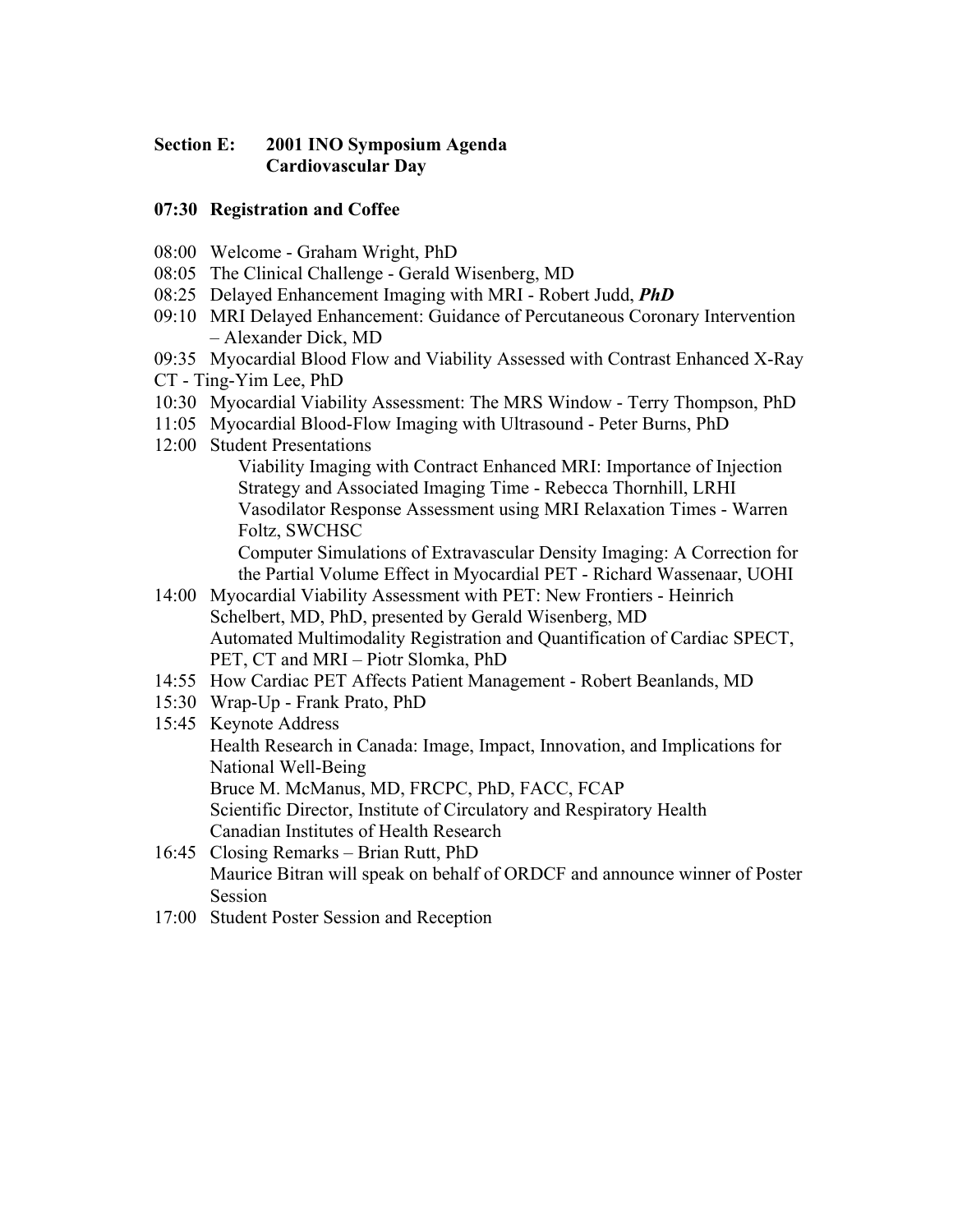### **Section F: INO Operating Strategy**

The Imaging Network Ontario (INO) Strategic Planning committee chairs, Drs. Michael Bronskill  $\&$  Aaron Fenster, have created two committees to ensure that INO continues to provide leadership and direction for imaging research in Ontario in partnership with the ORDCF. This document outlines our plan of action and progress to date.

# **A. Operations Committee**

Co-chairs: M. Bronskill and A. Fenster

Membership:

a) Principal investigators of all successful imaging proposals to ORDCF (Rutt, Wright, Yaffe, Sherar, McIntosh, Foster)

b) Business officers and project coordinators of successful imaging proposals to ORDCF (Keep, Wong, Williams)

Activities:

- plan annual symposia and workshops

- oversee website and publicity
- facilitate recruitment and audit activities for all

- address project issues that span multiple individual projects such as inter-

institutional agreements, web sites, shared personnel, audit coordination

This committee is intended to meet approximately twice annually, or more frequently if required. It has met twice as a complete group in 2001. A large and successful symposium was held in Toronto on October  $19^{th}$  &  $20^{th}$ , 2001, with approximately 280 attendees.

The Managers of each successful consortium are interacting frequently on many aspects of the INO projects including preparation and filing of quarterly reports, interinstitutional agreements, research contract negotiations, annual symposium, additional corporate sponsorships of Ontario-based imaging research, and monitoring of research progress. Regular discussions are held on for planning workshops, budgets, and publicity.